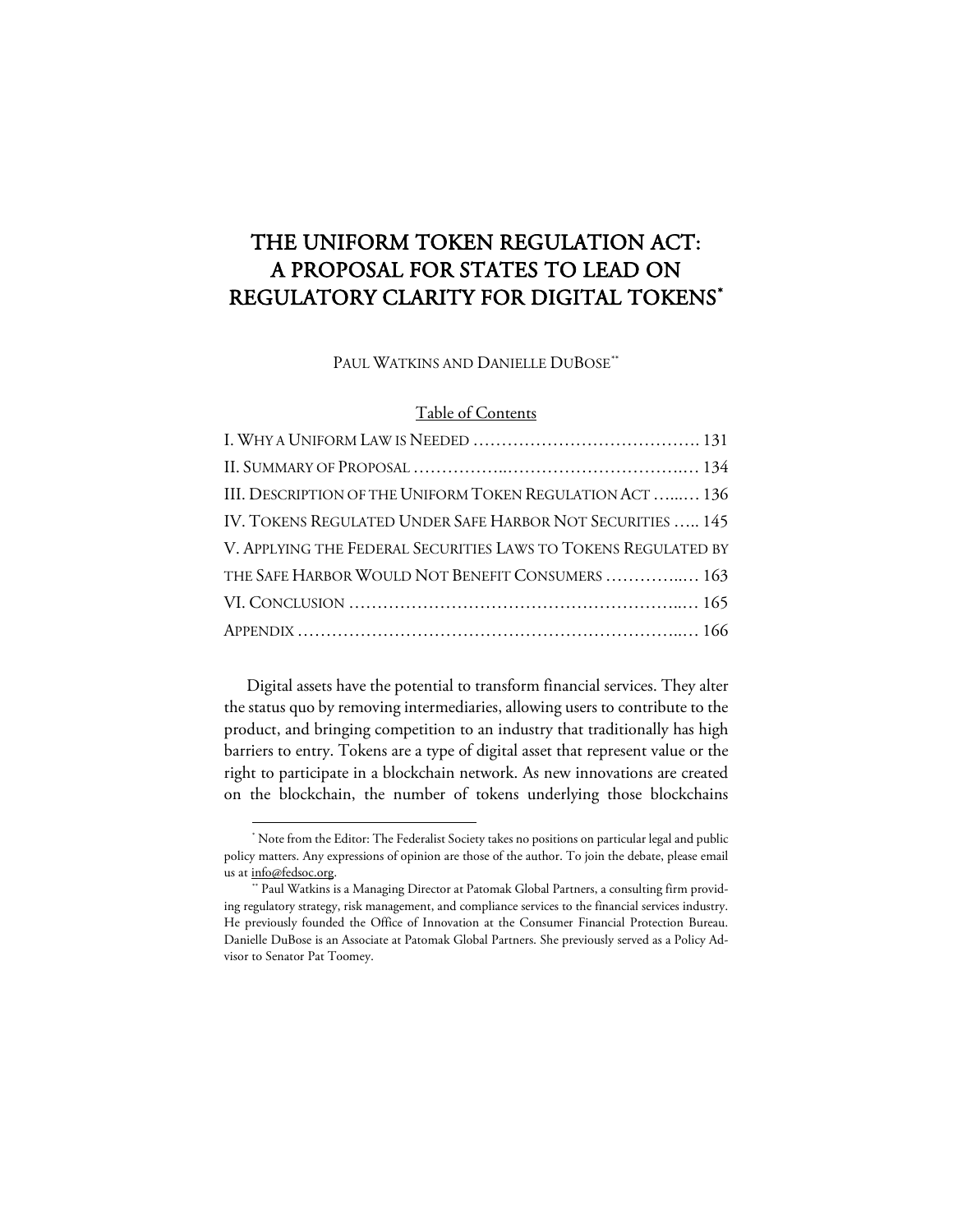# 2022 *Uniform Token Regulation Act* 131

increases. The dramatic increase in the use of tokens demonstrates both significant potential for economic growth and, as is the case with any innovation, the potential for consumer harm. However, neither federal regulators nor Congress have provided the necessary regulatory clarity that would allow token projects to innovate without fear of regulatory backlash. States, as the "laboratories of democracy," can and should fill this void. We propose a state regulatory regime that would grant an exemption from the state securities laws to tokens that meet criteria that are not consistent with a traditional security and provide token-specific, robust disclosures to consumers. Our regime maintains appropriate anti-fraud jurisdiction and is more protective of consumers than existing Securities and Exchange Act regulations. It also provides much needed certainty for token projects, some of which are likely not securities under federal or state law. Finally, the existence of an alternative and superior regulatory regime is a factor that weighs against finding that a digital asset is a security under federal securities laws. The existence of such a

structure may heighten the SEC's burden in bringing an enforcement action, and mitigate against a court finding that a digital asset is a security in close cases.

#### I. WHY A UNIFORM LAW IS NEEDED

Neither Congress nor the Securities and Exchange Commission (SEC) has provided clear rules explaining when a digital asset is a security under federal law.[1](#page-1-0) The most concrete guidance available is of limited use as it contains a multitude of factors for token projects to consider without explaining how to weigh the factors against each other.<sup>[2](#page-1-1)</sup> Furthermore, this guidance was issued under the leadership of a prior administration, and the SEC under Chair Gary Gensler may not espouse a similar view.<sup>[3](#page-1-2)</sup> Further complicating

<span id="page-1-0"></span><sup>1</sup> *See* Commissioners Hester M. Peirce and Elad L. Roisman, *In the Matter of Coinschedule* (July 14, 2021), https://www.sec.gov/news/public-statement/peirce-roisman-coinschedule ("There is a decided lack of clarity for market participants around the application of the securities laws to digital assets and their trading, as is evidenced by the requests each of us receives for clarity and the consistent outreach to the Commission staff for no-action and other relief").

<sup>&</sup>lt;sup>2</sup> See Framework for 'Investment Contract' Analysis of Digital Assets, SEC STRATEGIC HUB FOR

<span id="page-1-2"></span><span id="page-1-1"></span>INNOVATION AND FINANCIAL TECHNOLOGY (Apr. 3, 2019) [hereinafter "SEC Framework"]. 3 *See* Gensler Responses to Toomey Questions for the Record, Senate Committee on Banking, Housing and Urban Affairs (Dec. 3, 2021), https://www.banking.senate.gov/imo/media/doc/gensler\_responses\_to\_toomey\_qfrs\_on\_crypto.pdf (omitting the SEC Framework from description of prior SEC guidance on crypto assets in response to Question #1); Chair Gary Gensler, *Remarks Before Aspen Security Forum* (Aug. 3, 2021), https://www.sec.gov/news/public-statement/gensler-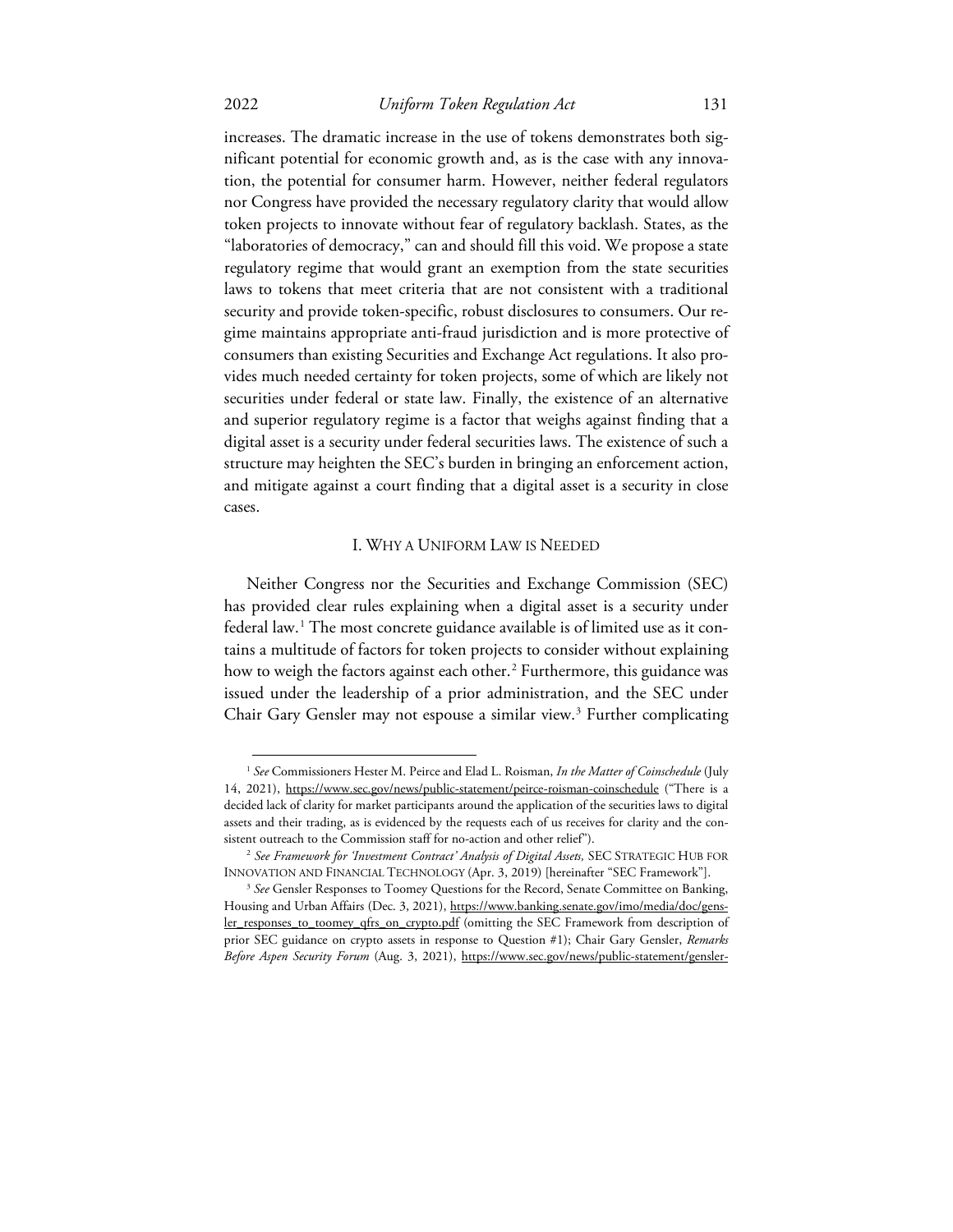the picture, the SEC's complaints from digital asset enforcement actions of-ten do not provide legal analysis suitable for future reliance.<sup>[4](#page-2-0)</sup> To the extent these actions are resolved through settlement agreements, they are an especially poor vehicle for deciding novel legal questions due to the parties' in-centives.<sup>[5](#page-2-1)</sup>

The SEC has indicated it has no intention of providing further clarity. For example, when asked at a congressional hearing if the agency would provide regulatory clarity on when digital assets constitute a security, Chair Gensler responded, "The Supreme Court has weighed in a number of times ... I think there's been a fair amount of clarity over the years."<sup>6</sup> Chair Gensler has even compared how cryptocurrency projects should interpret his comments on the securities laws to how one should interpret art.[7](#page-2-3) Commissioner Caroline Crenshaw stated regarding the digital asset industry that "while the industry may desire blanket definitions or that we proactively label all the specific projects, assets, and activities that are within our jurisdiction, that is not how our regulatory framework functions. We also do not have the resources to do that."[8](#page-2-4) Commissioner Hester Peirce has proposed a safe harbor that would provide a three-year exemption from the securities laws for token projects that make certain disclosures and are working to develop functional

aspen-security-forum-2021-08-03 ("I believe we have a crypto market now where many tokens may be unregistered securities, without required disclosures or market oversight."). 4 *See, e.g., In the Matter of Blotics Ltd f/d/b/a/ Coinschedule Ltd,* AP File No. 3-20398 (July 14,

<span id="page-2-0"></span><sup>2021),</sup> https://www.sec.gov/litigation/admin/2021/33-10956.pdf (SEC alleging Coinschedule website platform listed unregistered securities, but not specifying which tokens were unregistered securities and why). *See also* Commissioner Hester M. Peirce, *Lawless in Austin* (Oct. 8, 2021), https://www.sec.gov/news/speech/peirce-2021-10-08 ("[I]f the SEC cannot easily articulate an unassailable legal theory for why particular assets are securities, is the line as clear as the SEC maintains it is?"). 5 *See* Peirce, *supra* note 4 ("When a party settles an SEC enforcement action, it often is trying

<span id="page-2-1"></span>to get the case wrapped up so it can move on. It has no incentive to force the SEC, as a condition of settlement, to lay out a clear legal analysis."). 6 *Oversight of the U.S. Securities and Exchange Commission: Hearing Before the Senate Committee* 

<span id="page-2-2"></span>*on Banking, Housing, and Urban Affairs*, 117th Cong. (Sept. 14, 2021), https://www.banking.senate.gov/hearings/09/10/2021/oversight-of-the-us-securities-and-exchange-commission at 50:00 (Chair Gensler responding to questioning from Senator Toomey).

<span id="page-2-3"></span><sup>7</sup> *See* Crypto Compare, *DACOM 2021: Regulatory Reckoning: The Maturing State of Crypto Regulation and Investor Protection* (Dec. 10, 2021), https://www.youtube.com/watch?v=gBAK23sP4yo at 9:41 (When asked if an interpretation regarding his views was correct, Chair Gensler stated, "My wife is an artist and she always said let others interpret what you say or what you do. So that would be one interpretation.").

<span id="page-2-4"></span><sup>8</sup> Commissioner Caroline Crenshaw, *Remarks at SEC Speaks: Digital Asset Securities – Common Goals and a Bridge to Better Outcomes* (Oct. 12, 2021), https://www.sec.gov/news/speech/crenshawsec-speaks-20211012.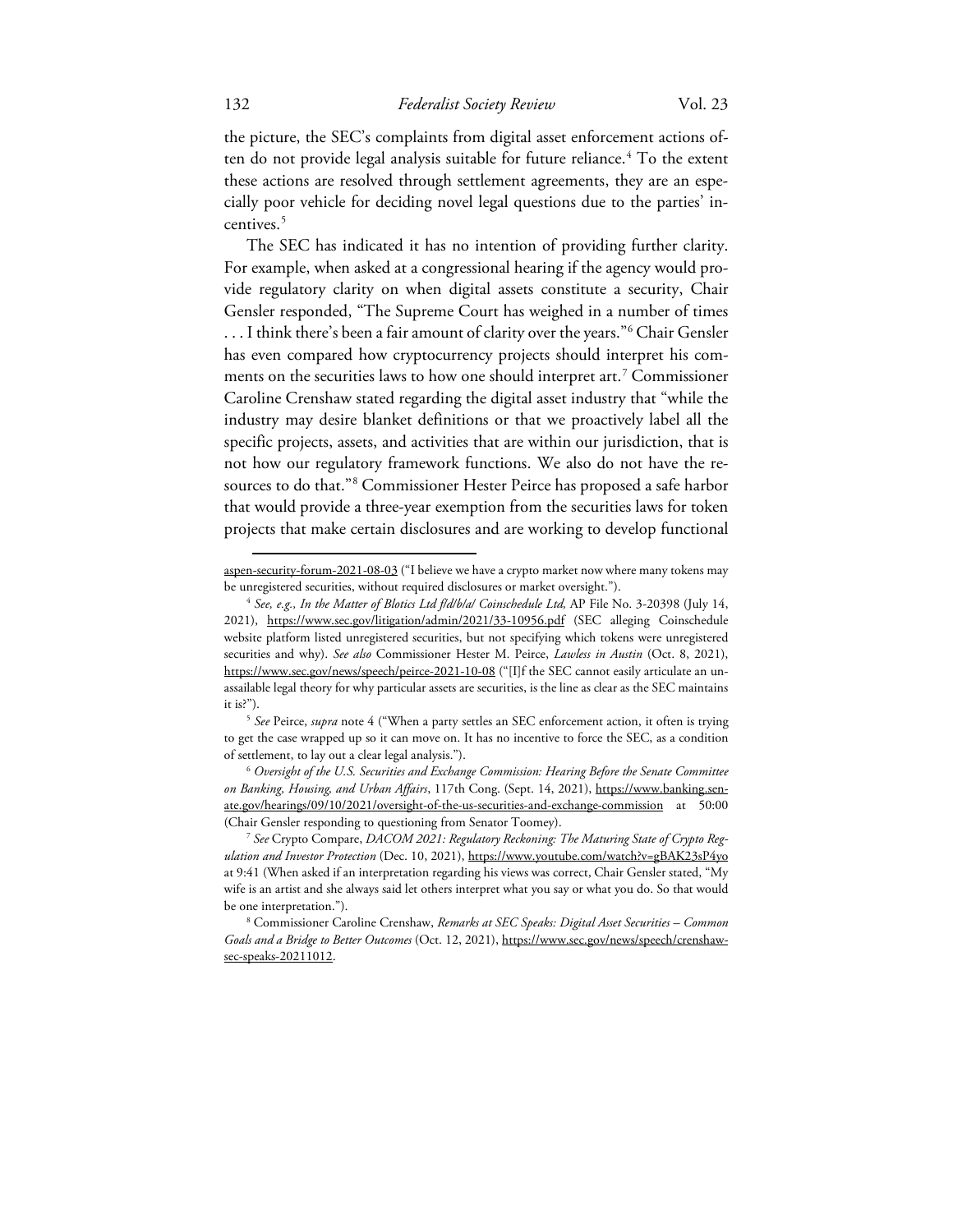or decentralized networks.<sup>[9](#page-3-0)</sup> But the SEC has not taken action on this proposal to date, and at least one commissioner has publicly rejected the proposal.<sup>10</sup>

Despite the absence of clarity, the SEC has actively initiated enforcement action against dozens of token projects.<sup>[11](#page-3-2)</sup> The Director of Enforcement has stated, "We have brought dozens of cases concerning fraudulent and unregistered [initial coin offerings], and related touting violations—and we will continue that focus."[12](#page-3-3) Industry leaders have shared first-hand experiences of how difficult it is to work with the SEC in this environment.<sup>[13](#page-3-4)</sup> Despite these facts, the SEC categorically denies that it is regulating by enforcement.<sup>[14](#page-3-5)</sup>

The regulatory environment created by the SEC carries the risk that foreign jurisdictions will become the leaders in this space, attracting valuable capital away from the  $U.S.<sup>15</sup>$  $U.S.<sup>15</sup>$  $U.S.<sup>15</sup>$  It is also harmful to U.S. consumers, many of whom have been excluded from participation in token projects as a direct result of the SEC's heavy-handed approach.<sup>[16](#page-3-7)</sup>

<span id="page-3-0"></span><sup>9</sup> *See* Commissioner Hester M. Peirce, *Token Safe Harbor Proposal 2.0* (Apr. 13, 2021), https://www.sec.gov/news/public-statement/peirce-statement-token-safe-harbor-proposal-2.0. *See also* Clarity for Digital Tokens Act of 2021, 117th Cong., https://republicans-financialservices.house.gov/uploadedfiles/tsh\_xml\_signed.pdf (proposing safe harbor in legislative form). 10 *See* Crenshaw, *supra* note 8 (outlining the "reasons [she] does not think that a safe harbor

<span id="page-3-1"></span>that permits unlimited capital raising with only limited disclosures, and no registration requirement, is in the best interest of investors"). 11 *See* Cyber Enforcement Actions, Digital Assets/Initial Coin Offerings, SEC (last modified

<span id="page-3-3"></span><span id="page-3-2"></span>Mar. 9, 2022), https://www.sec.gov/spotlight/cybersecurity-enforcement-actions. 12 Gurbir Grewal, Director of the Division of Enforcement, *2021 SEC Regulation Outside the United States – Scott Friestad Memorial Keynote Address* (Nov. 8, 2021),

<span id="page-3-4"></span>https://www.sec.gov/news/speech/grewal-regulation-outside-united-states-110821. 13 *See* @Brian\_Armstrong, TWITTER (Sept. 7, 2021, 10:06 PM), https://twitter.com/brian\_armstrong/status/1435439291715358721?lang=en; Brad Garlinghouse, *The SEC's Attack on Crypto in the United States,* RIPPLE (Dec. 22, 2020), https://ripple.com/insights/the-secsattack-on-crypto-in-the-united-states/. 14 *See* Grewal, *supra* note 12 ("This is not 'regulation by enforcement.' This is not 'regulation

<span id="page-3-5"></span>by enforcement.' This is not 'regulation by enforcement.' There. I have said it thrice and what I tell you three times is true."). 15 *See* Commissioner Hester M. Peirce, *Renegade Pandas: Opportunities for Cross Border Cooper-*

<span id="page-3-6"></span>*ation in Regulation of Digital Assets* (July 30, 2019), https://www.sec.gov/news/speech/speech-peirce-073019 ("I often have expressed my concern that the U.S. will fall behind other countries in attracting crypto-related businesses unless we are more forward-leaning in establishing a regulatory regime with discernible parameters."). 16 *See, e.g., DeFi: Multimillion airdrop – US citizens go away empty-handed thanks to SEC,* JUST

<span id="page-3-7"></span>BTC NOW (Aug. 8, 2021), https://justbtcnow.com/investment/defi/defi-multi-million-airdrop-uscitizens-go-empty-handed-thanks-to-sec/.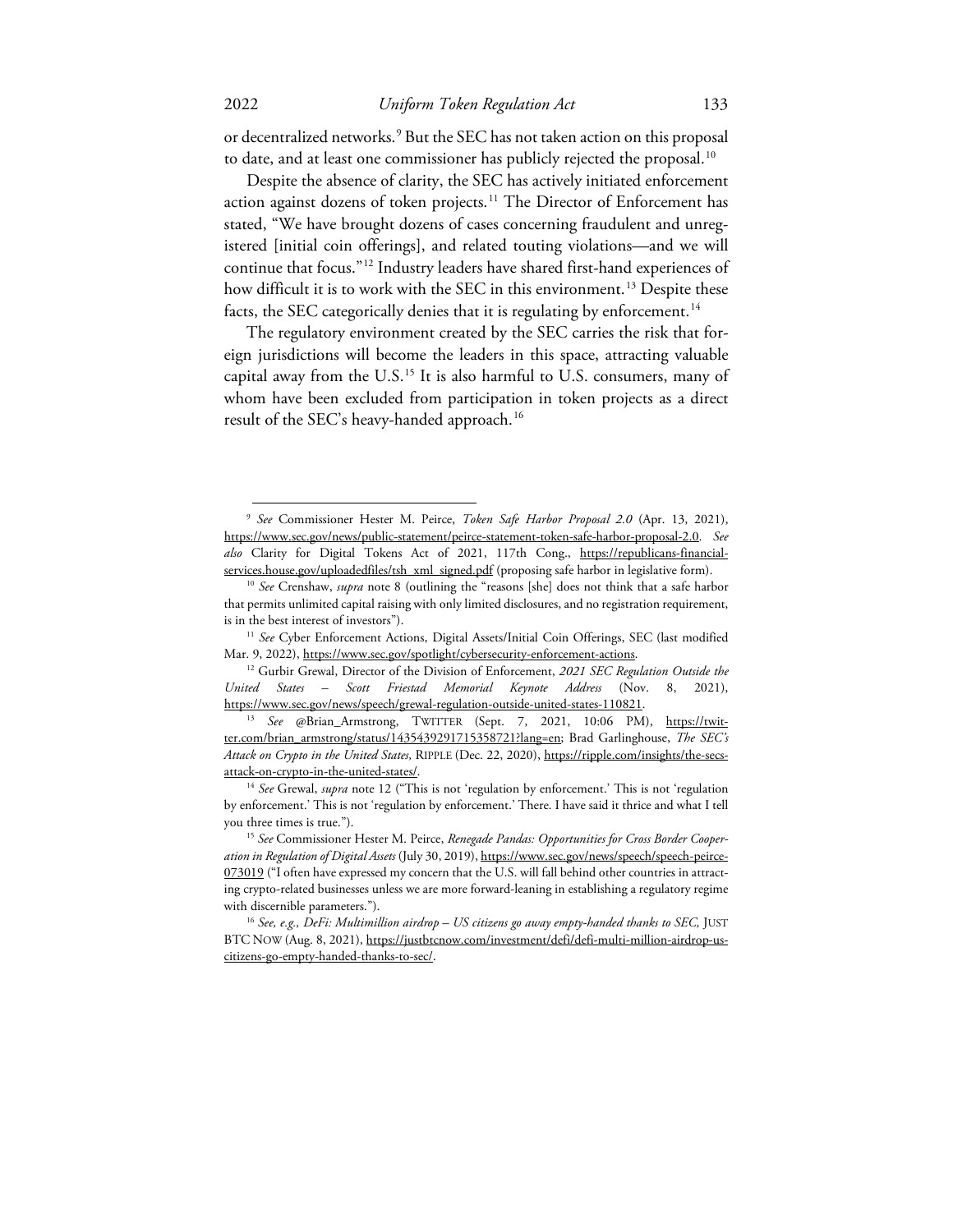# 134 *Federalist Society Review* Vol. 23

# II. SUMMARY OF PROPOSAL

In response to this state of affairs, the states should take a two-part course of action. First, they should use their own anti-deception authorities in conjunction with federal regulators, such as the Commodity Futures Trading Commission (CFTC), to deter wrongful conduct. Second, they should enact their own regulatory regimes for digital assets.

States possess extensive anti-deception authority through their Unfair and Deceptive Acts and Practices statutes,<sup>[17](#page-4-0)</sup> and potentially other authorities. These authorities can be coordinated with relevant federal anti-fraud and anti-manipulation authority exercised by the CFTC or other regulators. In this way, states can stop bad actors from deceiving their citizens, without imposing a securities regulatory structure that impedes innovation.

Second, states should enact their own regulatory regime for digital assets, rather than waiting for the federal government to act. Waiting perpetuates an environment of regulatory uncertainty that impedes innovation within the United States and each state. The stakes are high. Many other countries are seizing what may be a once in a century opportunity to grab the future of finance. Furthermore, regulatory uncertainty entrenches the market concentration of incumbent financial services providers. This not only harms consumers and digital asset entrepreneurs, but also harms states that could attract digital asset companies and diversify their economies through the financial services industry.

The state regulatory regime contemplated by this proposal is superior to the current federal landscape. First, the SEC's current regulatory approach harms consumers. When consumers do not know if their digital assets are securities, they are open to harm by sudden and unexpected SEC enforcement actions that change the regulatory status of their digital assets. For example, purchasers of XRP saw the value of their tokens drop by over 30 percent when Commissioner Jay Clayton filed an enforcement action on his last day in office.<sup>[18](#page-4-1)</sup> Given that XRP had existed for seven years, and no other regulator had declared the token a security, consumers (and the market as a whole) did not foresee this action, and they were harmed as a result. When

<span id="page-4-0"></span><sup>&</sup>lt;sup>17</sup> See, e.g., Florida Deceptive and Unfair Trade Practices Act, Fla. Stat. §§ 501.201 - 501.213; Tennessee Consumer Protection Act, Tenn. Code Ann. §§ 47-18-101 – 47-18-125. 18 *See* Amanda Cooper, *Ripple's XRP token has fallen more than 30% after the SEC filed a lawsuit* 

<span id="page-4-1"></span>against the cryptocurrency firm, BUSINESS INSIDER (Dec. 23, 2020), https://markets.businessinsider.com/news/currencies/ripple-xrp-crypto-token-falls-after-sec-lawsuit-over-sales-2020- 12.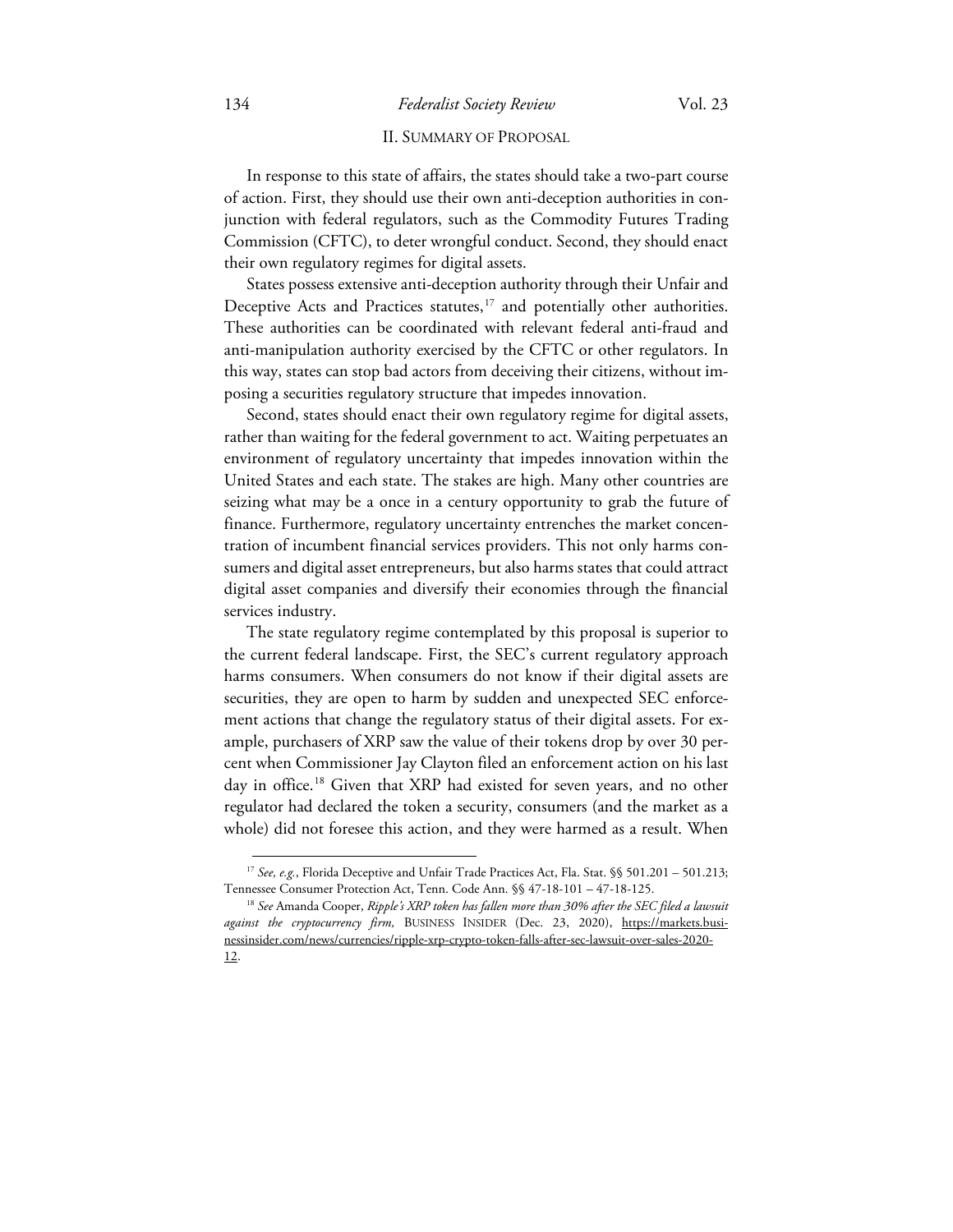over twelve thousand XRP purchasers attempted to intervene, the SEC actu-ally filed a motion to prevent the court from allowing their intervention.<sup>[19](#page-5-0)</sup>

Furthermore, applying the SEC's current regulations to digital tokens will mislead consumers. The SEC's regulatory requirements focus on disclosing the financial health of the issuer, including its assets and cash flows.<sup>[20](#page-5-1)</sup> For most digital tokens, the value of the token depends upon the characteristics of the token itself.[21](#page-5-2) Existing disclosure requirements largely ignore this crucial component. Overlooking relevant features while requiring disclosure of irrelevant features misleads consumers into focusing on immaterial characteristics.

We propose a safe harbor from state securities laws for tokens that meet certain criteria.[22](#page-5-3) The qualifying criteria would be based on features that cause the token to fail the test for the federal definition of a security. The safe harbor would leverage certain portions of Commissioner Peirce's proposal, particularly the disclosure regime. This proposal could be implemented by multiple states in the form of a uniform law with reciprocity. In effect, the proposal clarifies the already applicable regulatory regime that federal courts could impose if the issues were fully litigated.

Enacting such a safe harbor has three primary benefits. First, it protects consumers by establishing disclosure requirements focused on the characteristics of the digital token itself. Second, the safe harbor provides regulatory certainty for tokens that should not fall within the securities law framework. Third, establishing a regulatory framework superior to the SEC's existing framework would provide further support for the conclusion that tokens are not securities under applicable case law. These critical implications are discussed in later sections.

<span id="page-5-0"></span><sup>&</sup>lt;sup>19</sup> See Kendal Enz, *SEC Opposes Intervention by Cryptocurrency Holders in SDNY Suit*, LAW STREET (May 19, 2021), https://lawstreetmedia.com/news/tech/sec-opposes-intervention-by-cryptocurrency-holders-in-sdny-suit/. 20 *See* Regulation S-K, 17 C.F.R. §§ 229.10 – 229.1406 (requiring disclosures regarding the

<span id="page-5-1"></span>business of the registrant including risks, controls, executive compensation, and financial infor-

<span id="page-5-3"></span><span id="page-5-2"></span>mation). 21 *See* Christopher J. Brummer, Trevor Kiviat, and Jai Ruhi Massari, *What Should Be Disclosed in an Initial Coin Offering?*, CRYPTOASSETS: LEGAL AND MONETARY PERSPECTIVES, OUP PRESS 34 (Nov. 29, 2018), *available at* https://ssrn.com/abstract=3293311 ("[I]t is the predicted utility value of the token as it is to be used in the future underlying project that drives prices under optimal conditions, together with the features of the ICO token enabling access to that utility value.").

<sup>22</sup> *See* Appendix, Uniform Token Regulation Act.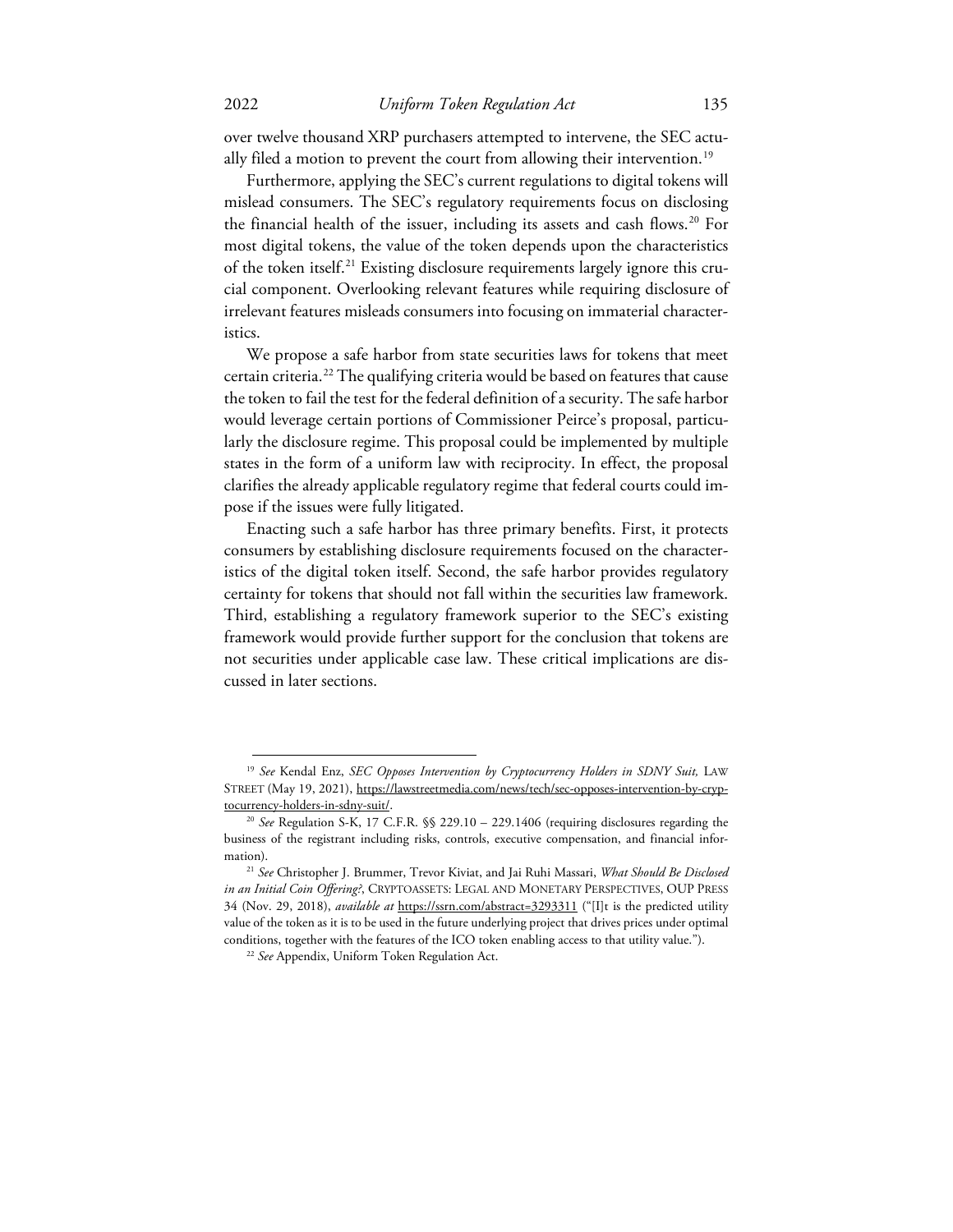The model legislation is written with references to the Uniform Securities Act of 2002,<sup>[23](#page-6-0)</sup> and would need to be adapted for use in each state.<sup>[24](#page-6-1)</sup>

# III. DESCRIPTION OF THE UNIFORM TOKEN REGULATION ACT

The proposed legislation provides an exemption (or safe harbor) from the state's securities laws for tokens that meet certain criteria specified in the statute or that apply for and are granted an exemption from a state official based on the official's evaluation of the token's characteristics that distinguish it from a security. The statutory qualifications and factors for the state official to consider are designed to exempt tokens that do not meet the definition of security under federal law as interpreted by Supreme Court precedent.<sup>[25](#page-6-2)</sup> This section contains an overview of the relevant factors and case law. Additional detail and analysis of case law can be found in Section IV.

#### *A. Statutory Qualifications*

As a threshold matter, no token may qualify for an exemption if it represents a financial interest in a company, partnership, or fund, including a debt interest, revenue share, or entitlement to any interest or dividend payment.<sup>[26](#page-6-3)</sup> Such features may result in the application of the federal securities laws.<sup>27</sup>

The first statutory qualification applies when the token is provided without any exchange of consideration, whether monetary or another type of tan-gible and definable consideration.<sup>[28](#page-6-5)</sup> Such a token is not a security because

<span id="page-6-0"></span><sup>&</sup>lt;sup>23</sup> Uniform Securities Act of 2002, NATIONAL CONFERENCE OF COMMISSIONERS ON UNI-FORM STATE LAWS, https://www.nasaa.org/wp-content/uploads/2021/09/2002-Uniform-Securi-

<span id="page-6-1"></span>ties-Act.pdf. 24 The vast majority of states have adopted some form of the Uniform Securities Act. States that have not adopted the Uniform Securities Act include Arizona, California, Florida, Illinois, New York, North Dakota, Ohio, Tennessee, and Texas. *See* Joseph C. Long, Michael J. Kaufman, and John M. Wunderlich, Blue Sky Law, § 12:1, State by State Charts for State Securities Act, WESTLAW (2021). 25 *See* SEC v. W.J. Howey Co., 328 U.S. 293 (1946) (holding an investment contract under

<span id="page-6-2"></span>the federal securities laws is one in which a person invests his money in a common enterprise and is led to expect profits solely from the efforts of others). 26 Appendix, Uniform Token Regulation Act Section 2(7)(C) [hereinafter Uniform Token Reg-

<span id="page-6-3"></span>ulation Act]. 27 *See* William Hinman, Director of the Division of Corporation Finance, *Digital Asset Trans-*

<span id="page-6-5"></span><span id="page-6-4"></span>*actions: When Howey Met Gary (Plastic)* (June 14, 2018), https://www.sec.gov/news/speech/speechhinman-061418 ("In cases where the digital asset represents a set of rights that gives the holder a financial interest in an enterprise . . . calling the transaction an initial coin offering, or 'ICO,' or a sale of a 'token,' will not take it out of the purview of the U.S. securities laws."). 28 Uniform Token Regulation Act Section 3(b)(1).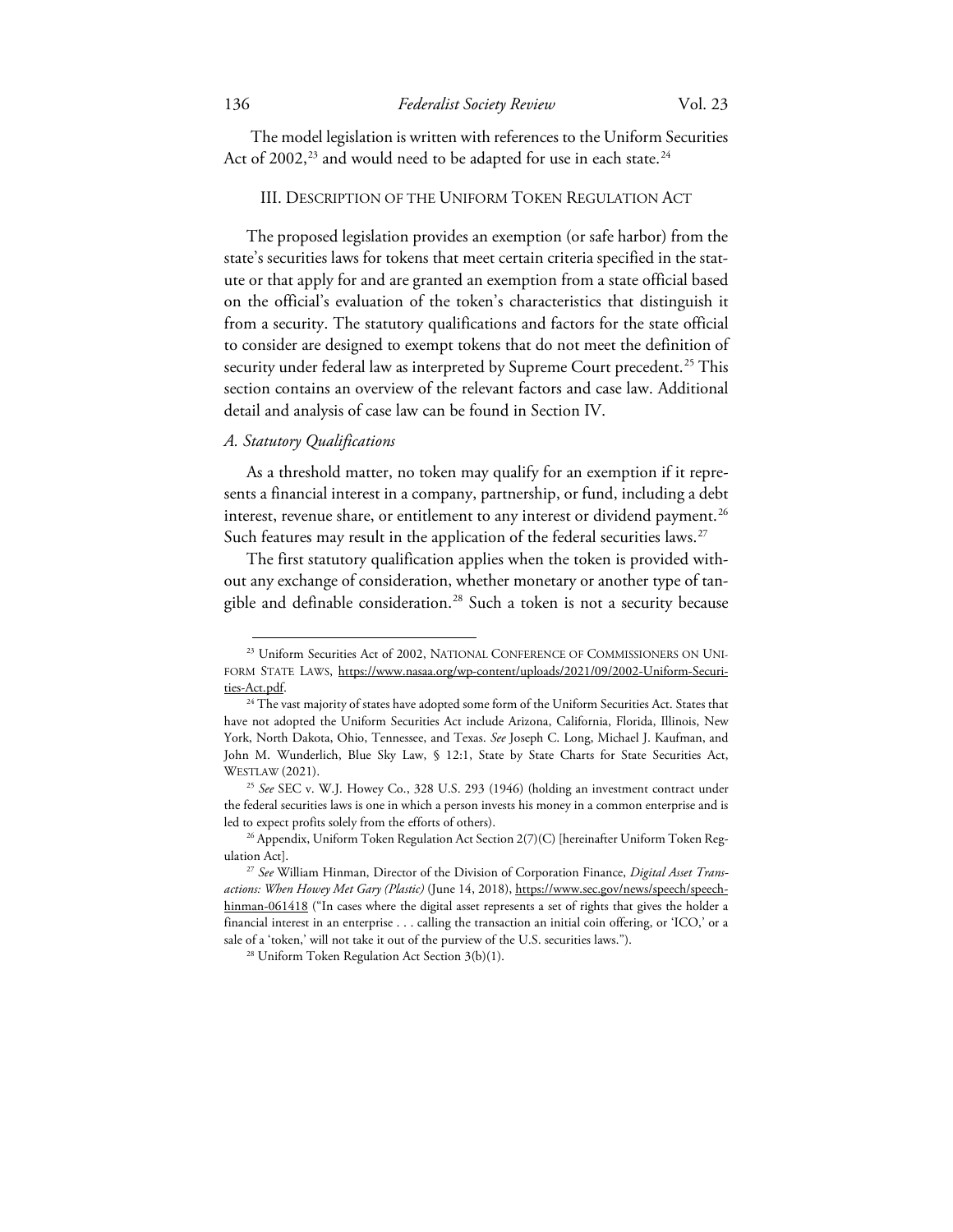there is no investment of money, as there is no consideration given up by the purchaser in exchange.<sup>[29](#page-7-0)</sup>

The second statutory qualification applies when the token's value is pegged to a fiat currency; such tokens are commonly referred to as "stablecoins."[30](#page-7-1) To be considered a security under the '33 Act, purchasers must be "attracted solely by prospects of a return" on their investment.<sup>[31](#page-7-2)</sup> The dominant feature of stablecoins is that they remain stable in value in order to facilitate use as a form of payment or medium of transfer. Thus, purchasers of stablecoins are not attracted by prospects of a return.

The third statutory qualification applies when the network on which the token operates is functional and the initial development team's marketing efforts are focused on the token's consumptive use, not on speculative activ-ity.<sup>[32](#page-7-3)</sup> A functional network is defined as a network on which token holders use tokens for the transmission and storage of value on the network, participation in an application running on the network, or otherwise in a manner consistent with the utility of the network.<sup>[33](#page-7-4)</sup> These uses show that the tokens have a consumption purpose, rather than an investment purpose, and courts have made clear that "when a purchaser is motivated by a desire to use or consume the item purchased  $\dots$  the securities laws do not apply."<sup>[34](#page-7-5)</sup> Tokens that are used for a functional purpose—such as a payment method or to participate in decentralized applications on the network—which are also marketed consistent with this functionality do not meet the definition of a security because a reasonable purchaser is primarily motivated by a consumption and not a profit purpose.<sup>[35](#page-7-6)</sup>

The fourth statutory qualification applies when the initial development team is in the process of developing a functional network with an intent to achieve such functionality within three years of the date of the first sale of tokens, and each of the following criteria are met: (1) the initial development

<span id="page-7-0"></span><sup>29</sup> *See* International Board of Teamsters v. Daniel, 439 U.S. 551, 559-60 ("In every decision of this Court recognizing the presence of a 'security' under the Securities Acts . . . the purchaser gave up some tangible and definable consideration in return for an interest that had substantially the characteristics of a security."). 30 Uniform Token Regulation Act Section 3(b)(2).

<span id="page-7-2"></span><span id="page-7-1"></span><sup>31</sup> United Housing Foundation, Inc. v. Forman*,* 421 U.S. 837, 852 (1975) (quoting *Howey,*  328 U.S. at 300).<br><sup>32</sup> Uniform Token Regulation Act Section 3(b)(3). Efforts to support listing a token on a trading

<span id="page-7-6"></span><span id="page-7-5"></span><span id="page-7-4"></span><span id="page-7-3"></span>platform do not constitute speculative activity.<br><sup>33</sup> Uniform Token Regulation Act Section 2(2).

<sup>34</sup> *Forman,* 421 U.S. at 852-53.

<sup>35</sup> *See id*.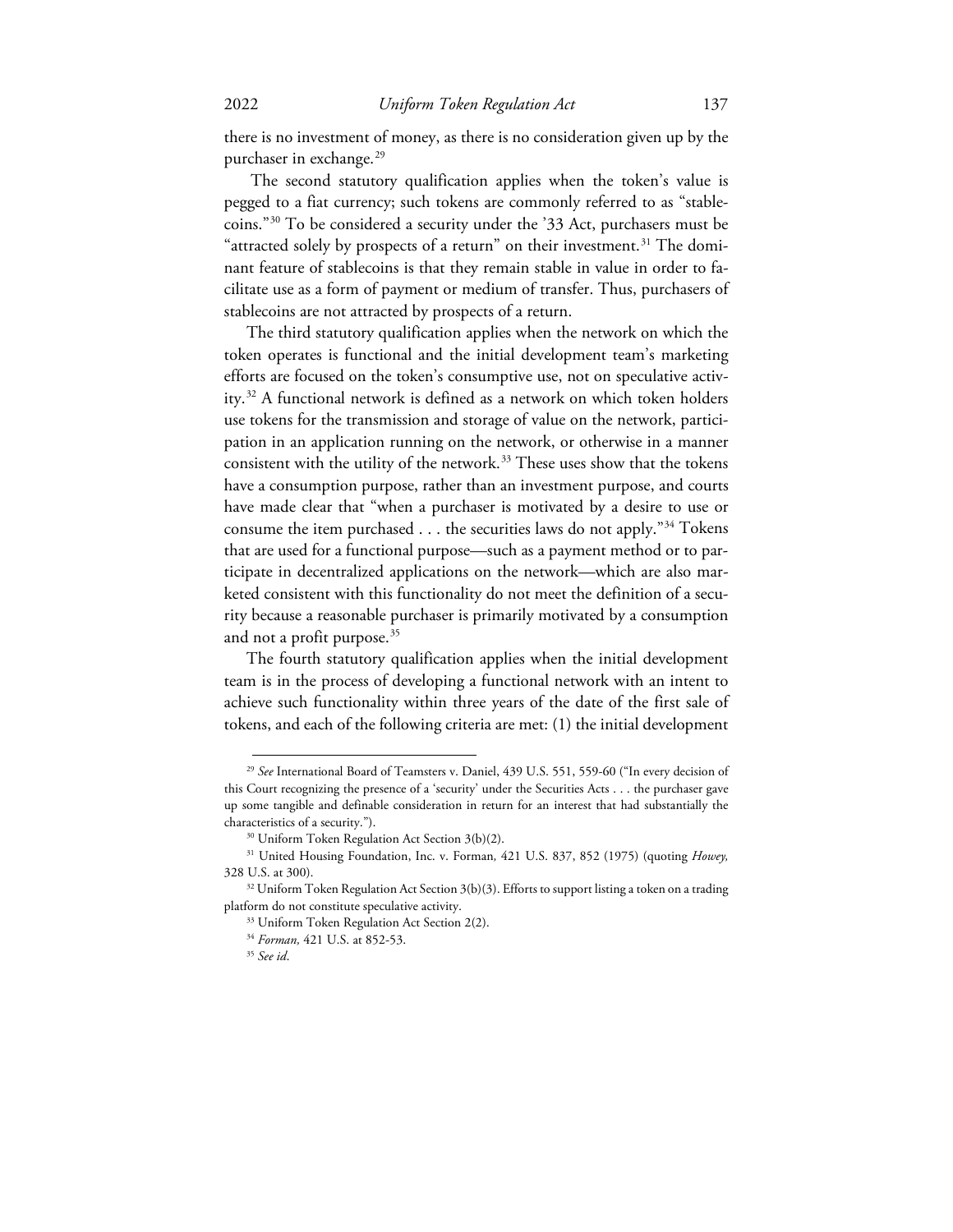# 138 *Federalist Society Review* Vol. 23

team's marketing efforts are focused on the token's consumptive use, not on speculative activity, (2) the initial development team focuses its marketing on those who are likely to utilize the token for its consumption purpose, and (3) the initial development team does not advertise to purchasers the potential for a secondary market for trading the token.<sup>[36](#page-8-0)</sup> Tokens that are in the process of reaching functional status and have each of these features that strengthen the token's consumption over a profit purpose are not securities because the actions of the initial development team do not lead purchasers to expect profits. $37$ 

The fifth statutory qualification applies when token holders not affiliated with the initial development team actively contribute to the network in a way that increases the token's value,<sup>[38](#page-8-2)</sup> such as by causing changes to the network or performing essential tasks and responsibilities. In these cases, profits are not "solely from the efforts of others," as required by the *Howey* test,<sup>[39](#page-8-3)</sup> because the unaffiliated token holders have taken actions that increase the value of the token and drive any profits that come from the token.

The sixth statutory qualification applies when the network on which the token operates is decentralized and each of the following criteria are met: (1) the initial development team's continuing activities cannot reasonably be expected uniquely to drive an increase in the value of the token, and (2) the initial development team does not have any material information about the network that is not publicly available.<sup>[40](#page-8-4)</sup> A decentralized network is a network that is not economically or operationally controlled and is not reasonably likely to be economically or operationally controlled or unilaterally changed by any single person, entity, or group of persons or entities under common control.[41](#page-8-5) A network cannot meet this definition if the initial development team owns more than twenty percent of tokens or owns more than twenty

<sup>&</sup>lt;sup>36</sup> Uniform Token Regulation Act Section 3(b)(4).

<span id="page-8-1"></span><span id="page-8-0"></span><sup>37</sup> *See Forman,* 421 U.S. at 852-53. *See also* Aldrich v. McCulloch Properties, Inc., 627 F.2d 1036, 1039 (10th Cir. 1980) ("Central to [the *Howey*] test is the promotional emphasis of the developer . . . [p]romotional materials, merchandising approaches, oral assurances and contractual agreements were considered in testing the nature of the product in virtually every relevant investment contract case.").<br><sup>38</sup> Uniform Token Regulation Act Section 3(b)(5).

<span id="page-8-5"></span><span id="page-8-4"></span><span id="page-8-3"></span><span id="page-8-2"></span><sup>&</sup>lt;sup>39</sup> *Howey*, 328 U.S. at 301 ("The test is whether the scheme involves an investment of money in a common enterprise with profits to come solely from the efforts of others."). The Supreme Court has not recognized the expanded definition of efforts of others that has been adopted by some lower courts. *See Forman,* 421 U.S. at 851 n.16.<br><sup>40</sup> Uniform Token Regulation Act Section 3(b)(6).<br><sup>41</sup> *Id*. Section 2(1).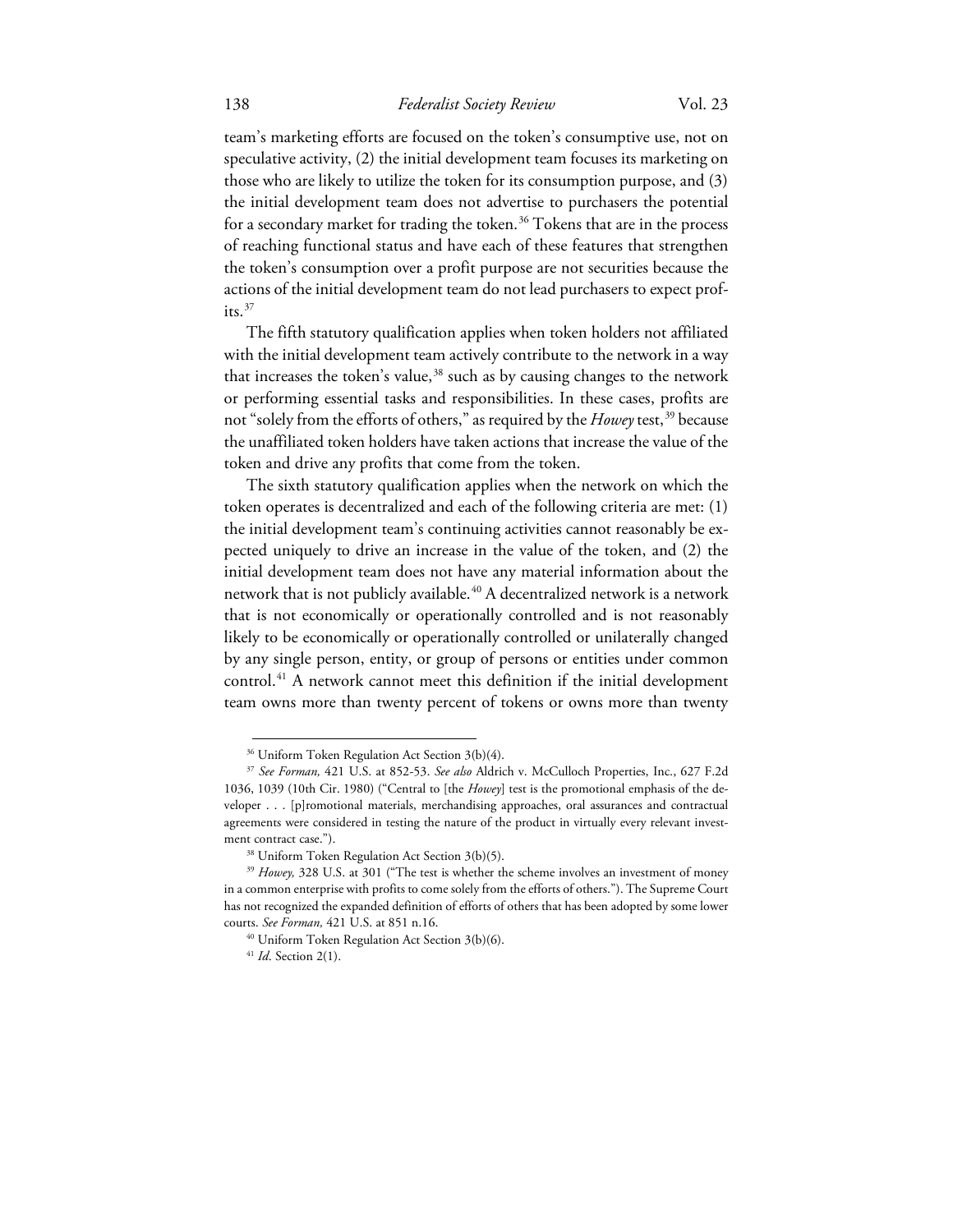percent of the means of determining network consensus.<sup>[42](#page-9-0)</sup> A token operating on a decentralized network with these additional conditions is not a security, even under the more expansive definition of efforts of others recognized by many lower courts, because the initial development team's efforts are not "the undeniably significant ones, those essential managerial efforts which affect the failure or success of the enterprise."[43](#page-9-1)

#### *B. Considerations for State Official*

In addition to the statutory qualifications listed above, there are several factors that make a token more or less likely to be a security under the *Howey*  test and its progeny. The state official should consider these and other relevant factors put forth by the token project when deciding whether to grant an administrative exemption. While each factor is listed under only one of the *Howey* prongs, some of the factors are relevant for multiple prongs.

#### 1. Investment of Money

In order for an instrument to constitute an investment of money, the consideration given in exchange for the instrument must be "tangible and definable."[44](#page-9-2) The Supreme Court has not clarified the extent to which consideration may go beyond the terminology of *Howey,* which specifically referred to an investment of "money."[45](#page-9-3) Therefore, to the extent that a token is provided in exchange for mining, other services in support of the network, consumer data, or any other non-monetary consideration, a court is less likely to find an investment of money.

#### 2. Common Enterprise

A network where token holders' returns are based on their own individual actions is less likely to be a common enterprise.<sup>[46](#page-9-4)</sup> Factors influencing this determination include whether a network is functional, whether it is close to reaching full functionality, and whether token holders can earn tokens from their own active efforts. A common enterprise is lacking between an investor

<sup>42</sup> *Id.* 

<span id="page-9-2"></span><span id="page-9-1"></span><span id="page-9-0"></span><sup>43</sup> *See* SEC v. Glenn W. Turner Enters., Inc.*,* 474 F.2d 476, 482 (9th Cir. 1973) (adopting standard for determining reliance on the efforts of others commonly recognized in the lower courts).<br>
<sup>44</sup> Daniel, 439 U.S. at 560.<br>
<sup>45</sup> Id. at 560 n.12.<br>
<sup>46</sup> See Eberhardt v. Waters, 901 F.2d 1578, 1580-81 (11th Cir. 19

<span id="page-9-4"></span><span id="page-9-3"></span>mon enterprise test is that investors have no desire to perform the chores necessary for a return, and are attracted to the investment solely by the prospects for a return.").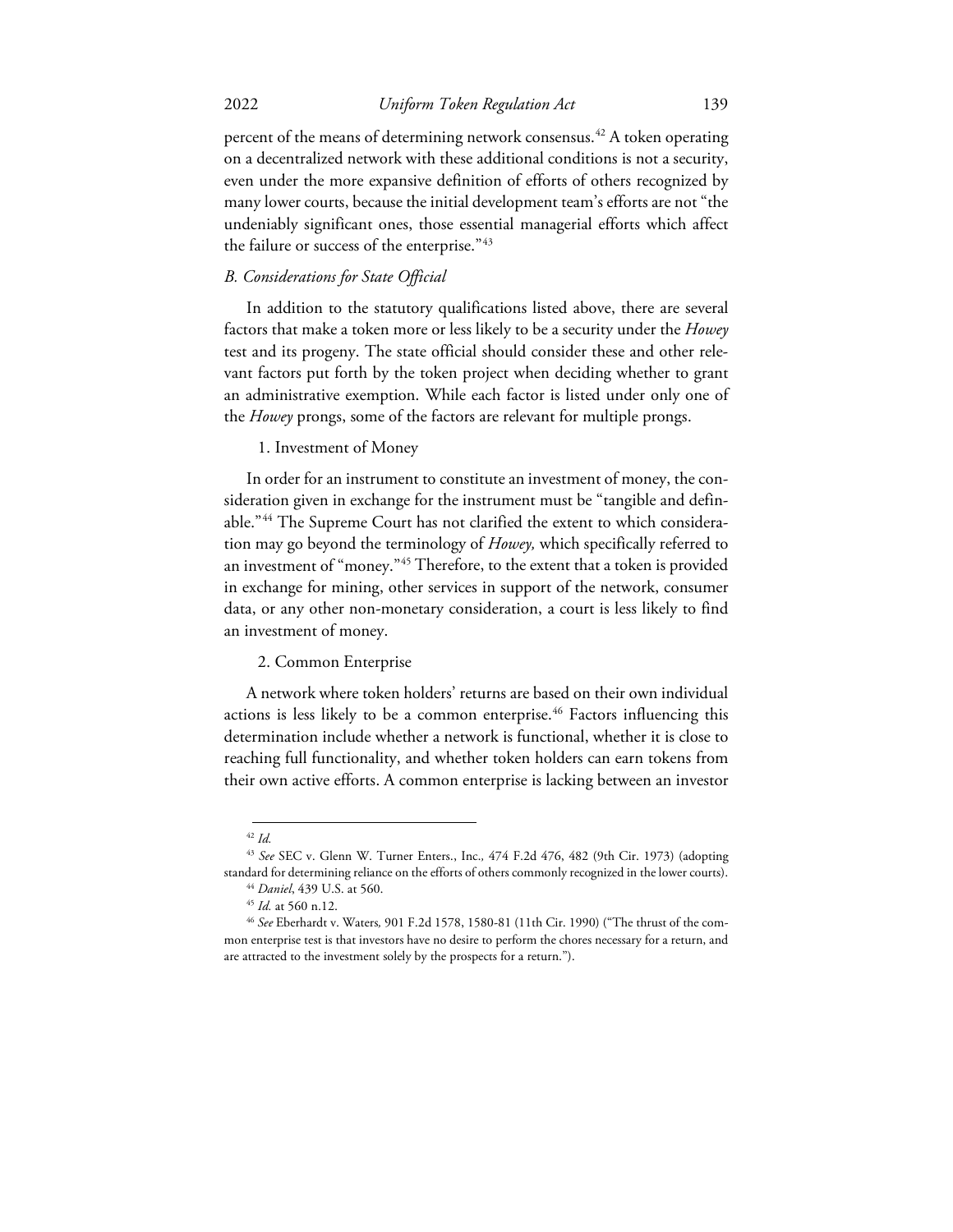and promoter where the fortunes of the promoter are not tied to those of the investors[.47](#page-10-0) For example, a common enterprise is less likely if members of the initial development team receive compensation outside of their token ownership. A common enterprise is also less likely if the proceeds from the token sale are not pooled towards a common use, [48](#page-10-1) or if the initial development team owes no contractual obligations to purchasers following the token sale.<sup>[49](#page-10-2)</sup>

3. Expectation of Profit From the Efforts of Others

Several factors increase the likelihood that the token purchaser is motivated by a desire to "use or consume the item purchased," in which case there is no expectation of profit and the securities laws do not apply.<sup>[50](#page-10-3)</sup> Such factors include if the function of the token is available only to token holders, the function is inherent in the token and takes place automatically, the initial development team takes actions to discourage holding tokens for investment, or the token is sold in an amount and at a price that is consistent with a consumption purpose.

Other factors decrease the likelihood that a reasonable purchaser would be led to expect profits based on the actions of the promoter.<sup>[51](#page-10-4)</sup> Such factors include if capital is raised from a source other than token sales, there are restrictions on the transfer of the token outside of the network, or the initial development team takes no action to intervene with token supply and demand.

Some factors make it less likely that a profit will be realized, which dimin-ishes the likelihood that purchasers have an expectation of profit.<sup>[52](#page-10-5)</sup> Such factors include if later purchasers of the token pay the same price as earlier purchasers, the value of the digital asset remains stable in correlation to the asset to which it is fixed, or any economic benefit derived from appreciation of the token is incidental to using the token for its intended functionality. The

<span id="page-10-0"></span><sup>47</sup> *See* Revak v. SEC Realty Corp.*,* 18 F.3d 81, 88 (2d Cir. 1994) ("'Strict vertical commonality' requires that the fortunes of investors be tied to the *fortunes* of the promoter."). 48 *See id.* at 87 ("In fact, a finding of horizontal commonality requires a sharing or pooling of

<span id="page-10-1"></span>funds.").

<span id="page-10-2"></span><sup>49</sup> *See* Woodward v. Terracor, 574 F.2d 1023, 1025 (10th Cir. 1978) (finding no common enterprise where the only contractual obligation was to deliver title to real estate).

<span id="page-10-4"></span><span id="page-10-3"></span><sup>50</sup> *See Forman,* 421 U.S. at 852-53. 51 *See* Warfield v. Alaniz, 569 F.3d 1015, 1021 (9th Cir. 2009) ("Under *Howey,* courts conduct an objective inquiry into the character of the instrument or transaction based on what the purchasers were 'led to expect.'"). 52 *See Forman,* 421 U.S. at 856 ("[I]n the present case this income—if indeed there is any—is

<span id="page-10-5"></span>far too speculative and insubstantial to bring the entire transaction within the Securities Acts.").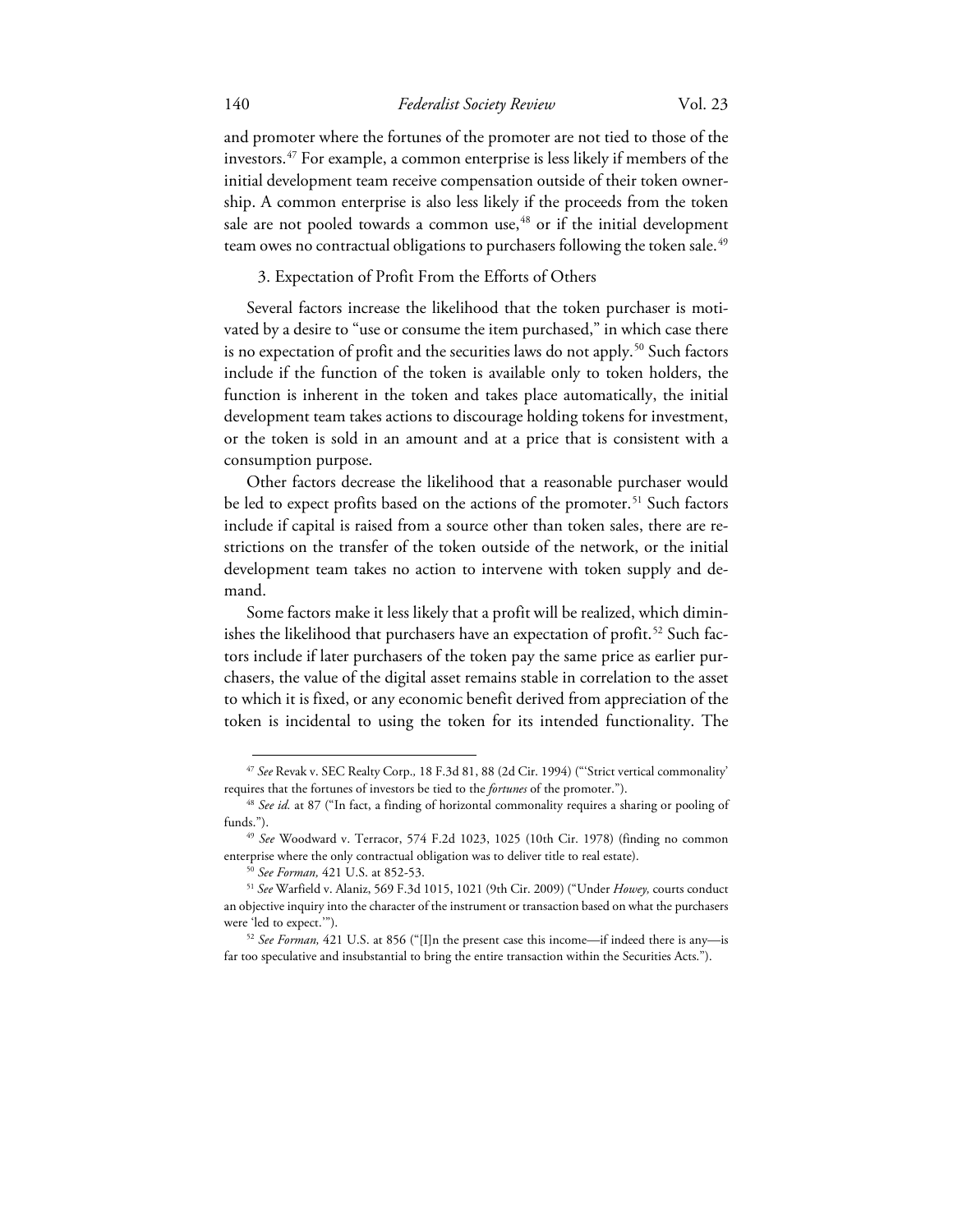characteristics of the marketing plan and the degree to which it avoids the perception of promising profits also impacts the expectation of profits analy $sis.$ <sup>53</sup>

Factors supporting the conclusion that there is no reliance on the efforts of others include if there is no identifiable project team<sup>[54](#page-11-1)</sup> or if the network is operational or close to operational.[55](#page-11-2) Factors indicating there are no essential managerial efforts from the initial development team include if the initial development team retains no interest in the tokens, refrains from encouraging broader adoption or use of the token, does not own any intellectual property rights related to the token, does not indicate an intention to engage in further development efforts, or does not hold its members out as experts. Whether the initial development team's efforts occur before or after the token sale also impacts the analysis.<sup>56</sup> Active participation from token holders other than the initial development team may support a conclusion that there are no longer any essential managerial efforts. Factors to consider include if the holders exercise substantive governance rights, have the ability to suggest changes to the network, perform essential tasks and responsibilities, or the network is actively used for its intended purpose by a material number of parties other than the initial development team.

#### 4. Factors from the *Reves* Test

Courts also consider the test articulated in *Reves v. Ernst & Young* in de-termining whether an instrument is a security,<sup>[57](#page-11-4)</sup> therefore the state official may also consider relevant factors from that test when determining whether to grant a token project an exemption. While many of the factors from *Reves*  are found within the *Howey* test, there are a few additional considerations that apply. If the token is offered to a limited group of purchasers rather than to the general public, it is less likely to be a security.<sup>[58](#page-11-5)</sup> If the token project expressly disclaims the token's status as an investment in documents to token

<span id="page-11-0"></span><sup>53</sup> *See id.* at 853-54 (considering the information bulletin provided to prospective purchasers as a factor in determining whether investors were attracted by an expectation of profit). 54 In this case, there is no active participant who could provide the "essential managerial efforts"

<span id="page-11-1"></span>required to find a reliance on the efforts of others. *See Glenn W. Turner Enters.,* 474 F.2d at 482. 55 An operational network is less likely to need "essential managerial efforts." *Id.* 

<span id="page-11-3"></span><span id="page-11-2"></span><sup>56</sup> *See* SEC v. Life Partners*,* 87 F.3d 536 (D.C. Cir. 1996) (finding no reliance on the efforts of others where the managerial efforts occurred before the purchase). 57 Reves v. Ernst & Young, 494 U.S. 56, 65 (1990).

<span id="page-11-5"></span><span id="page-11-4"></span><sup>58</sup> *See id.* at 66 (holding that an instrument is more likely to be a security if the plan of distribution involves common trading or speculation).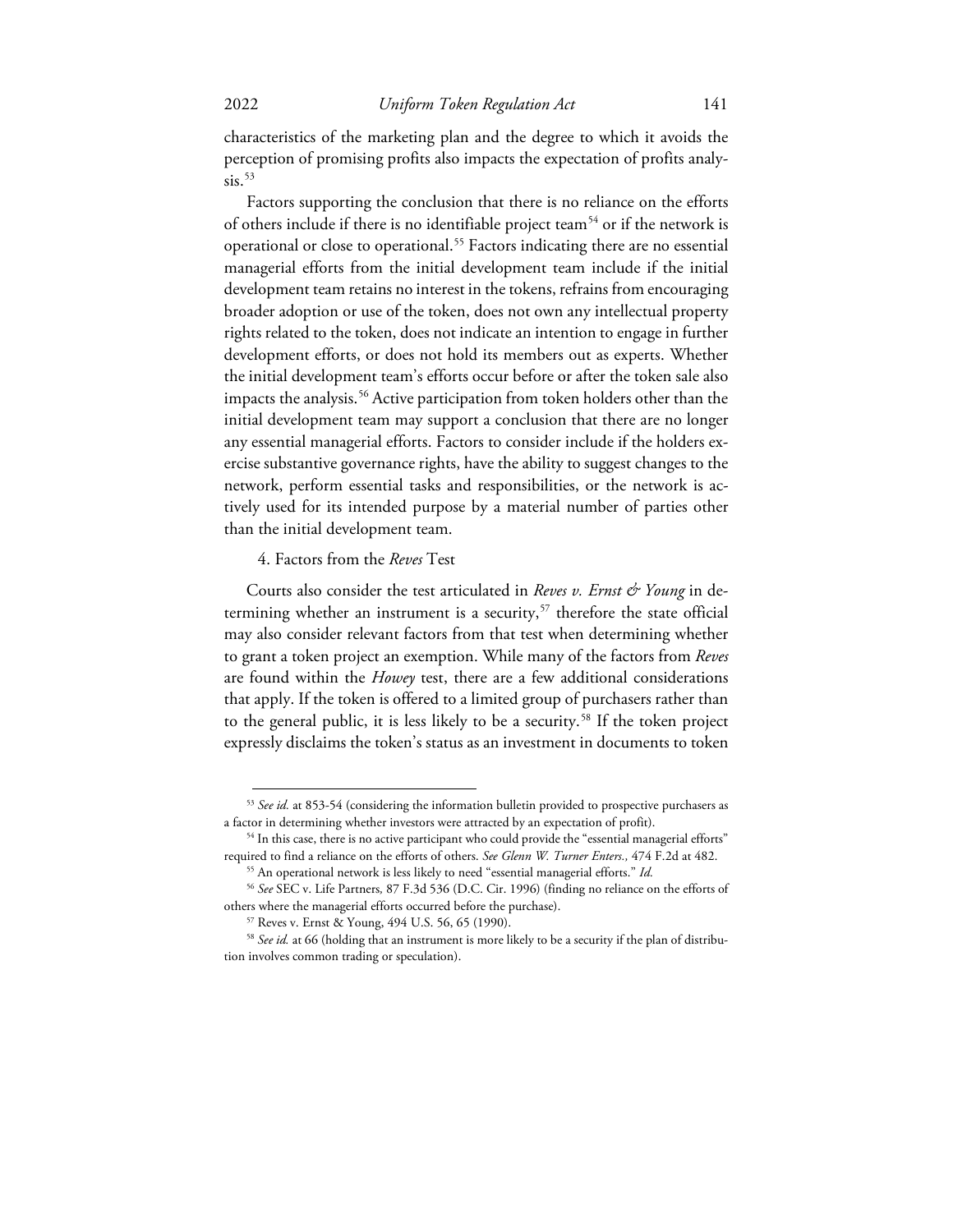purchasers, it is also less likely to be a security.<sup>59</sup> Finally, if the token is collateralized or backed by insurance, a court will recognize this as a risk reducing factor that decreases the likelihood of security classification.<sup>60</sup>

A significant factor for the state official's consideration is which federal and state regulatory schemes the token project is already subject to, and the additional regulatory schemes that will apply upon compliance with the safe harbor.<sup>[61](#page-12-2)</sup> Such schemes may include oversight from federal agencies (e.g., the Financial Crimes Enforcement Network (FinCEN), CFTC, and potentially the Consumer Financial Protection Bureau (CFPB) and the Federal Trade Commission (FTC)), in addition to state-level money transmission laws and attorney general unfair and deceptive acts and practices authority. These schemes reduce the risk of harm to consumers, provide recourse to purchasers for any wrongdoing that does take place, and remove the need to apply the federal securities laws.<sup>[62](#page-12-3)</sup>

5. Additional Factors

Under the Securities Exchange Act of 1934, currency is exempt from the definition of a security.<sup>[63](#page-12-4)</sup> Therefore, the state official may consider the extent to which the token has the characteristics of a currency when considering an exemption.<sup>64</sup>

#### *C. Disclosure and Other Requirements*

Token projects that qualify for the safe harbor based on the statutory qualifications or a ruling from the state official would subsequently have to meet the following requirements in order to claim the benefit of regulation under the safe harbor:

<span id="page-12-1"></span><span id="page-12-0"></span><sup>&</sup>lt;sup>59</sup> See id. (holding that an instrument is more likely to be a security if the public expects it to be classified as a security). 60 *See* Resolution Trust Corp. v. Stone*,* 998 F.2d 1534 (10th Cir. 1993). 61 *See Reves*, 494 U.S. at 67 (holding that an instrument is less likely to be a security if another

<span id="page-12-2"></span>regulatory scheme applies). 62 *See id.* 

 $^{63}$  Section 3(a)(10) of the Securities Exchange Act of 1934 [hereinafter  $\lq$ 34 Act"].

<span id="page-12-5"></span><span id="page-12-4"></span><span id="page-12-3"></span><sup>&</sup>lt;sup>64</sup> Features indicating status as a currency include if the token has an equivalent value as currency or acts as a substitute for currency. *See Application of FinCEN's Regulations to Certain Business Models Involving Convertible Virtual Currencies,* FINCEN, FIN-2019-G001 at 7 (May 9, 2019), https://www.fincen.gov/sites/default/files/2019-05/FinCEN%20Guidance%20CVC%20FI-NAL%20508.pdf.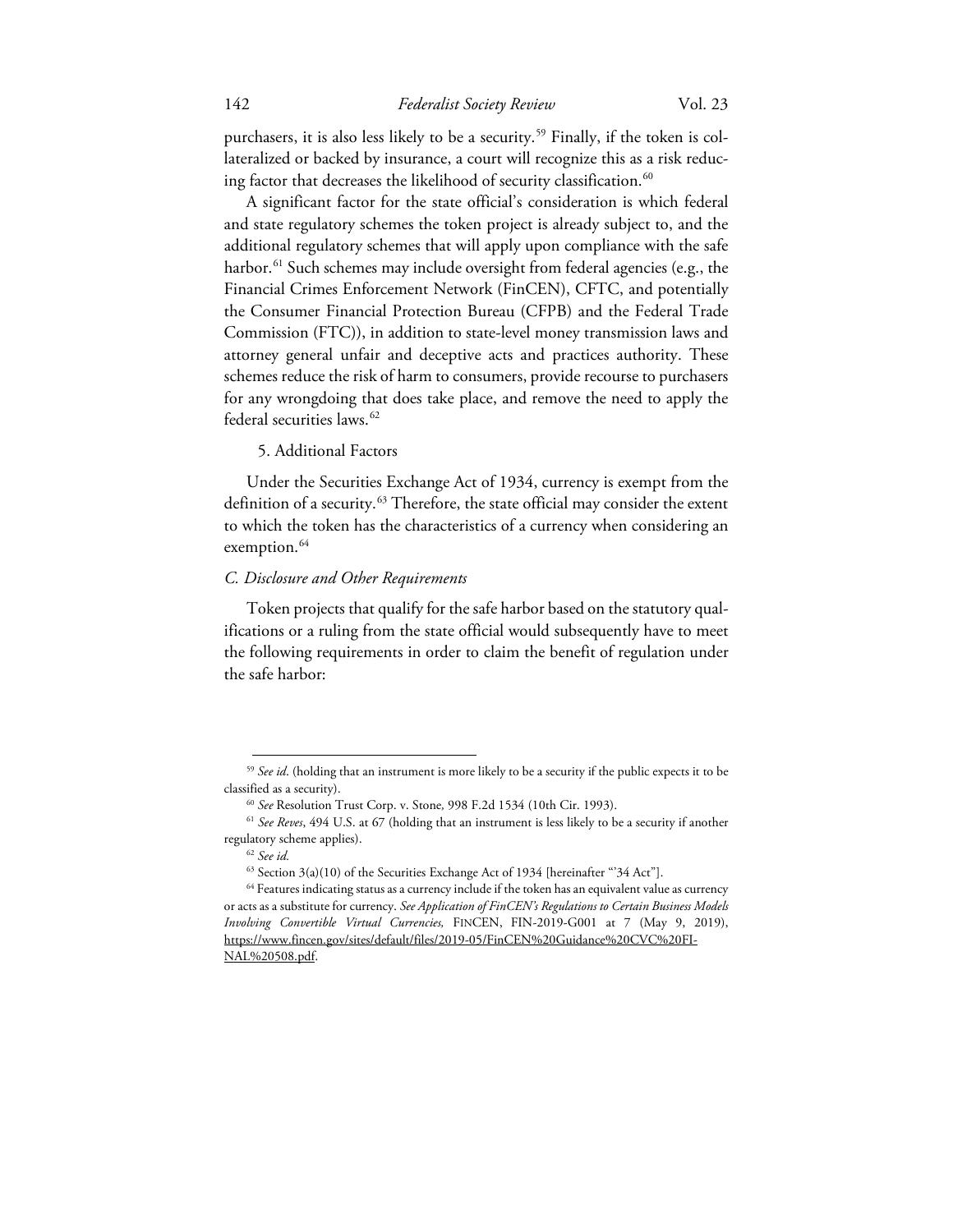- Provide initial disclosures on a freely accessible public website and update for material changes as soon as practicable.<sup>[65](#page-13-0)</sup> Included in the disclosures must be a warning to token purchasers of the risk involved in purchasing tokens. The initial disclosures must also include information pertaining to:
	- o Source code
	- o Transaction history
	- o Token economics
	- o Plan of development, for tokens intending to reach status as a functional network
	- o Prior token sales
	- o The initial development team, including sales of tokens by the initial development team and related person transactions, unless the token operates on a decentralized network
	- o Trading platforms
- File a notice of reliance with the designated state official containing the names and contact information for the initial development team and the website where the initial disclosures may be found.<sup>[66](#page-13-1)</sup> The notice of reliance must be made publicly available on a state website.<sup>[67](#page-13-2)</sup>
	- o If the token project is relying on a statutory exemption, attached to the notice of reliance should be an analysis from outside counsel that supports the grounds under which the token claims an exemption, or an attestation from an individual authorized by the initial development team that the token project satisfies the condition it is claiming.
	- o If the token project is relying on a ruling from a state official, such ruling should be attached to the notice of reliance.
	- o Token projects that operate on a decentralized network are not required to include the information pertaining to the initial development team, and may include an attestation from a token holder or a group of token holders authorized by the token's governance process, a foundation affiliated with the token project, or a platform on which the token is available or accepted as payment.
- Pay a fee, provided in the form of the token that is the subject of the notice of reliance, to the designated state official.<sup>68</sup> The amount of

<span id="page-13-0"></span><sup>65</sup> Uniform Token Regulation Act Section 3(d).

<span id="page-13-2"></span><span id="page-13-1"></span><sup>66</sup> *Id*. Section 3(e). 67 *Id*. Section 3(e)(4). 68 *Id*. Section 3(f).

<span id="page-13-3"></span>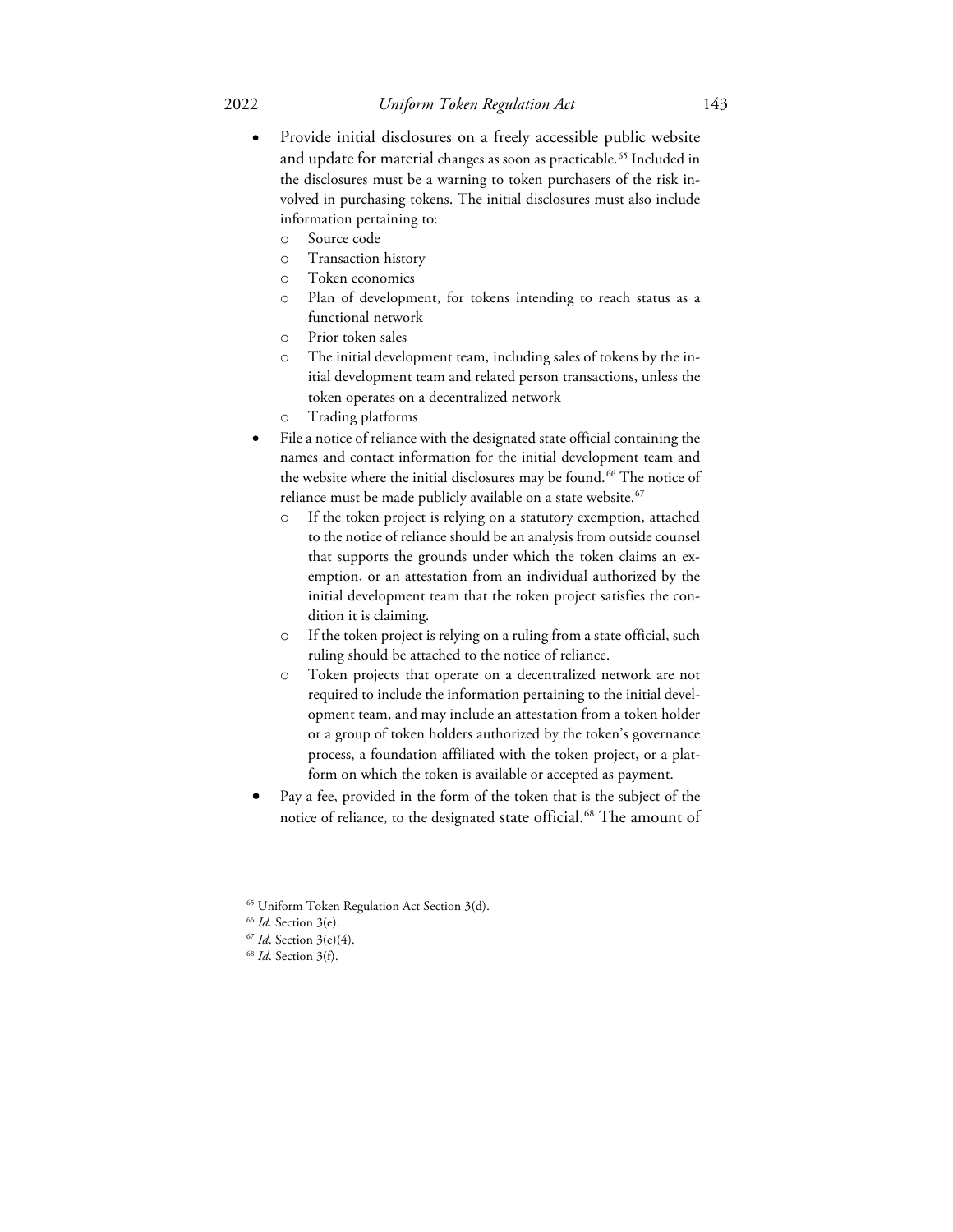the fee is bracketed in the uniform law to allow states to set the fee to meet their needs.

The state official who receives the notice and fee is the same one designated by the governor to review special exemption requests, as discussed in section III.D. below.

The initial development team has a duty to disclose material changes to the token that cause the token to no longer be eligible for the statutory qual-ification that it claims.<sup>[69](#page-14-0)</sup>

The safe harbor applies to offers, sales, transactions, and distributions of the exempted token. This includes so-called airdrops of tokens.

Importantly, the exemption is available for existing token projects that have already engaged in token sales. The eligibility of the token for the safe harbor is based on its characteristics at the time the notice of reliance is filed, and the characteristics of distributions of the token that take place after that filing.

Under the legislation, anti-fraud authority would continue to apply to eligible tokens at the state and federal level. At the state level, the state attorney general's unfair and deceptive acts and practices authority would apply to tokens covered under the safe harbor. This authority is enforceable by the Attorney General only and includes the authority to verify the accuracy of the required disclosures and notify the designated state official if an exemption should be revoked for a violation of the terms of the exemption. At the federal level, anti-fraud authority would be exercised by the CFTC and possibly other agencies such as the CFPB. Neither state securities commissioners nor the SEC would have anti-fraud authority over exempted tokens, which are determined to be non-securities.

As a result of the exemption from the definition of security under the Uniform Securities Act, broker-dealers would not meet the definition of broker-dealer in the Uniform Securities Act with respect to transactions in ex-empted tokens.<sup>[70](#page-14-1)</sup>

Finally, the legislation would establish a multistate regulatory regime by providing reciprocity for tokens that obtain a favorable ruling from a state official in another state, so long as the token project files a notice of reliance and pays the fee in each state in which it is seeking safe harbor treatment.<sup>[71](#page-14-2)</sup>

<span id="page-14-0"></span><sup>69</sup> *Id*. Section 3(g).

<span id="page-14-1"></span><sup>70</sup> Uniform Securities Act Section 102(4).

<span id="page-14-2"></span><sup>71</sup> Uniform Token Regulation Act Section 4.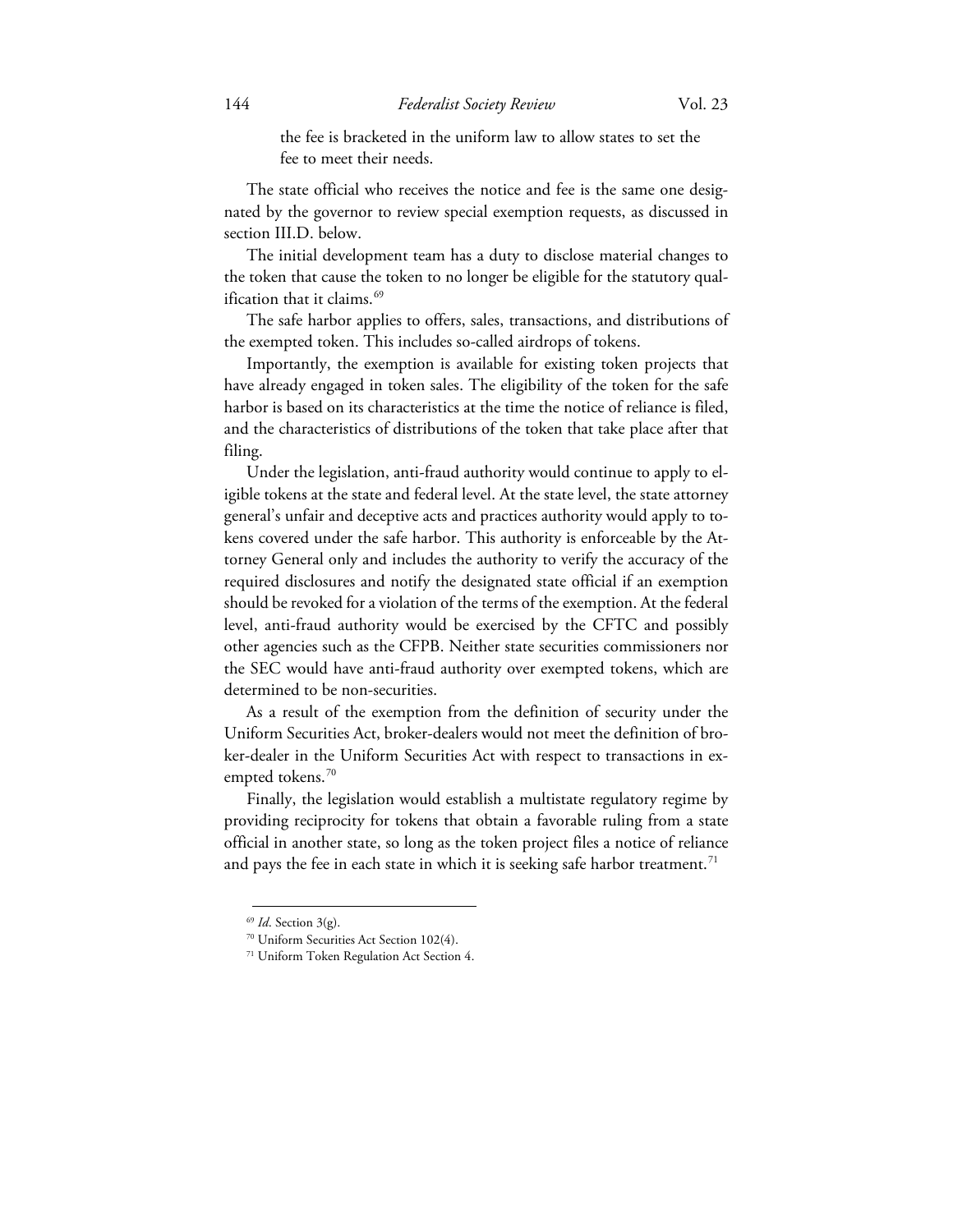# *D. Process for Exemption by State Official*

The state official is designated by the governor and could be within the office of, for example, the State Banking Commissioner, the Securities Com-missioner, the Attorney General, or in the Department of Commerce.<sup>[72](#page-15-0)</sup> If the token project is seeking an exemption under a ruling from the state official, the project should file a request with the state official according to the process outlined by such official. The request should include an analysis from outside counsel or the initial development team listing the factors that distinguish the token from a security under the *Howey* test and other relevant authorities.[73](#page-15-1)

The state official should evaluate the merits of the filing and issue a ruling on whether an exemption will be granted. The official should grant the exemption if he or she determines that the token is likely not a security under federal law and therefore appropriate for regulation under the state regime.<sup>[74](#page-15-2)</sup> This ruling must be issued no later than 45 days after the date the request is filed.[75](#page-15-3) A confidential preliminary ruling including any conditions should be verbally communicated to the applicant, after which communication the token project may withdraw its application and the ruling shall not be issued and remain confidential.<sup>76</sup> If the exemption is granted, the decision should be made publicly available on a state website.<sup>[77](#page-15-5)</sup>

## IV. TOKENS REGULATED UNDER THE SAFE HARBOR ARE NOT SECURITIES

The federal statutory definition of a security contains an enumerated list of various instruments that are deemed to constitute a security "unless the context otherwise requires."[78](#page-15-6) Digital assets were decades away from being invented when the statute was drafted in the 1930s; thus no examples of digital assets are included in the list. Some digital assets may be sold pursuant to an "investment contract," which is on the list of instruments meeting the definition of a security. While SEC staff has issued a framework of factors meant to serve as a guide to token projects, $^{79}$  $^{79}$  $^{79}$  and various SEC officials have

<sup>72</sup> *Id*. Section 2(6). 73 *Id*. Section 3(c)(1).

<sup>74</sup> *Id*. Section 3(c)(2). 75 *Id*. Section 3(c)(3). 76 *Id*. Section 3(c)(4).

<span id="page-15-7"></span><span id="page-15-6"></span><span id="page-15-5"></span><span id="page-15-4"></span><span id="page-15-3"></span><span id="page-15-2"></span><span id="page-15-1"></span><span id="page-15-0"></span><sup>77</sup> *Id*. Section 3(c)(5). 78 Section 2(a)(1) of the Securities Act of 1933; Section 3(a)(10) of the'34 Act. *See also* Tcherepnin v. Knight, 389 U.S. 332, 336 (1967) (treating the two definitions as identical in meaning). 79 *See* SEC Framework at n.1 ("This framework represents the views of the Strategic Hub for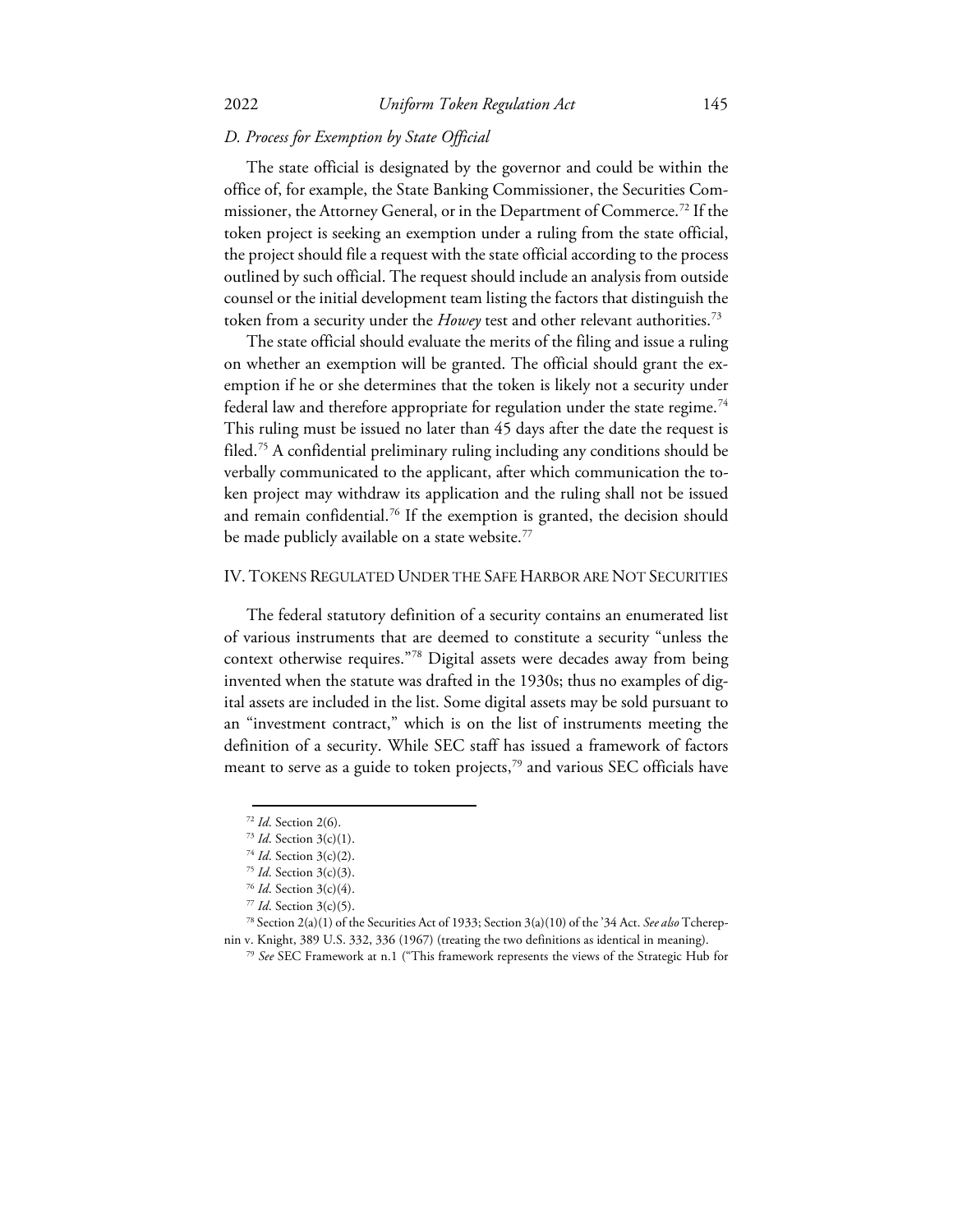## 146 *Federalist Society Review* Vol. 23

made statements on the matter,<sup>[80](#page-16-0)</sup> the SEC has issued no official, binding guidance on whether digital assets meet the definition of a security. Further-more, only a few federal district courts have ruled on this matter, <sup>[81](#page-16-1)</sup> without the benefit of precedents from higher courts to follow.<sup>[82](#page-16-2)</sup> Most of the lower court decisions were decided in the initial stages of a case using summary judgment or preliminary injunction standards.<sup>[83](#page-16-3)</sup> In the only token case that has reached the stage of a jury trial, a jury in federal district court found that none of the four cryptocurrency products at issue met the definition of a security.[84](#page-16-4) This contradicted the SEC's earlier order asserting that one of the tokens was a security,<sup>[85](#page-16-5)</sup> and it raises doubt as to the validity of the SEC's position on tokens as securities.

Additionally, the federal statutory definition of a security in the '34 Act explicitly excludes "currency" from its definition.<sup>[86](#page-16-6)</sup> Guidance from FinCEN labels tokens that have an equivalent value in real currency or that act as a substitute for real currency as a type of currency—convertible virtual currency—and regulates them as such.[87](#page-16-7) FinCEN describes such tokens as a "medium of exchange that can operate like a currency" despite not having all the features of fiat currency.<sup>[88](#page-16-8)</sup> To the extent that a token is a convertible virtual currency, it does not meet the definition of a security under the '34 Act.<sup>[89](#page-16-9)</sup>

Innovation and Financial Technology of the Securities and Exchange Commission. It is not a rule, regulation or statement of the Commission, and the Commission has neither approved nor disapproved its content."). 80 *See, e.g.*, *Hinman*, *supra* note 27; *Remarks before Aspen Security Forum, supra* note 3; Com-

<span id="page-16-0"></span>missioner Hester M. Peirce, *Regulation: A View from Inside the Machine* (Feb. 8, 2019), https://www.sec.gov/news/speech/peirce-regulation-view-inside-machine. 81 *See* SEC v. Telegram Grp. Inc., 448 F. Supp. 3d 352 (S.D.N.Y. 2020); SEC v. Kik Interactive

<span id="page-16-1"></span>Inc., 492 F. Supp. 3d 169, 180 (S.D.N.Y. 2020); Balestra v. ATBCOIN LLC, 380 F. Supp. 3d 340 (S.D.N.Y. 2019); Hodges v. Harrison, 372 F. Supp. 3d 1342 (S.D. Fla. 2019); Rensel v. Centra Tech, Inc.*,* 2018 WL 4410126 (S.D. Fla. June 25, 2018), United States v. Zaslavskiy, 2018 WL 4346339 (E.D.N.Y. Sept. 11, 2018); SEC v. Blockvest, LLC, 2018 WL 6181408 (S.D. Cal. Nov. 27, 2018); SEC v. Shavers, <sup>2014</sup> WL <sup>12622292</sup> (E.D. Tex. Aug. 26, 2014). 82 *See Kik Interactive*, 492 F. Supp. 3d at 177 ("I have to decide this case without benefit of

<span id="page-16-2"></span>direct precedent in relation to cryptocurrencies."). 83 *See Balestra*, 380 F. Supp. 3d 340 (denying motion to dismiss for failure to state a claim); *Kik* 

<span id="page-16-6"></span><span id="page-16-5"></span><span id="page-16-4"></span><span id="page-16-3"></span>*Interactive*, 492 F. Supp. 3d 169 (granting preliminary injunction based on likelihood of success on the merits); *Zaslavskiy*, 2018 WL 4346339 at 5 ("[T]he ultimate fact-finder will be required to conduct an independent *Howey* analysis based on the evidence presented at trial.").<br><sup>84</sup> Audet v. Fraser, No. 3:16-cv-940, ECF No. 330 (D. Conn. Nov. 1, 2021).<br><sup>85</sup> Complaint, SEC v. Garza et al., No. 3:15-cv-01760 (D. Co

<span id="page-16-9"></span><span id="page-16-8"></span>

<span id="page-16-7"></span><sup>&</sup>lt;sup>87</sup> *See supra* note 64.<br><sup>88</sup> *Id.* at 7.<br><sup>89</sup> *See Audet*, No. 3:16-cv-940, at 30-31 (jury instructions explaining that "even if a [p]roduct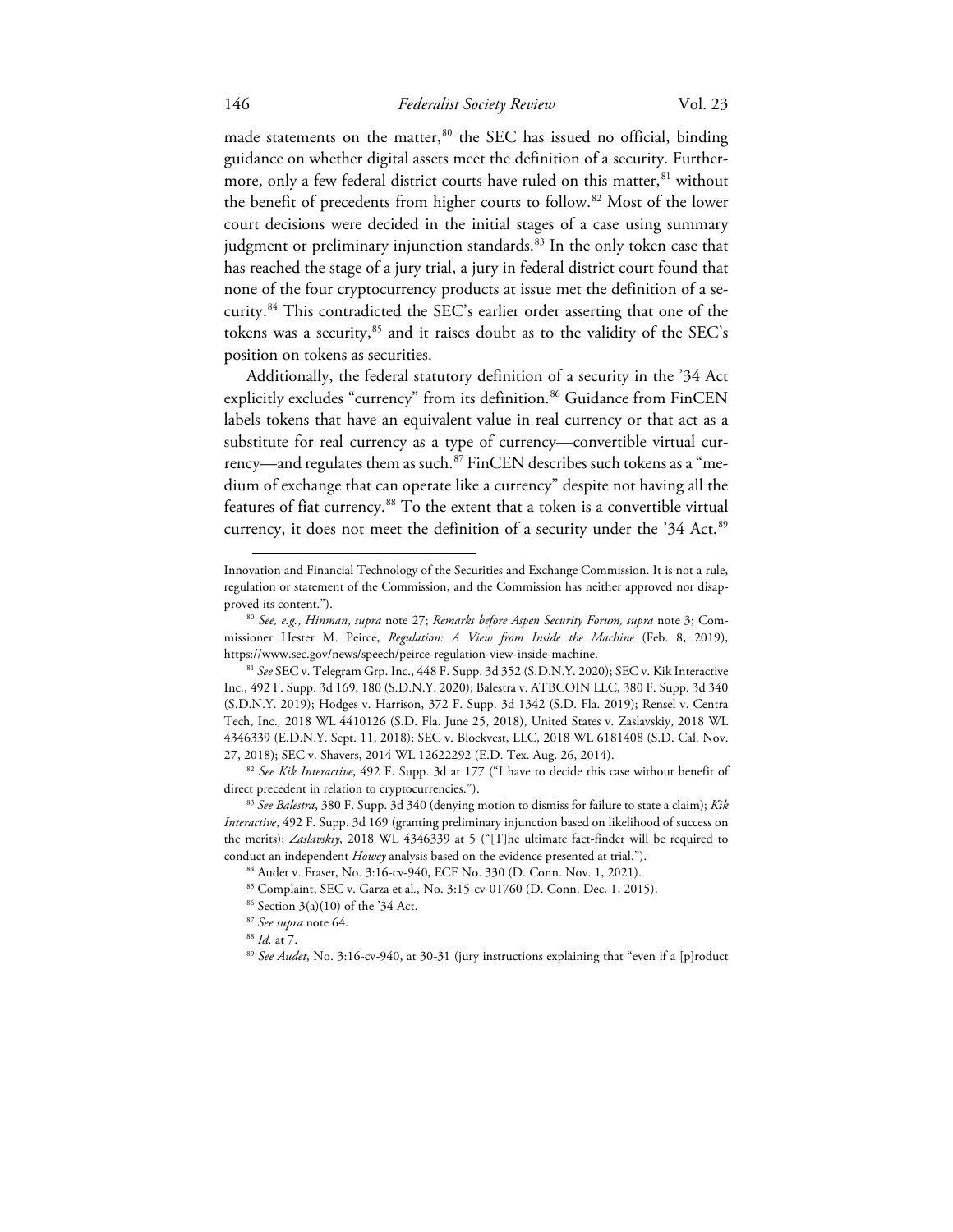This is a factor the state official should consider when determining whether to grant an exemption under Section 3(c) of the Act.

The use of cryptocurrencies as a substitute for traditional currency has been increasing, and has been supported by state policy in certain instances. For example, there has been a heightened demand from employees to receive wages in cryptocurrency,<sup>[90](#page-17-0)</sup> which is generally legal in states except for those which require wages to be paid in U.S. currency.<sup>[91](#page-17-1)</sup> At least one state has es-tablished a program for paying taxes in cryptocurrency,<sup>[92](#page-17-2)</sup> and legislation to do so has been proposed in other states.[93](#page-17-3) These use cases provide further support for the conclusion that some tokens are properly classified as currencies, not securities.

#### *A. The* Howey *Test*

"Investment contract" is not defined by statute but was interpreted by the Supreme Court over seventy-five years ago in *SEC v. W.J. Howey Co.* [94](#page-17-4) There, the Court had to decide whether an orange grove managed by others and sold as an investment opportunity to traveling hotel guests met the definition of a security. The Court based its decision on existing state court rulings in the context of state blue sky laws, which defined an investment contract as a contract or scheme for "the placing of capital or laying out of money in a way intended to secure income or profit from its employment."[95](#page-17-5) From this standard, the Court derived the three-part test commonly applied today: "whether the scheme involves an investment of money in a common enterprise with profits to come solely from the efforts of others."[96](#page-17-6)

meets the definition of an 'investment contract', it is not a 'security' if it is a currency"). *See also*  Answer, SEC v. Ripple Labs, No. 1:20-cv-10832, 2 (S.D.N.Y. Mar. 4, 2021) (asserting that XRP is not a security because it was classified as a virtual currency by FinCEN). 90 *See Cryptocurrency Clamor: Paying Employees in Bitcoin Has Reached the Mainstream,* JD SU-

<span id="page-17-0"></span>PRA (May 3, 2021), https://www.jdsupra.com/legalnews/cryptocurrency-clamor-paying-employees-1276795/.<br><sup>91</sup> These states include California, Washington, Georgia, Maryland, Delaware, Pennsylvania,

<span id="page-17-1"></span>Michigan, New Jersey, Texas, and Illinois. *See id.* 

<span id="page-17-2"></span><sup>92</sup> *See* Paul Vigna, *Pay Taxes With Bitcoin? Ohio Says Sure*, WALL STREET J. (Nov. 26, 2018), https://www.wsj.com/articles/pay-taxes-with-bitcoin-ohio-says-sure-1543161720. 93 *See id.* (citing legislation in Arizona, Georgia, and Illinois); Natasha Gabrielle, *Colorado Gov-*

<span id="page-17-3"></span>*ernor Wants to Allow Residents to Pay State Taxes in Crypto*, THE MOTLEY FOOL (July 17, 2021), https://www.fool.com/the-ascent/cryptocurrency/articles/colorado-governor-wants-to-allow-resi-

<span id="page-17-6"></span><span id="page-17-5"></span><span id="page-17-4"></span>dents-to-pay-state-taxes-in-crypto/.<br><sup>94</sup> *Howey*, 328 U.S. 293.<br><sup>95</sup> *Id.* at 298 (quoting State v. Gopher Tire & Rubber Co., 177 N.W. 937, 938 (Minn. 1920)).<br><sup>96</sup> *Howey*, 328 U.S. at 301.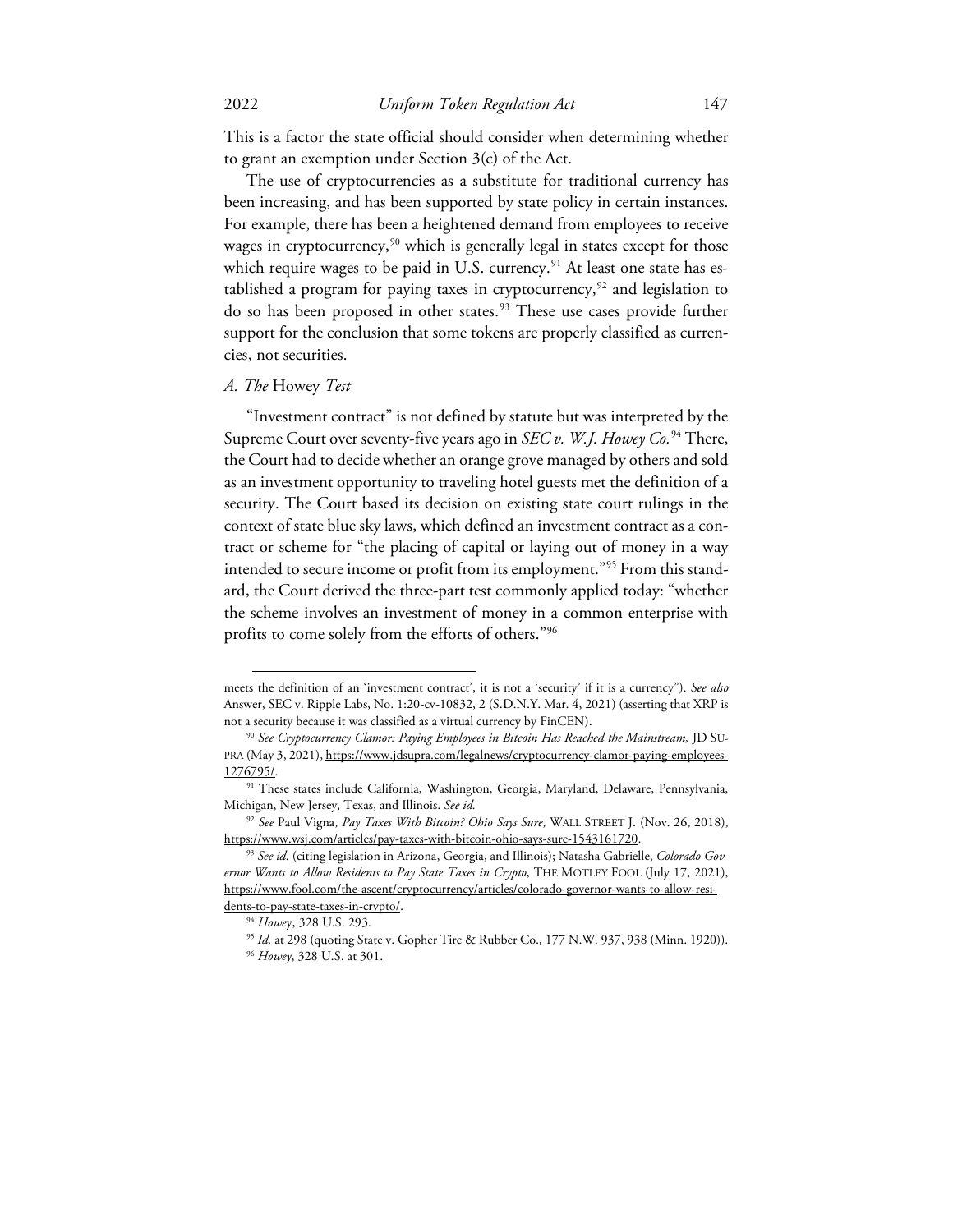# 148 *Federalist Society Review* Vol. 23

The Supreme Court has only applied the *Howey* test a handful of times,<sup>[97](#page-18-0)</sup> and the Court's jurisprudence in this area has left open many questions even as applied to traditional assets.<sup>[98](#page-18-1)</sup> The ambiguity and inconsistent application of the *Howey* test in the lower courts raises further uncertainty, especially as it applies to digital assets as an entirely new category of technology. While the Court characterized the *Howey* test as "capable of adaption to meet the countless and variable schemes devised by those who seek to use the money of oth-ers on the promise of profits,"<sup>[99](#page-18-2)</sup> a test created three-quarters of a century ago for the harvesting of orange groves is not necessarily the appropriate test to apply to twenty-first century blockchain technology. The application of the *Howey* test to digital currencies and related legal issues were discussed in a prior paper.<sup>[100](#page-18-3)</sup>

When applying *Howey,* courts have held that "form should be disregarded for substance and the emphasis should be on the economic reality."[101](#page-18-4) Courts have also warned that the *Howey* test should not be used to transform all commercial transactions into securities,<sup>[102](#page-18-5)</sup> as the federal securities laws were "not intend[ed] to provide a broad federal remedy for all fraud."<sup>[103](#page-18-6)</sup> Finally, under *Howey,* each of the three criteria must be met; if any of them fail, then the instrument is not a security.<sup>[104](#page-18-7)</sup>

The *Howey* test looks not only at the characteristics of the token itself, but also at the manner in which the token was sold or distributed.<sup>[105](#page-18-8)</sup> Thus, the

<span id="page-18-0"></span><sup>97</sup> *See, e.g.*, *Tcherepnin*, 389 U.S. 332; *Forman*, 421 U.S. 837; SEC v. Edwards, 540 U.S. 389 (2004). 98 Miriam R. Albert, *The Howey Test Turns 64: Are the Courts Grading this Test on a Curve?*, 2

<span id="page-18-1"></span>WM. & MARY BUS. L. REV. 1, 8 (2011), https://scholarship.law.wm.edu/wmblr/vol2/iss1/2 ("The intentional breadth and adaptability of the definition of investment contract necessarily leads to complex and fact-intensive judicial inquiries in the application thereof . . . the specter of inconsistent interpretation and/or application by the lower courts arguably threatens to undermine the utility of the *Howey* test itself as a trigger for investor protection.").<br><sup>99</sup> *Howey*, 328 U.S. at 299. 100 Troy Paredes and Scott Kimpel, *From Orange Groves to Cryptocurrency: How Will the SEC* 

<span id="page-18-3"></span><span id="page-18-2"></span>*Apply Longstanding Tests to New Technology?*, 20 FEDERALIST SOC'Y REV. 56 (Jan. 2020), https://fedsoc.org/commentary/publications/from-orange-groves-to-cryptocurrency-how-will-thesec-apply-old-tests-to-new-technologies.<br><sup>101</sup> *Tcherepnin*, 389 U.S. at 336.<br><sup>102</sup> *See* Rodriguez v. Banco Cent. Corp., 990 F.2d 7, 10 (1st Cir. 1993) ("Not all property is a

<span id="page-18-5"></span><span id="page-18-4"></span>security, and fuzzy edges do not mean that the concept is unbounded.").

<span id="page-18-7"></span><span id="page-18-6"></span><sup>103</sup> Marine Bank v. Weaver, 455 U.S. 551, 551 (1982). 104 *See Revak*, 18 F.3d at 87 ("The three elements of the *Howey* test must all be present for a land sale contract to constitute a security."). 105 *See* SEC Framework at 1; Hinman, *supra* note 27 ("The digital asset itself is simply code.

<span id="page-18-8"></span>But the way it is sold—as part of an investment; to non-users; by promoters to develop the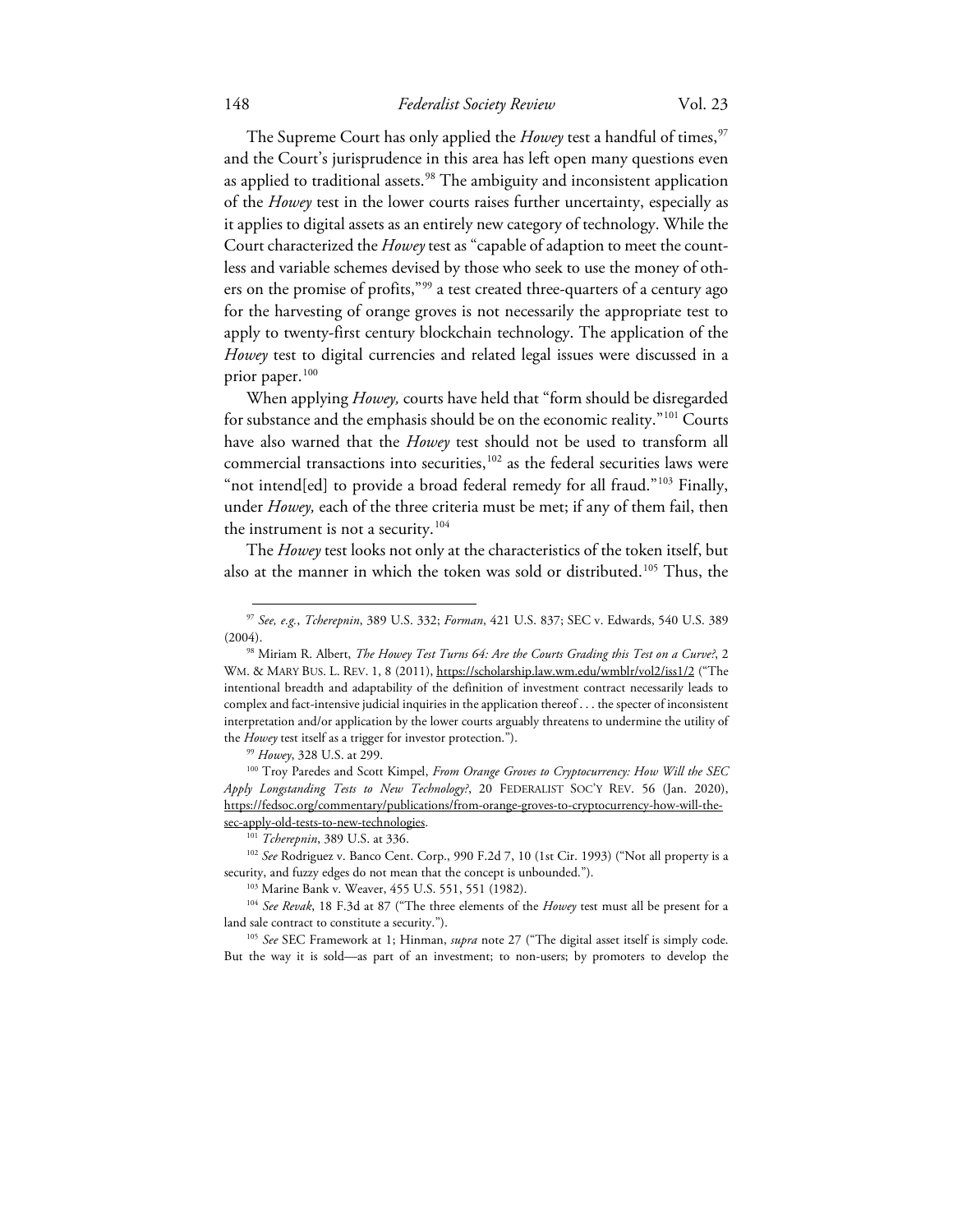context and manner of the sale or distribution should be considered along with the features of the token. The safe harbor takes this into account by considering several characteristics of the manner of the sale, such as how the token is marketed.

1. Investment of Money

The "investment of money" prong is the Court's way of characterizing the portion of the holding in *State v. Gopher Tire & Rubber Co.* that refers to "the placing of capital or laying out of money."[106](#page-19-0) While the Supreme Court has suggested that this test extends beyond cash to include goods and services, the Court has not clarified the characteristics of the goods and services that would qualify.<sup>[107](#page-19-1)</sup> It is clear, however, that tokens sold in exchange for other digital currency are considered to be an investment of money.<sup>[108](#page-19-2)</sup> It should also be clear that a token received without any exchange of consideration, such as in an air drop, lacks the investment of money element, although the SEC has not taken this position.<sup>[109](#page-19-3)</sup>

In *International Brotherhood of Teamsters v. Daniel*, the Court held that a pension plan was not an investment of money because the employee was not selling his labor in exchange for the pension investment, but rather for the compensation package as a whole.[110](#page-19-4) The Court reasoned that other cases under the securities laws involved purchasers giving up "tangible and defina-ble consideration" in return for an instrument that resembles a security.<sup>[111](#page-19-5)</sup> The Supreme Court has not elaborated on what qualifies as "tangible and definable consideration," but validating a transaction on the blockchain is much less involved than the full-time employment that the Court considered in *Daniel*. [112](#page-19-6) Therefore, to the extent that tokens are received in exchange for

<sup>112</sup> *See id*. at 560-61.

<span id="page-19-1"></span><span id="page-19-0"></span>enterprise—can be, and in that context, most often is, a security.").<br><sup>106</sup> Howey, 328 U.S. at 298 (quoting *Gopher Tire*, 177 N.W. at 938).<br><sup>107</sup> See Daniel, 439 U.S. at 560 n.12 ("This is not to say that a person's 'inve to meet the definition of an investment contract, must take the form of cash only, rather than of goods and services.").<br><sup>108</sup> *See Report of Investigation Pursuant to Section 21(a) of the Securities Exchange Act of 1934, the* 

<span id="page-19-2"></span>*DAO*, SEC Release No. 81207, 11 (July 25, 2017) [hereinafter "DAO Report"] (alleging an investment of money where tokens were purchased with Ethereum); *Shavers*, 2014 WL 12622292 at 6 (E.D. Tex. Aug. 26, 2014) (finding payment in bitcoin to be an investment of money). 109 *See* SEC Framework at 2 n.9 ("The lack of monetary consideration for digital assets, such as

<span id="page-19-6"></span><span id="page-19-5"></span><span id="page-19-4"></span><span id="page-19-3"></span>those distributed via a so-called 'air-drop,' does not mean that the investment of money prong is not satisfied."). 110 *Daniel*, 439 U.S. at 560. 111 *Id.*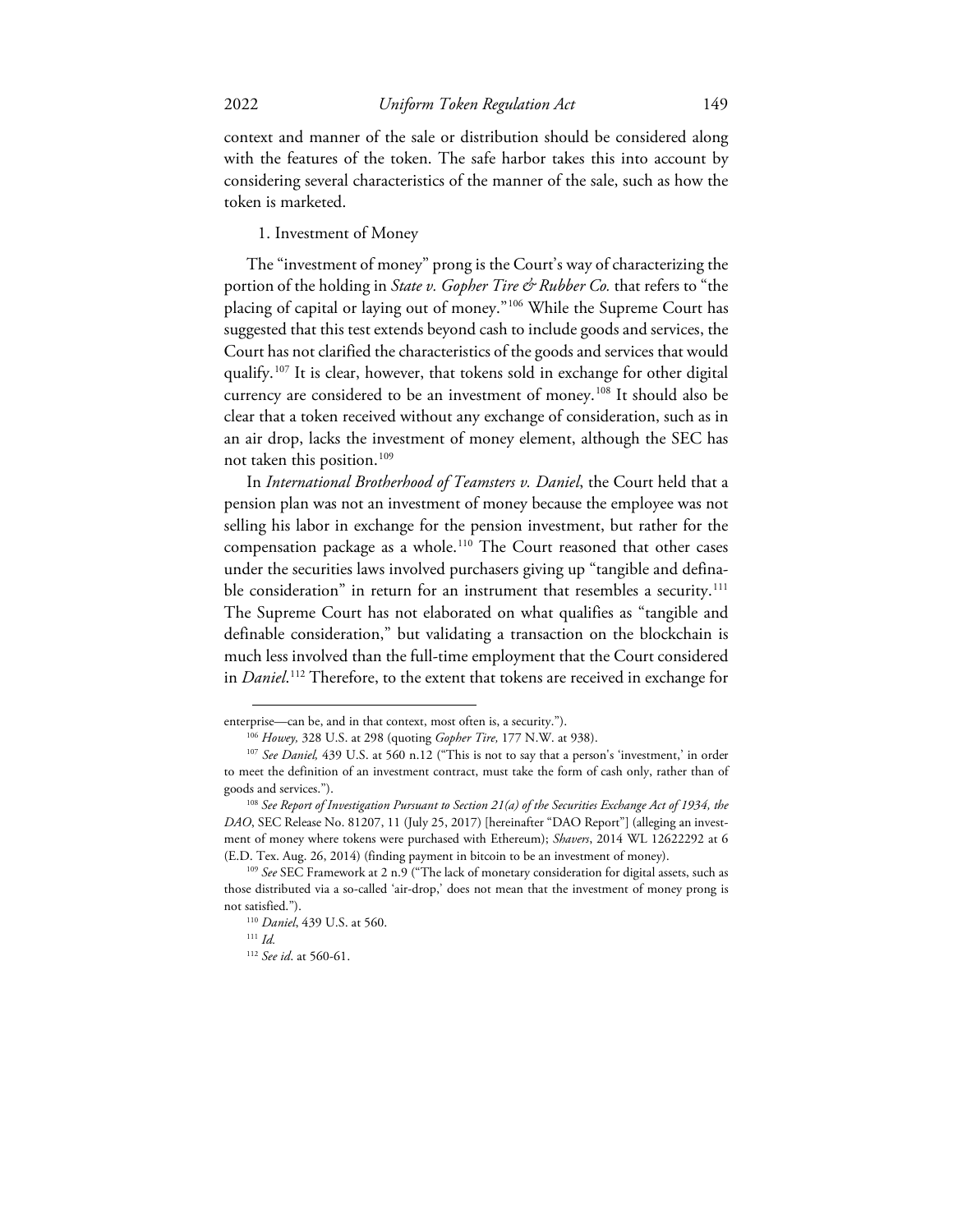mining, taking another action on the network, providing consumer data, or any other non-monetary consideration, the tokens are less likely to be con-sidered an investment of money.<sup>[113](#page-20-0)</sup>

#### 2. Common Enterprise

In general, the common enterprise inquiry looks to the "extent to which the success of the investor's interest rises and falls with others involved in the enterprise, including the other investors or the promoter.["114](#page-20-1) However, the Supreme Court has not defined the term "common enterprise," and lower courts currently apply three different approaches to assess whether there is a common enterprise: horizontal commonality, broad vertical commonality, and strict vertical commonality.<sup>[115](#page-20-2)</sup> The Supreme Court has avoided address-ing this inconsistency in the test's application.<sup>[116](#page-20-3)</sup>

No token regulated under the safe harbor may represent a financial interest in a legal entity,  $117$  therefore there is no pro rata distribution or formalized profit-sharing mechanism that is typically found in a common enterprise.<sup>[118](#page-20-5)</sup> Several factors present in a token project may lessen the ties between holders' fortunes (horizontal commonality). If the token project has reached status as a functional network, there is less likely to be a common enterprise as each holder's profit is based on how they choose to spend their tokens, and therefore their fortunes are not tied to each other.<sup>119</sup> Even if a project has not yet reached functional status, the closer it is to functional status, the less likely a

<span id="page-20-0"></span><sup>113</sup> *See A Securities Law Framework for Blockchain Tokens,* COINBASE 24 (December 7, 2016), https://www.coinbase.com/legal/securities-law-framework.pdf [hereinafter "Coinbase Framework"]. *But see* SEC Framework at 2 n.9 ("The lack of monetary consideration for digital assets, such as those distributed via a so-called 'bounty program,' does not mean that the investment of money prong is not satisfied."). 114 *See* Albert, *supra* note 98. 115 *See id.*

<span id="page-20-3"></span><span id="page-20-2"></span><span id="page-20-1"></span><sup>&</sup>lt;sup>116</sup> See Edwards, 540 U.S. 389 (ruling on public policy grounds and not addressing which common enterprise test is proper). 117 *See* Uniform Token Regulation Act Section 2(7)(C). 118 *See Revak*, 18 F.3d at 87 ("A common enterprise within the meaning of *Howey* can be estab-

<span id="page-20-5"></span><span id="page-20-4"></span>lished by a showing of 'horizontal commonality': the tying of each individual investor's fortunes to the fortunes of the other investors by the pooling of assets, usually combined with the pro-rata

<span id="page-20-6"></span>distribution of profits."). 119 *See Audet,* No. 3:16-cv-940 (defendant successfully argued hashlets were not a common enterprise because token holders retained choice and direction in how to spend their tokens, which affected daily profits); Marini v. Adamo, 812 F. Supp. 2d 243 (E.D.N.Y. 2011) (finding no common enterprise in rare coin collection where "plaintiff was free to direct the sale of his coins separate and apart from [defendant's] decision to sell his coins").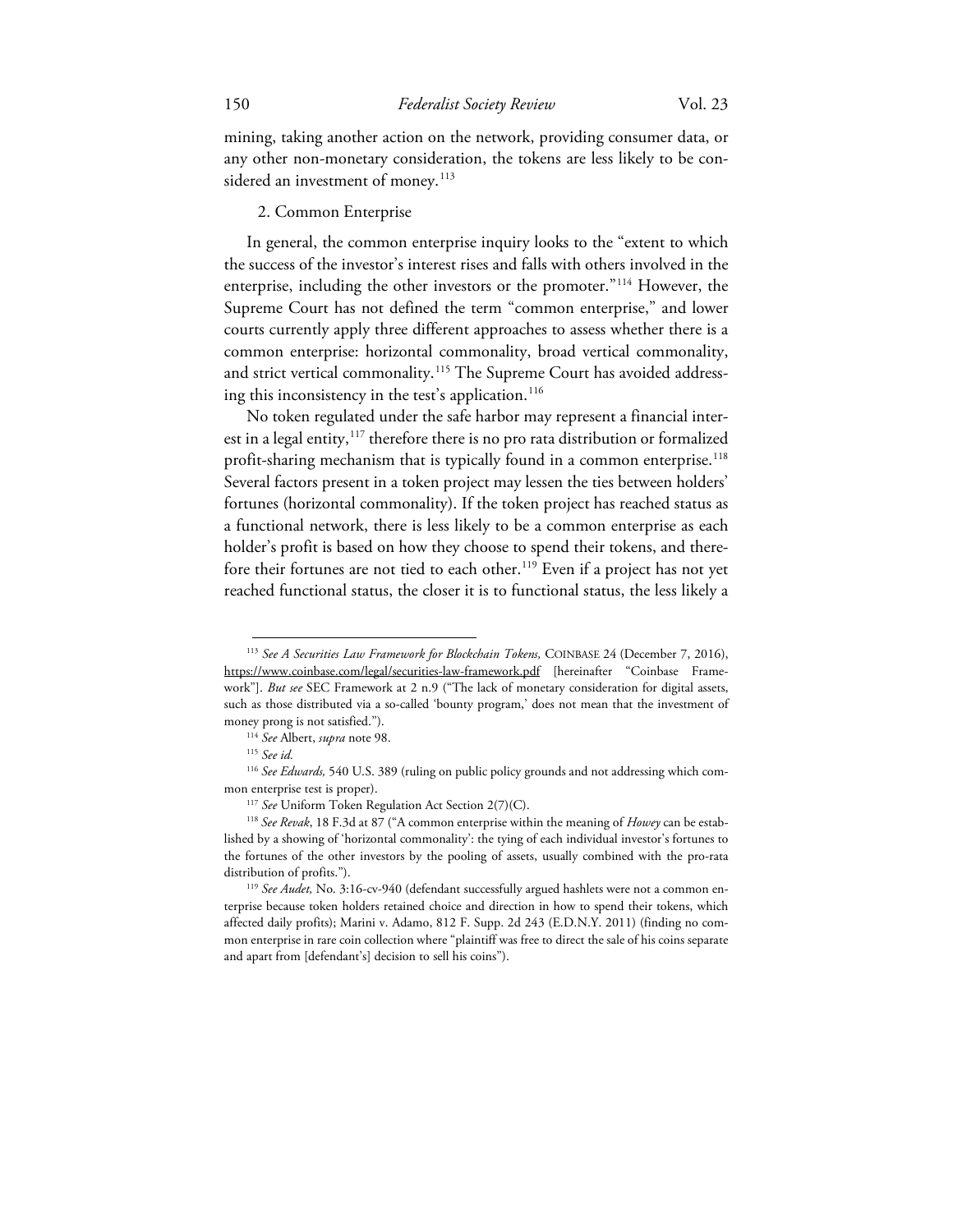common enterprise will be found.<sup>120</sup> If holders have other opportunities to earn returns through their own individual actions, such as through staking, this further reduces the ties between holders.<sup>[121](#page-21-1)</sup>

There are also factors that reduce the ties between the fortunes of holders and the initial development team (vertical commonality). For example, a token project is less likely to be a common enterprise if the initial development team earns revenues from sources other than their ownership of the token, such as through user fees or a licensing agreement.<sup>122</sup>

Some courts have found that the pooling of investor funds is required for a common enterprise.<sup>[123](#page-21-3)</sup> Therefore, if the funds from the token sale are not pooled, a common enterprise is less likely.<sup>[124](#page-21-4)</sup> Other courts have found that the lack of continuing contractual obligations between the promoter and the investor means there cannot be a common enterprise.<sup>[125](#page-21-5)</sup> Therefore, if the initial development team owes no contractual obligation to the purchasers fol-lowing the sale of the token, a common enterprise is less likely.<sup>[126](#page-21-6)</sup>

#### 3. Expectation of Profit From the Efforts of Others

The final criterion—a reasonable expectation of profits in reliance on the efforts of others—is where the analysis as applied to tokens has focused.<sup>[127](#page-21-7)</sup> In

<span id="page-21-1"></span><span id="page-21-0"></span><sup>&</sup>lt;sup>120</sup> *See* Coinbase Framework at 24.<br><sup>121</sup> *See id.; Crypto Rating Council's Securities Law Framework*, CRYPTO RATING COUNCIL 3, 10 (last updated May 10, 2021), https://assets.websitefiles.com/5d766f847039d787f8a99a02/609998f89636a3f99c8429c6\_CRC%20Securi-

ties%20Law%20Framework.pdf [hereinafter "Crypto Rating Council Framework"]. *See also Telegram,* 448 F. Supp. 3d at 369 (finding common enterprise where "the ability of each [holder] to

<span id="page-21-2"></span>profit was entirely dependent on the successful launch of the TON blockchain"). 122 *See* Brodt v. Bache & Co, Inc*.,* 595 F.2d 459, 461 (finding no common enterprise where the promoter could earn large commissions even if the individual accounts were lost); Crypto Rating Council Framework at 4. 123 *See Revak*, 18 F.3d at 88; Salcer v. Merrill Lynch, Peirce, Fenner and Smith*,* 682 F.2d 459,

<span id="page-21-3"></span><sup>460 (3</sup>d Cir. 1982) (finding no common enterprise where plaintiff's investment was not pooled with other funds). 124 *See Balestra*, 380 F. Supp. 3d at 353 (finding a pooling of funds where the stated goal of the

<span id="page-21-4"></span>ICO "was to raise capital to create and launch a new blockchain that would deliver blazing fast, secure and near-zero cost payments to anyone in the world"). *See also* Brief for Appellant, *Telegram*, 448 F. Supp. 3d 352, 50 (2d Cir. Mar. 27, 2020) (arguing no common enterprise where the money paid by purchasers to acquire Grams on the open market would not be pooled).

<span id="page-21-6"></span><span id="page-21-5"></span><sup>&</sup>lt;sup>125</sup> *See Woodward*, 574 F.2d at 1025.<br><sup>126</sup> *See Wells Submission, In re Kik Interactive* (HO-13388), 19 (Dec. 10, 2018) (alleging no common enterprise where Kik's only contractual obligation to token purchasers under the Terms of Use was to deliver the tokens). 127 *See* SEC Framework at 2 ("Usually, the main issue in analyzing a digital asset under the

<span id="page-21-7"></span>*Howey* test is whether a purchaser has a reasonable expectation of profits (or other financial returns)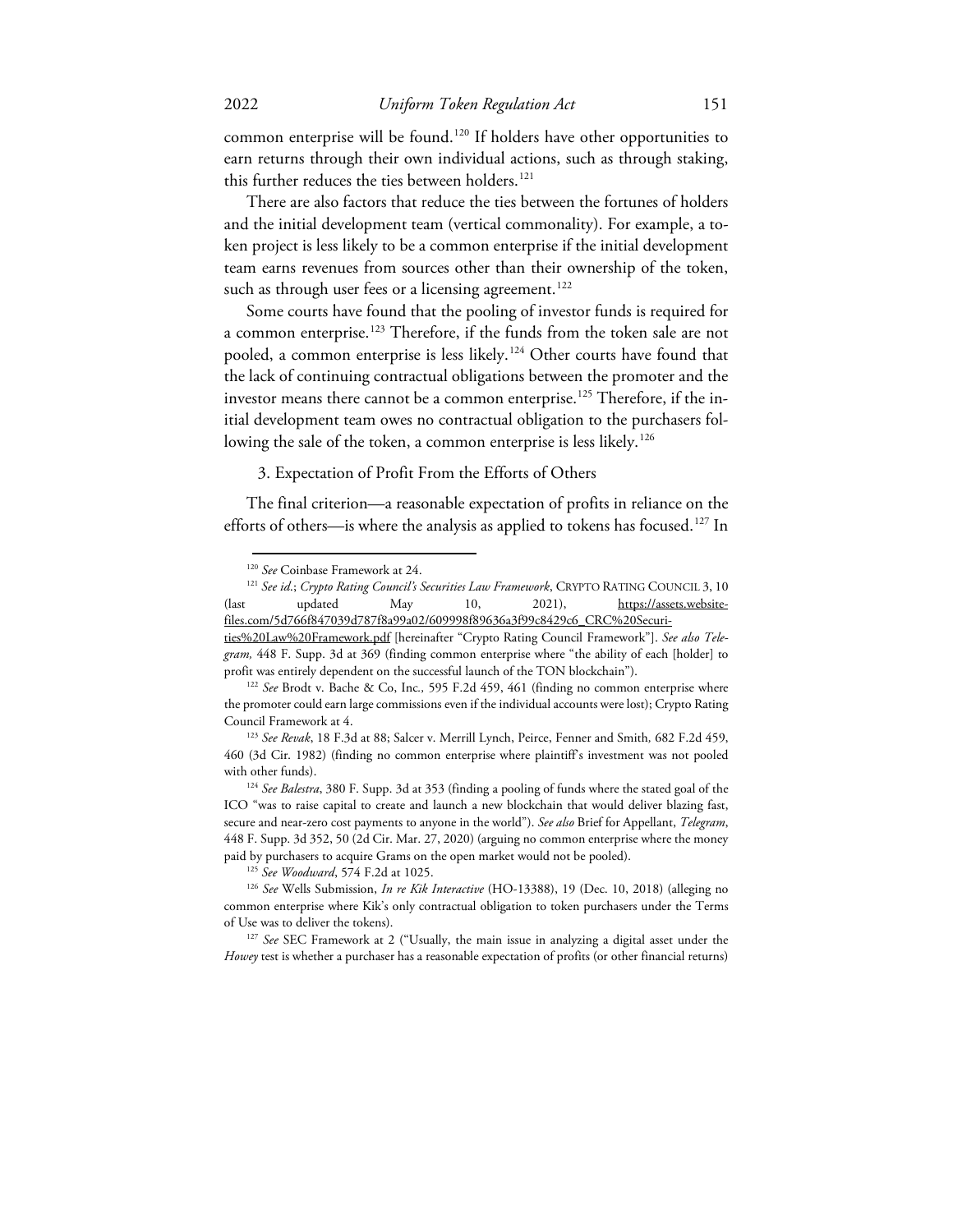cases where the token has achieved status as either a functional or decentral-ized network, this criterion will not be met.<sup>[128](#page-22-0)</sup>

Profits include all types of returns including "dividends, other periodic payments, or the increased value of the investment."<sup>[129](#page-22-1)</sup> Price appreciation re-sulting solely from external market forces is not sufficient.<sup>[130](#page-22-2)</sup> The test is an objective rather than a subjective test, meaning that it does not consider the subjective intent of any single purchaser but rather what a reasonable purchaser in the purchaser's position would be led to expect based on the actions of the promoter.[131](#page-22-3) The manner in which the token is marketed is considered an especially important fact in this analysis. [132](#page-22-4)

Tokens qualifying under the safe harbor may not represent a financial interest in a company, partnership, or fund, including a debt interest, revenue share, or entitlement to any interest or dividend payment.<sup>[133](#page-22-5)</sup> Such financial interests may result in an expectation of profit for the purchaser.

Some token holders choose to stake their token or deposit it in a cryptocurrency savings account, for the purpose of earning interest or other yield. If this action is taken independent of the token project, it does not demonstrate an expectation of profit that would convert the token into a security. In this case, the source of the profit expectation comes from the token holder's own subsequent actions and not the actions of the promoter, as required under the *Howey* test.<sup>[134](#page-22-6)</sup>

Stablecoins do not yield a profit and thus fail this prong of *Howey.*[135](#page-22-7) Courts have rejected a profit expectation where there is a small and uncertain chance of profit from the instrument.<sup>[136](#page-22-8)</sup> Thus, even though a holder of stablecoin may hypothetically earn a miniscule return based on a slight variation in the stablecoin's value from time to time based on demand, this potential

derived from the efforts of others.").

<span id="page-22-1"></span><span id="page-22-0"></span><sup>128</sup> *See* Hinman, *supra* note 27 (A token may not be a security in "cases in which there is no longer any central enterprise being invested in or where the digital asset is sold only to be used to purchase a good or service available through the network on which it was created.").<br>
<sup>129</sup> *Edwards*, 540 U.S. at 394.<br>
<sup>130</sup> *See* SEC Framework at 6.<br>
<sup>131</sup> *See* Varfield, 569 F.3d at 1021.<br>
<sup>132</sup> *Id.* at 1022 (findin

<span id="page-22-5"></span><span id="page-22-4"></span><span id="page-22-3"></span><span id="page-22-2"></span>scribed them as "A Gift that Gives to the Donor" and highlighted the rate of return).  $133$  Uniform Token Regulation Act Section 2(7)(C).

<sup>134</sup> *See Warfield,* 569 F.3d at 1021.

<span id="page-22-8"></span><span id="page-22-7"></span><span id="page-22-6"></span><sup>135</sup> *See* Uniform Token Regulation Act Section 3(b)(2). 136 *See Forman*, 421 U.S. at 856 (holding that possibility of income from leases was "far too speculative and insubstantial to bring the entire transaction within the Securities Acts").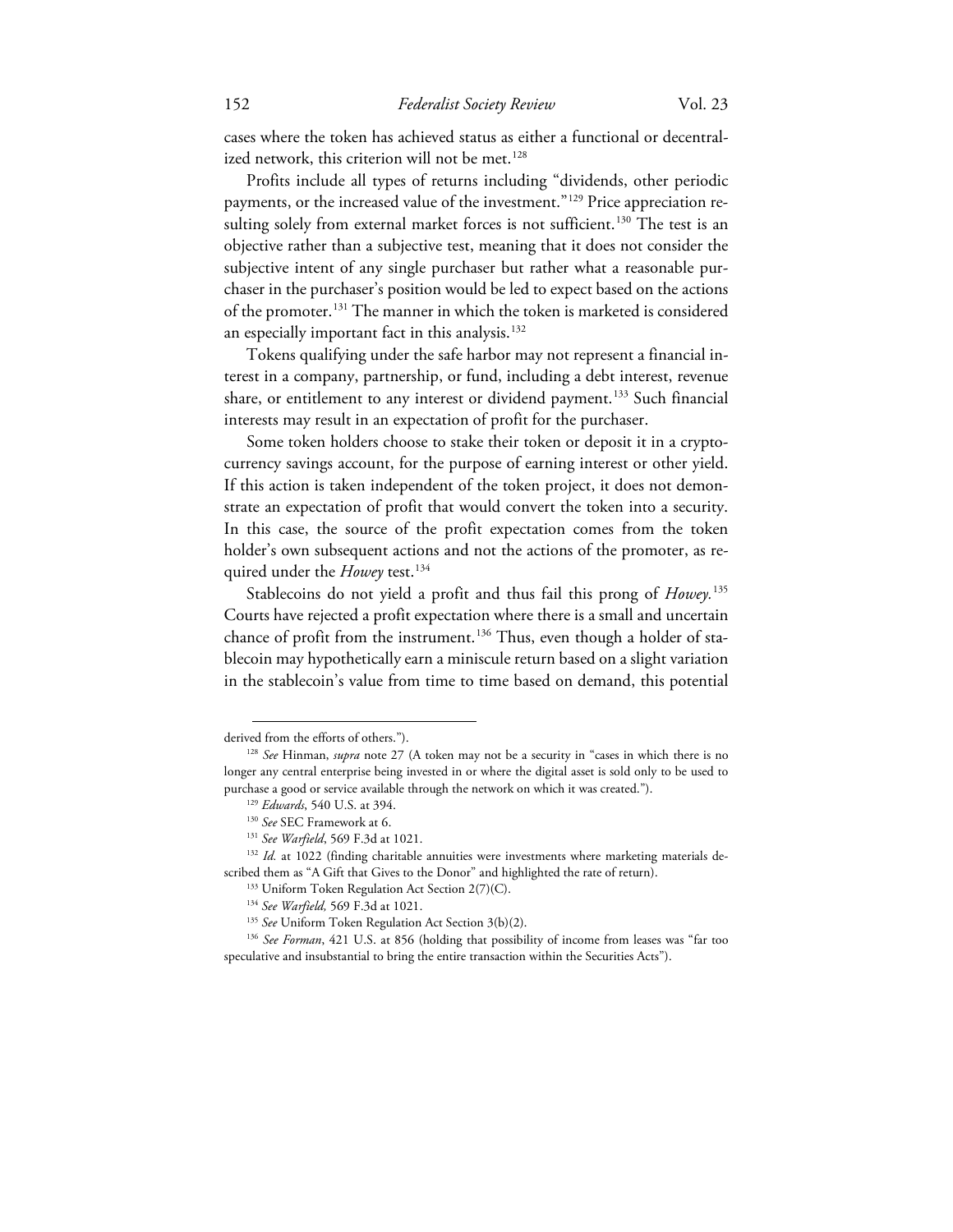return is not significant enough to trigger the application of the securities laws under Supreme Court precedent.<sup>137</sup>

In *United Housing Foundation v. Forman*, the Court held that "when a purchaser is motivated by a desire to use or consume the item purchased . . . the securities law do not apply."[138](#page-23-1) Courts have further held that "if the benefit to the purchasers . . . was largely in their own use and enjoyment, the necessary expectation of profit is missing."[139](#page-23-2) Courts again consider how the purchase is marketed in making this determination.<sup>[140](#page-23-3)</sup> Therefore, a token that operates on a functional network that is marketed in a way that emphasizes its consumption purpose<sup>[141](#page-23-4)</sup> is not a security.<sup>[142](#page-23-5)</sup>

The fact that the consumptive use is not yet available on the network does not negate a consumption purpose.<sup>143</sup> For example, the SEC has previously taken the position that seat licenses that come with a right to purchase season tickets in the future are not a security, even though the consumptive use was not immediately available when the license was granted.<sup>[144](#page-23-7)</sup> Applying a similar logic, a network that is working to achieve a functionality that is not immediately available upon token sale may still be exempt from the securities laws in certain circumstances. Specifically, the safe harbor assumes a token that achieves functionality within three years and meets the other three statutory

<span id="page-23-7"></span>https://www.sec.gov/divisions/corpfin/cf-noaction/sfba022406.htm.

<span id="page-23-0"></span><sup>137</sup> *See also* SEC Framework at 8 (identifying as relevant factors (i) "the value of the digital asset has shown a direct and stable correlation to the value of the good or service for which it may be exchanged or redeemed" and (ii) "any economic benefit that may be derived from appreciation in the value of the digital asset is incidental to obtaining the right to use it for its intended functionality"); TurnKey Jet Inc. No-Action Letter, SEC (Apr. 3, 2019), [https://www.sec.gov/divi](https://www.sec.gov/divisions/corpfin/cf-noaction/2019/turnkey-jet-040219-2a1.htm)[sions/corpfin/cf-noaction/2019/turnkey-jet-040219-2a1.htm](https://www.sec.gov/divisions/corpfin/cf-noaction/2019/turnkey-jet-040219-2a1.htm) (recognizing token as not a security

<span id="page-23-1"></span>where market value of token was equal to one USD throughout its existence). 138 *See Forman,* 421 U.S. at 853 (share in a housing co-op deemed not to be a security where the sole purpose was to enable the purchaser to occupy an apartment).

<span id="page-23-2"></span><sup>139</sup> *Aldrich*, 627 F.2d at 1040. *See also* Hinman, *supra* note 27 (framing relevant question as "is it clear that the primary motivation for purchasing the digital asset is for personal use or consumption, as opposed to investment?"). 140 *Forman,* 421 U.S. at 853 (citing bulletins that emphasized the "favorable environment for

<span id="page-23-5"></span><span id="page-23-4"></span><span id="page-23-3"></span>family and community living" of the co-op as opposed to any profit benefit).<br><sup>141</sup> *See* Uniform Token Regulation Act Section 3(b)(3).<br><sup>142</sup> *See* TurnKey Jet, *supra* note 137 (respecting status as non-security where tok diately usable for intended functionality). *See also* Answer, *Ripple,* No. 1:20-cv-10832 (asserting

<span id="page-23-6"></span>XRP is not a security as it functions as a store of value, medium of exchange, and unit of account). 143 *See Forman,* 421 U.S. at 842 (housing co-op shares deemed not to be a security where acquired prior to the apartment being put to its functional use). *See also* Wells Submission, *In re Kik Interactive* (HO-13388) at 20 (alleging no change in consumptive purpose based on the fact that the token's consumptive use is not available at the time of purchase). 144 *See* San Francisco Baseball Associates L.P. No Action-Letter, SEC (Feb. 24, 2006),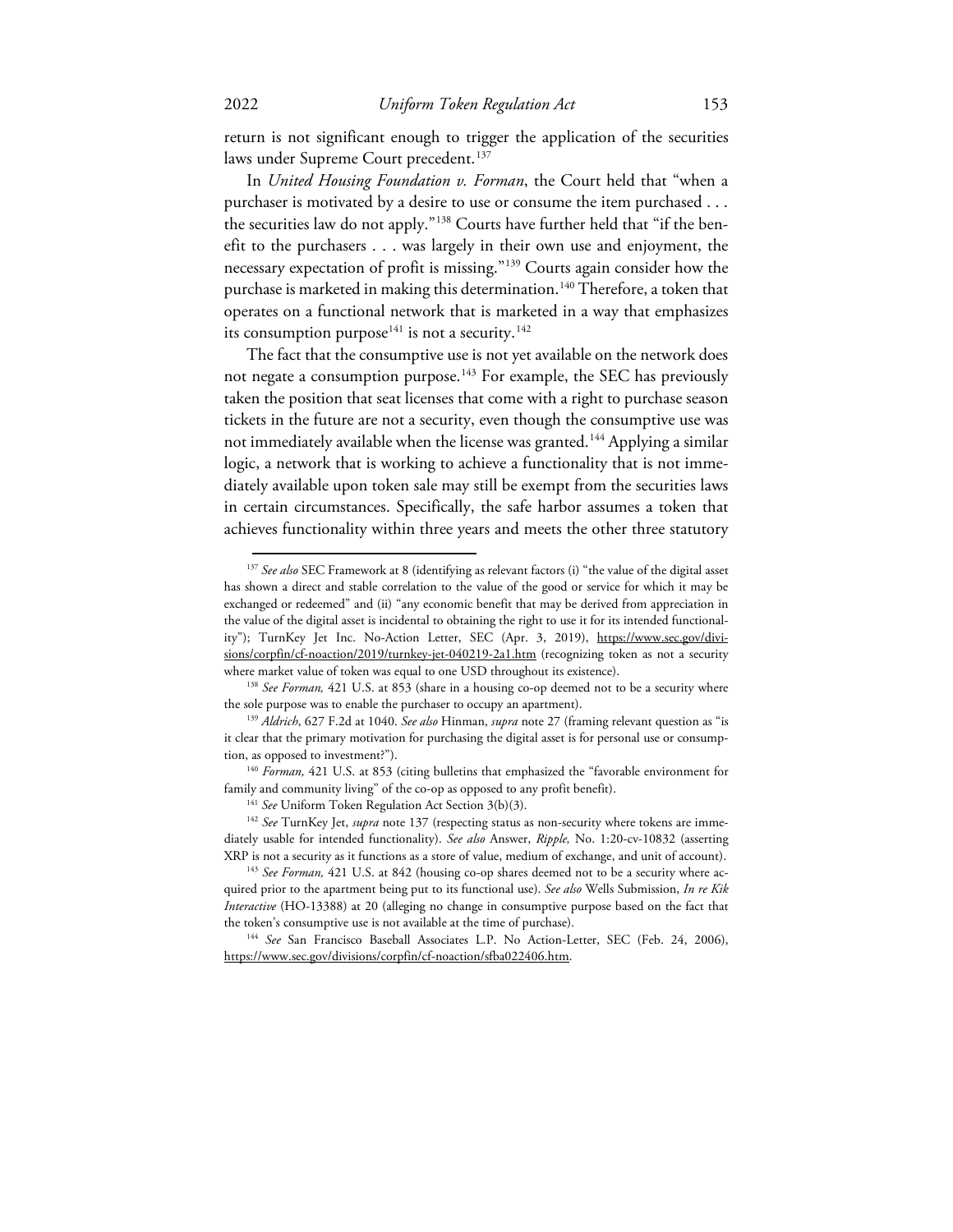factors that support functionality<sup>[145](#page-24-0)</sup> is not a security as the weight of the evi-dence in such a case supports a consumption over a profit motive.<sup>[146](#page-24-1)</sup>

First, a marketing effort that is focused on consumptive use and avoids using profit-related terms such as "initial coin offering" or "returns" makes it unlikely for a reasonable purchaser to develop a profit expectation.<sup>[147](#page-24-2)</sup> Second, the requirement that the initial development team focus its marketing efforts on people likely to use the token for its consumption purpose demonstrates that functionality is prioritized over profit.<sup>148</sup> Third, the fact that the initial development team does not advertise a secondary market for trading the token provides further support for the conclusion that purchasers should not reasonably expect to earn a profit.<sup>[149](#page-24-4)</sup>

Even if a token does not meet each of the specific criteria listed above, other factors related to the token may result in a finding that there is no profit expectation. Certain factors increase the strength of the consumption purpose and therefore lessen the profit expectation. Such factors include if the func-tion of the token is only available to those inside the network,<sup>[150](#page-24-5)</sup> the function is inherent in the token and takes place without manual action outside the network,<sup>[151](#page-24-6)</sup> the initial development team takes actions such as devaluing and slashing to discourage holding the tokens for investment,<sup>[152](#page-24-7)</sup> or the token is

<span id="page-24-3"></span>uted to potential users or the general public?"); *Telegram,* 448 F. Supp. 3d at 374 (finding significant the fact that Telegram marketed to sophisticated firms and high net worth individuals). 149 *See Kik Interactive*, 492 F. Supp. 3d at 180 (noting that Kik explained in whitepapers how

<sup>145</sup> *See* Uniform Token Regulation Act Section 3(b)(4).

<span id="page-24-1"></span><span id="page-24-0"></span><sup>146</sup> *See* SEC Framework at 11 (citing factors that make a token more likely to be a security when the functionality is being developed or improved).<br><sup>147</sup> In many of the cases the SEC has brought against a token, the initial development team

<span id="page-24-2"></span>made statements touting the token's profit potential when marketing the token sales. *See Balestra*, 380 F. Supp. 3d at 355 (citing ATBCoin press release stating, "ATB investors are serious people from many prosperous countries, they are interested in the development of the company, the growth of the rate, and of course, the profit, which as is known, will soon come to those who are 100% sure of the possibilities of cryptocurrency"); *Kik Interactive*, 492 F. Supp. 3d at 179 (citing Kik CEO statement: "If you could grow the demand for it, then the price—the value of that cryptocurrency would go up, such that if you set some aside for yourself at the beginning, you could make a lot of money."); *Zaslavskiy*, 2018 WL 4346339 at 7 (ReCoin token marketed as "an attractive investment opportunity" which "grows in value"). 148 *See* Hinman, *supra* note 27 (listing as relevant question, "Is the asset marketed and distrib-

<span id="page-24-6"></span><span id="page-24-5"></span><span id="page-24-4"></span>Kin tokens would be tradable on the secondary market); *In the Matter of Munchee, Inc.*, SEC Release No. 10445, 9 (Dec. 11, 2017), https://www.sec.gov/litigation/admin/2017/33-10445.pdf (finding an expectation of profit where Munchee promoters stated they would ensure a secondary trading market for the token). 150 *See* SEC Framework at 10; Coinbase Framework at 25.

<sup>151</sup> *See* Coinbase Framework at 25.

<span id="page-24-7"></span><sup>152</sup> *See* Crypto Rating Council Framework at 7.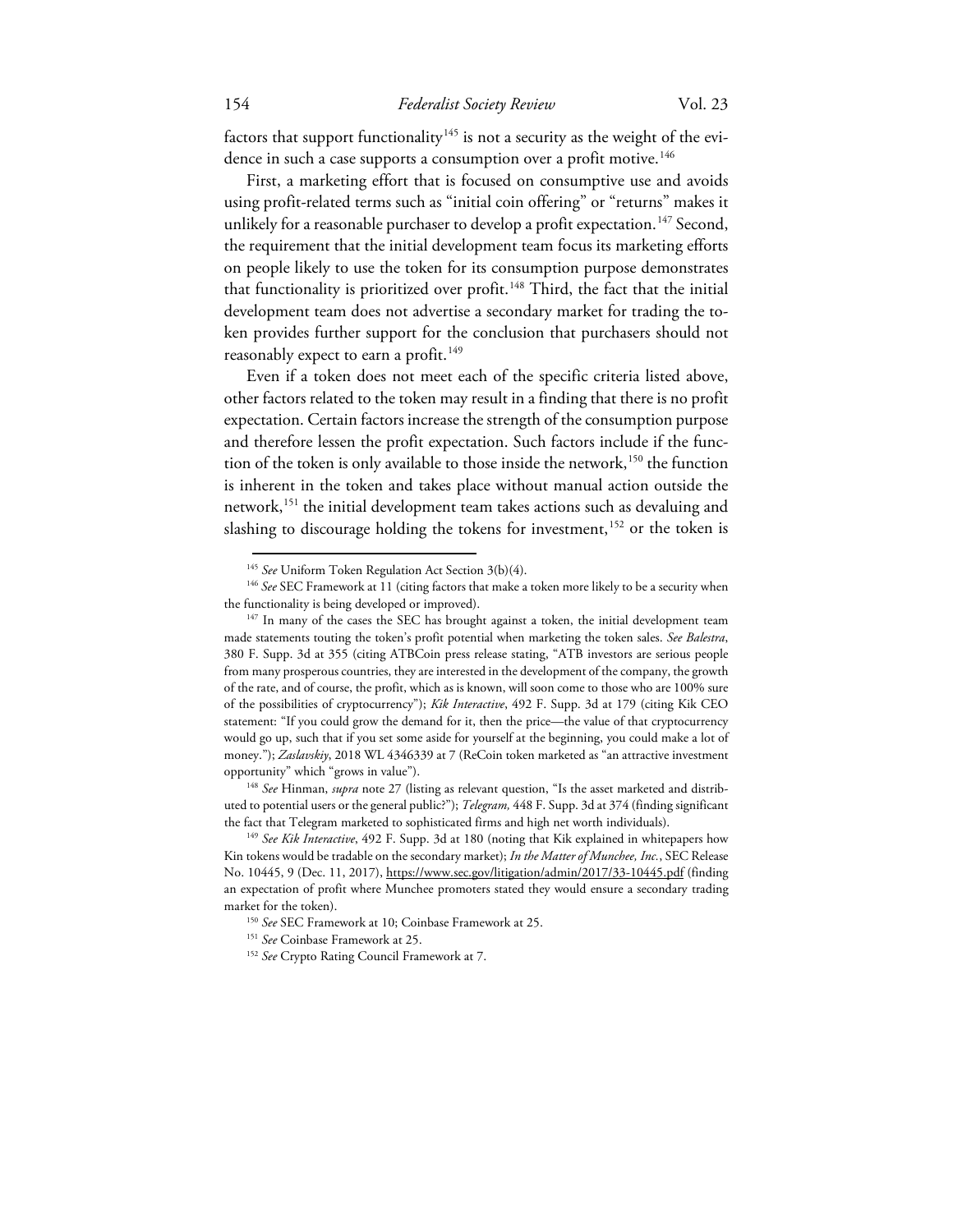sold in an amount and at a price that is consistent with its consumption pur-pose.<sup>[153](#page-25-0)</sup> The way in which a token is marketed has a significant impact on investors' expectations.[154](#page-25-1) The more the marketing plan emphasizes the consumption purpose and avoids the perception of profits, the more likely a court will find that there is no profit expectation.<sup>[155](#page-25-2)</sup>

Other factors that diminish the likelihood that a reasonable purchaser is led to expect profits<sup>[156](#page-25-3)</sup> include if capital is raised from a source other than token sales,<sup>[157](#page-25-4)</sup> there are restrictions on transfer of the token outside of the network,[158](#page-25-5) or the initial development team takes no action to intervene with token supply and demand.<sup>[159](#page-25-6)</sup> Other factors lessen the profit expectation by making it less likely that a profit will be realized.<sup>[160](#page-25-7)</sup> These factors include if later purchasers of the token pay the same price as earlier purchasers,<sup>161</sup> the value of the digital asset remains stable in correlation with that of the asset to which it is fixed,<sup>[162](#page-25-9)</sup> or any economic benefit derived from appreciation of the token is incidental to using the token for its intended functionality.[163](#page-25-10)

In *Howey,* the Supreme Court held that profits must come "solely from the efforts of others" in order for an instrument to meet the definition of a security.<sup>[164](#page-25-11)</sup> Some lower courts have adopted a more flexible test that asks whether the active participant's efforts are "the undeniably significant ones,

<span id="page-25-0"></span><sup>153</sup> *See Telegram*, 448 F. Supp. 3d at 372 (finding large amount of capital raised and limited number of initial purchasers indicated that the purchasers did not intend to use the tokens for a consumption purpose); SEC Framework at 7; Crypto Rating Council Framework at 7-8.<br><sup>154</sup> *See Aldrich,* 627 F.2d at 1039.<br><sup>155</sup> *See In the Matter of Munchee, supra* note 149, at 6 (finding expectation of profit where

<span id="page-25-2"></span><span id="page-25-1"></span>Munchee offered to provide tokens to people who published promotional videos); Crypto Rating Council Framework at 9.

<span id="page-25-4"></span><span id="page-25-3"></span><sup>156</sup> *See Warfield*, 569 F.3d at 1021 (Under *Howey,* courts conduct an objective inquiry into the character of the instrument or transaction based on what the purchasers were 'led to expect.'").<br><sup>157</sup> See Crypto Rating Council Framework at 8.<br><sup>158</sup> See TurnKey Jet, *supra* note 137 (token not a security where tokens ca

<span id="page-25-5"></span>to wallets within the network); SEC Framework at 6, 10; Crypto Rating Council Framework at 3. 159 *See Telegram,* 448 F. Supp. 3d at 372 (finding significant the fact that the foundation was

<span id="page-25-6"></span>authorized to repurchase tokens on the open market if the market price fell below a certain amount); *In the Matter of Munchee, supra* note 149, at 4 (noting that Munchee created a tiered membership plan designed to increase the value of tokens); SEC Framework at 4; Crypto Rating Council Framework at 6. 160 *See Forman,* 421 U.S. at 855.

<span id="page-25-8"></span><span id="page-25-7"></span><sup>161</sup> *See Telegram*, 448 F. Supp. 3d at 372 (noting that purchasers were granted a discount as compared to expected price post-launch); Crypto Rating Council Framework at 10. 162 *See* TurnKey Jet, *supra* note 137 (token not a security where market value of token main-

<span id="page-25-11"></span><span id="page-25-10"></span><span id="page-25-9"></span>tained at one USD throughout its existence); SEC Framework at 8. 163 *See* SEC Framework at 8.

<sup>164</sup> *Howey*, 328 U.S. at 301.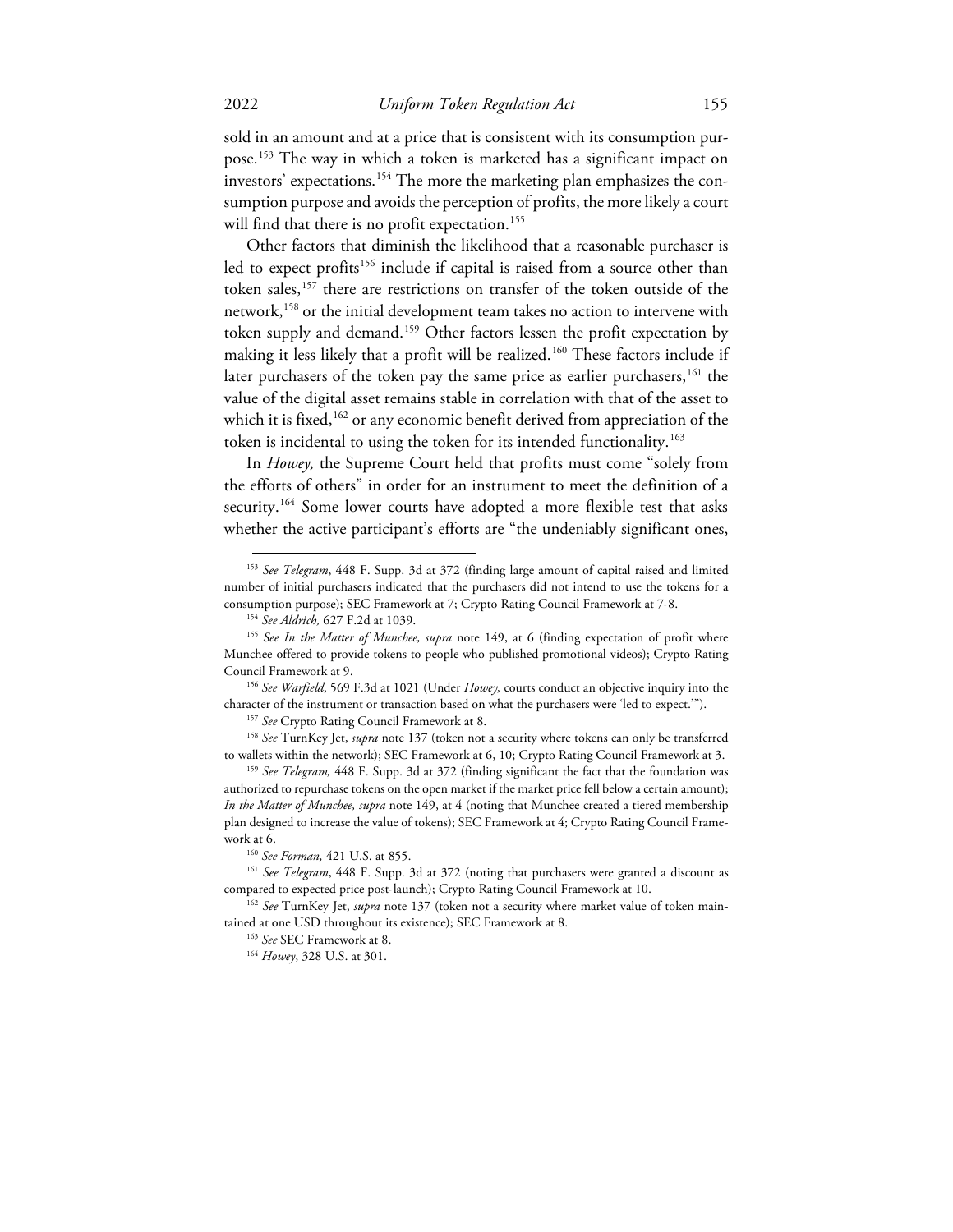# 156 *Federalist Society Review* Vol. 23

those essential managerial efforts which affect the failure or success of the enterprise."[165](#page-26-0) However, the Supreme Court has never upheld this departure from *Howey*.<sup>[166](#page-26-1)</sup> Therefore, if unaffiliated token holders contribute to the network in ways that increase the token's value, such increase in value is not "solely from the efforts of others," and the token should not be a security.<sup>[167](#page-26-2)</sup> Examples of such contributions include voting on significant decisions, suggesting changes to the network, and performing essential tasks and responsibilities. The *Howey* Court specifically noted that the investors in that case had no ability or interest in actively participating in the endeavor.<sup>[168](#page-26-3)</sup> In many token projects, however, purchasers are knowledgeable about the blockchain and are purchasing tokens in order to facilitate their participation on the network. A decentralized network will certainly qualify under this test, but a network that still has centralized features but allows unaffiliated token holders to contribute to the network in ways that increase the token's value will also meet this qualification.

Another area of ambiguity in the efforts of others prong is whether the efforts of the active participant before the investment is made count for pur-poses of the test.<sup>[169](#page-26-4)</sup> Therefore, to the extent that the initial development team only takes actions to develop the network prior to the token sale, these actions may not be sufficient to find profits from the efforts of others.

Many token projects will not qualify as securities even under the expanded definition of "efforts of others" recognized by some lower courts.<sup>[170](#page-26-5)</sup> In a decentralized network under the safe harbor, the network is not economically or operationally controlled by any person or group of persons or reasonably likely to become so.<sup>[171](#page-26-6)</sup> The fact that the initial development team's

<span id="page-26-1"></span><span id="page-26-0"></span><sup>&</sup>lt;sup>165</sup> *Glenn W. Turner Enters.*, 474 F.2d at 482.<br><sup>166</sup> *See Forman*, 421 U.S. at 851 n.16 ("This test speaks in terms of 'profits to come solely from the efforts of others.' Although the issue is not presented in this case, we note that the Court of Appeals for the Ninth Circuit has held that 'the word 'solely' should not be read as a strict or literal limitation on the definition of an investment contract, but rather must be construed realistically, so as to include within the definition those schemes which involve in substance, if not form, securities.' We express no view, however, as to the holding of this case.").<br><sup>167</sup> See Uniform Token Regulation Act Section 3(b)(5).<br><sup>168</sup> See Howey, 328 U.S. at 299-300 (Noting that investors do not reside near the orange groves,

<span id="page-26-3"></span><span id="page-26-2"></span>lack the equipment and experience to harvest the groves, and "have no desire to occupy the land or to develop it themselves.").

<span id="page-26-6"></span><span id="page-26-5"></span><span id="page-26-4"></span><sup>169</sup> Lower courts are split on this question, and the Supreme Court has not addressed it. *See*  Albert, *supra* note 98, at 29-30.<br><sup>170</sup> *See Glenn W. Turner Enters.*, 474 F.2d at 482.<br><sup>171</sup> *See* Uniform Token Regulation Act Section 2(1).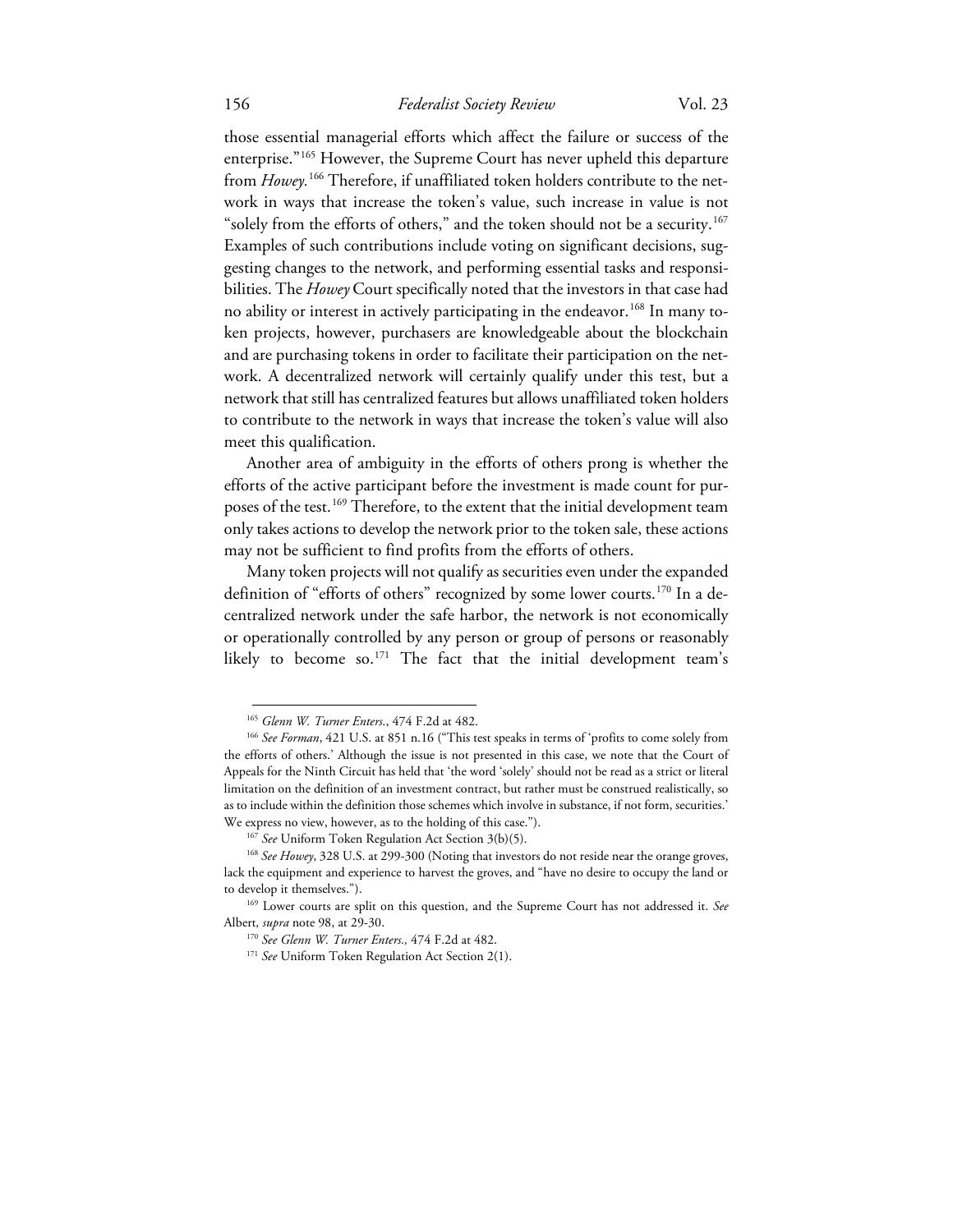continuing activities cannot reasonably be expected uniquely to drive an in-crease in the value of the token<sup>[172](#page-27-0)</sup> demonstrates the lack of a connection between profits and the efforts of others, which is required under the *Howey*  test.<sup>[173](#page-27-1)</sup> The confirmation that the initial development team has no material information about the network that is not publicly available<sup>[174](#page-27-2)</sup> supports the conclusion that there is no longer a central actor with an informational ad-vantage.<sup>[175](#page-27-3)</sup> Under these facts, the initial development team's efforts are not "the undeniably significant ones, those essential managerial efforts which affect the success or failure of the enterprise,"[176](#page-27-4) and therefore the token does not meet the definition of a security.<sup>177</sup>

Other factors are associated with a decentralized network. If there is no identifiable team that the public views as the management or developers be-hind the network, then the network is likely decentralized.<sup>[178](#page-27-6)</sup> If the network is operational or close to being operational, it is more likely that the network is decentralized, as an operational network is less likely to rely on the initial development team's efforts. [179](#page-27-7) 

Even if a token does not meet the definition of decentralized under the safe harbor, several factors related to the efforts of others may result in a finding that the token is not a security. The absence of certain actions from the initial development team will support the conclusion that their actions are

<span id="page-27-1"></span><span id="page-27-0"></span><sup>172</sup> *See* Uniform Token Regulation Act Section 3(b)(6)(A). 173 *See Howey,* 328 U.S. at 300 ("A common enterprise managed by respondents or third parties with adequate personnel and equipment is therefore essential if the investors are to achieve their

<span id="page-27-5"></span><span id="page-27-4"></span><span id="page-27-3"></span><span id="page-27-2"></span>paramount aim of a return on their investments.").<br>
<sup>174</sup> See Uniform Token Regulation Act Section 3(b)(6)(B).<br>
<sup>175</sup> See Crypto Rating Council Framework at 8.<br>
<sup>176</sup> Glenn W. *Turner Enters.*, 474 F.2d at 482.<br>
<sup>177</sup> See 2019), https://www.sec.gov/Archives/edgar/data/1776589/999999999719007180/filename1.pdf ("[W]e disagree with your conclusion that bitcoin is a security . . . [a]mong other things, we do not believe that current purchasers of bitcoin are relying on the essential managerial and entrepreneurial efforts of others to produce a profit."); *Telegram*, 448 F. Supp. 3d at 358 ("In the abstract, an investment of money in a cryptocurrency utilized by members of a decentralized community connected via blockchain technology, which itself is administered by this community of users rather than by a common enterprise, is not likely to be deemed a security under the familiar test laid out in [*Howey*]."); Hinman, *supra* note 27 (identifying as the primary question for whether a digital asset is a security "whether a third party—be it a person, entity, or coordinated group of actors drives the expectation of a return"). *See also* Brief for Appellant at 44, *Telegram*, 20 WL 1502476 (alleging no reliance on the efforts of others where the network is open source and Telegram has no control over, or any unique rights to, the TON blockchain). 178 *See* Crypto Rating Council Framework at 4. 179 *See id*. at 13.

<span id="page-27-7"></span><span id="page-27-6"></span>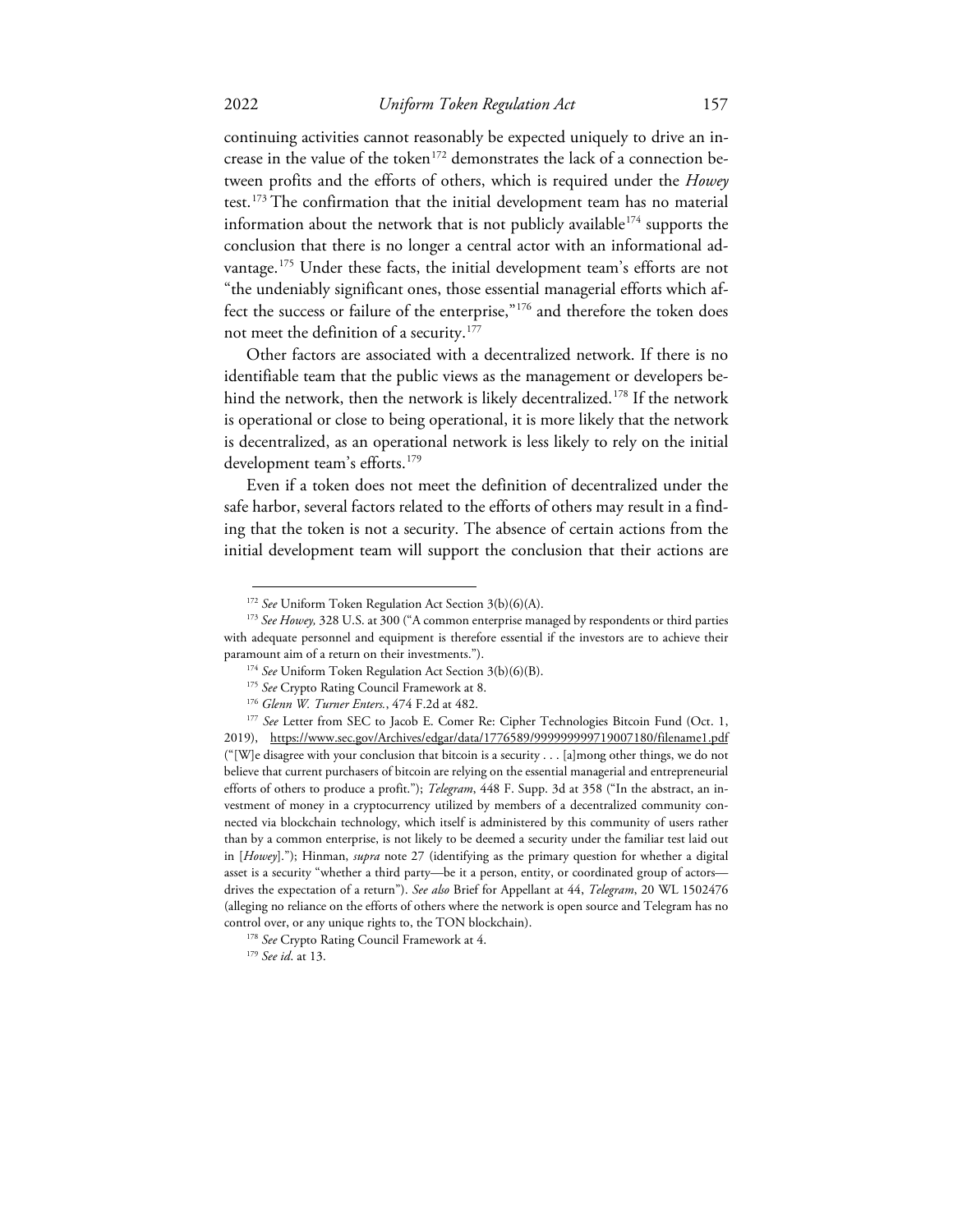# 158 *Federalist Society Review* Vol. 23

not "the undeniably significant ones, those essential managerial efforts which affect the failure or success of the enterprise."[180](#page-28-0) Factors supporting this conclusion include if the initial development team retains no interest in the to-kens,<sup>[181](#page-28-1)</sup> refrains from encouraging broader adoption or use of the token,<sup>[182](#page-28-2)</sup> does not own any intellectual property rights related to the token,<sup>[183](#page-28-3)</sup> does not indicate an intention to engage in further development efforts,<sup>[184](#page-28-4)</sup> or does not hold its members out as experts.<sup>[185](#page-28-5)</sup>

On the other hand, certain actions of unaffiliated token holders support a finding that their efforts are more significant to the network than those of a central actor.<sup>[186](#page-28-6)</sup> Such actions include exercise of substantive governance rights by the holder, such as the right to vote on making significant changes to the protocol or on whether the development team can access proceeds from the token sale.[187](#page-28-7) If unaffiliated holders can suggest changes to the network, the significance of the development team's efforts is further diminished (particularly if changes suggested by such holders have previously been adopted by the network).<sup>[188](#page-28-8)</sup> Another relevant consideration is the degree to which

<span id="page-28-0"></span><sup>180</sup> *Glenn W. Turner Enters.*, 474 F.2d at 482. *See also* DAO Report at 12-13 (finding a reliance on the efforts of others where designated curators reviewed and selected the project proposals that token holders would vote on, which were the source of holders' profits). 181 *See Kik Interactive,* 492 F. Supp. 3d at 180 (finding that Kik had an incentive to contribute

<span id="page-28-1"></span>to the success of the token because it retained 30% of tokens created); *Telegram*, 448 F. Supp. 3d at 378 (noting that Telegram reserved 4% of Grams for the development team); SEC Framework at 5. 182 *See Telegram,* 448 F. Supp. 3d at 376 (finding reliance on the efforts of others where Tele-

<span id="page-28-2"></span>gram's stated intent was to "integrate the TON blockchain with Messenger in order to encourage the widespread use of Grams"); Crypto Rating Council Framework at 13.

<span id="page-28-4"></span><span id="page-28-3"></span><sup>&</sup>lt;sup>183</sup> *See* SEC Framework at 5; Crypto Rating Council Framework at 13.<br><sup>184</sup> *See Kik Interactive*, 492 F. Supp. 3d at 180 (finding reliance on the efforts of others where the white paper stated that Kik would "provide startup resources, technology, and a covenant to integrate with the Kin cryptocurrency and brand"); *Telegram,* 448 F. Supp. 3d at 377 (finding reliance on efforts of others where Telegram touted in its sales efforts the integration of the TON blockchain with Telegram messenger as a major driver of the token's adoption); Crypto Rating Council Framework at 12.

<span id="page-28-5"></span><sup>&</sup>lt;sup>185</sup> Zaslavskiy, 2018 WL 4346339 at 7 (finding reliance on the efforts of others where the marketing materials stated that members of the development team would use their expertise to develop the token). 186 *See Audet*, No. 3:16-cv-940, at 21 (jury instructions providing that "if there was a reasonable

<span id="page-28-6"></span>expectation of significant investor control, then profits would not be considered derived solely from the efforts of others"). 187 *See* DAO Report at 13-14 (finding reliance on efforts of others where token holders' voting

<span id="page-28-8"></span><span id="page-28-7"></span>rights were limited in that they could only vote on proposals already cleared by curators); Coinbase Framework at 26. 188 *See* Crypto Rating Council Framework at 14.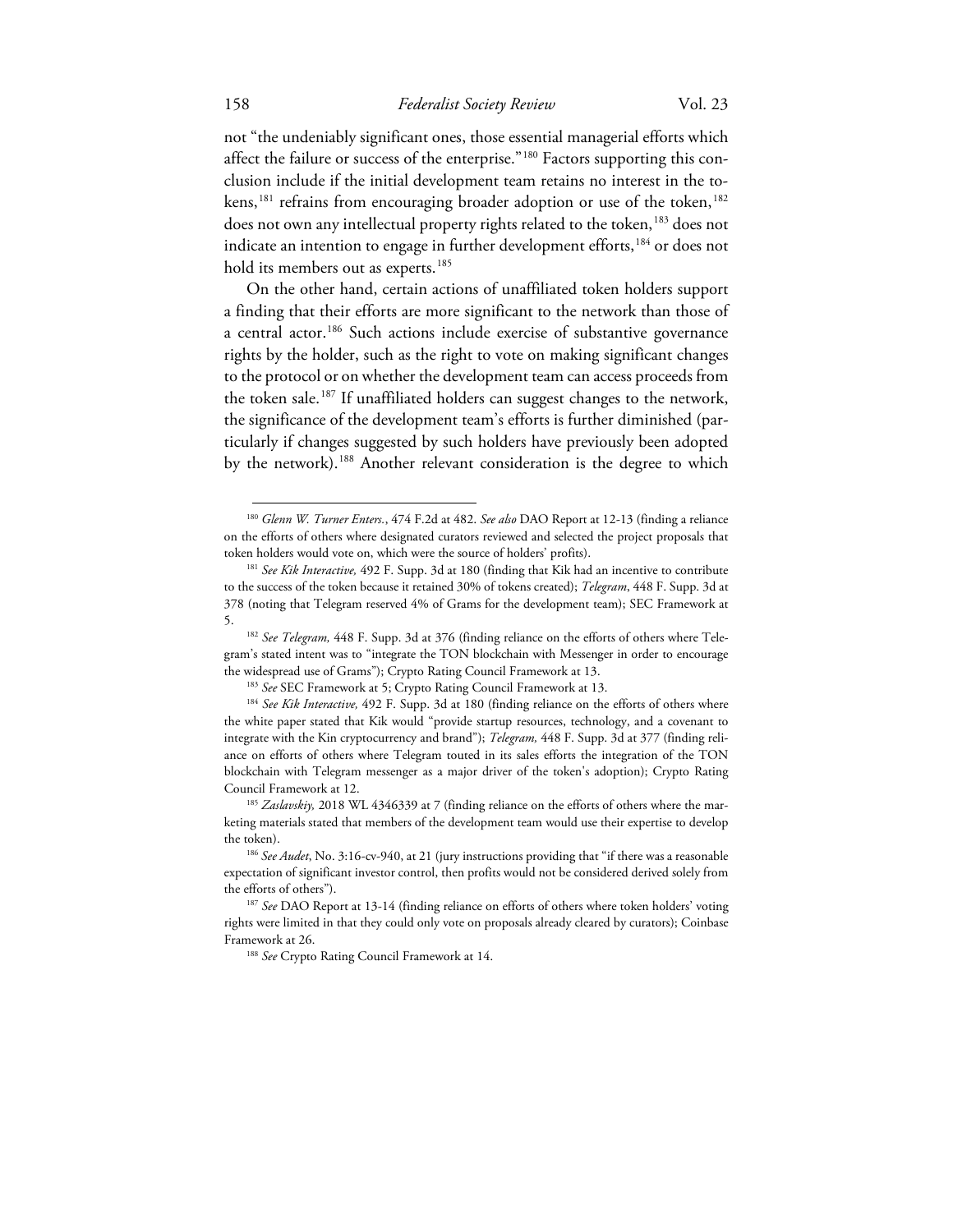unaffiliated holders perform essential tasks and responsibilities on the network.[189](#page-29-0) Finally, if the network is actively used for its intended purpose by a material number of parties other than the initial development team, reliance on the efforts of others is less likely.<sup>[190](#page-29-1)</sup>

#### 4. Other *Howey* Considerations

In applying the *Howey* test, the Court frequently looks beyond the mechanical application of the three-factor test to consider policy considerations and other purpose-driven factors. For example, when considering whether shares in savings and loan associations constituted securities, the Court noted that the legislative history of the '33 Act showed that Congress debated the issue of whether to apply the securities laws to these products and created an exemption from the registration requirements.<sup>[191](#page-29-2)</sup> Reaching a similar conclusion as applied to digital assets is difficult given that they did not exist at the time the '33 Act was passed, but the '34 Act's exemption of currency is in-structive.<sup>[192](#page-29-3)</sup> In another case, the Court fell back on the legislature's purposes when considering whether a product was excluded from the definition of a security simply because it offered a fixed rather than a variable rate of re-turn.<sup>[193](#page-29-4)</sup> Exempting tokens from the definition of security does not undermine the purpose of the securities laws in this way given that they are fundamentally distinguishable from traditional asset classes.

## *B. The* Reves *Test*

In *Reves v. Ernst & Young*, the Court considered whether a note marketed to members of an agricultural cooperative as an "Investment Program" met the definition of a security.<sup>[194](#page-29-5)</sup> The Court weighed four factors in its analysis: 1) the motivations of the buyer and the seller, 2) whether there was common trading of the instrument, 3) the expectations of the public, and 4) whether there was an alternative regulatory regime already governing the instrument.[195](#page-29-6) While courts have traditionally applied the *Reves* factors to notes that

<sup>189</sup> *See* SEC Framework at 4; Crypto Rating Council Framework at 14. 190 *See* Crypto Rating Council Framework at 14.

<sup>&</sup>lt;sup>191</sup> *Tcherepnin*, 389 U.S. at 340.<br><sup>192</sup> *See* Section 3(a)(10) of the '34 Act.

<span id="page-29-6"></span><span id="page-29-5"></span><span id="page-29-4"></span><span id="page-29-3"></span><span id="page-29-2"></span><span id="page-29-1"></span><span id="page-29-0"></span><sup>193</sup> *Edwards*, 540 U.S. at 395 ("Under the reading respondent advances, unscrupulous marketers of investments could evade the securities laws by picking a rate of return to promise. We will not read into the securities laws a limitation not compelled by the language that would so undermine the laws' purposes."). 194 *Reves*, 494 U.S. at 65.

<sup>195</sup> *Id.* at 66.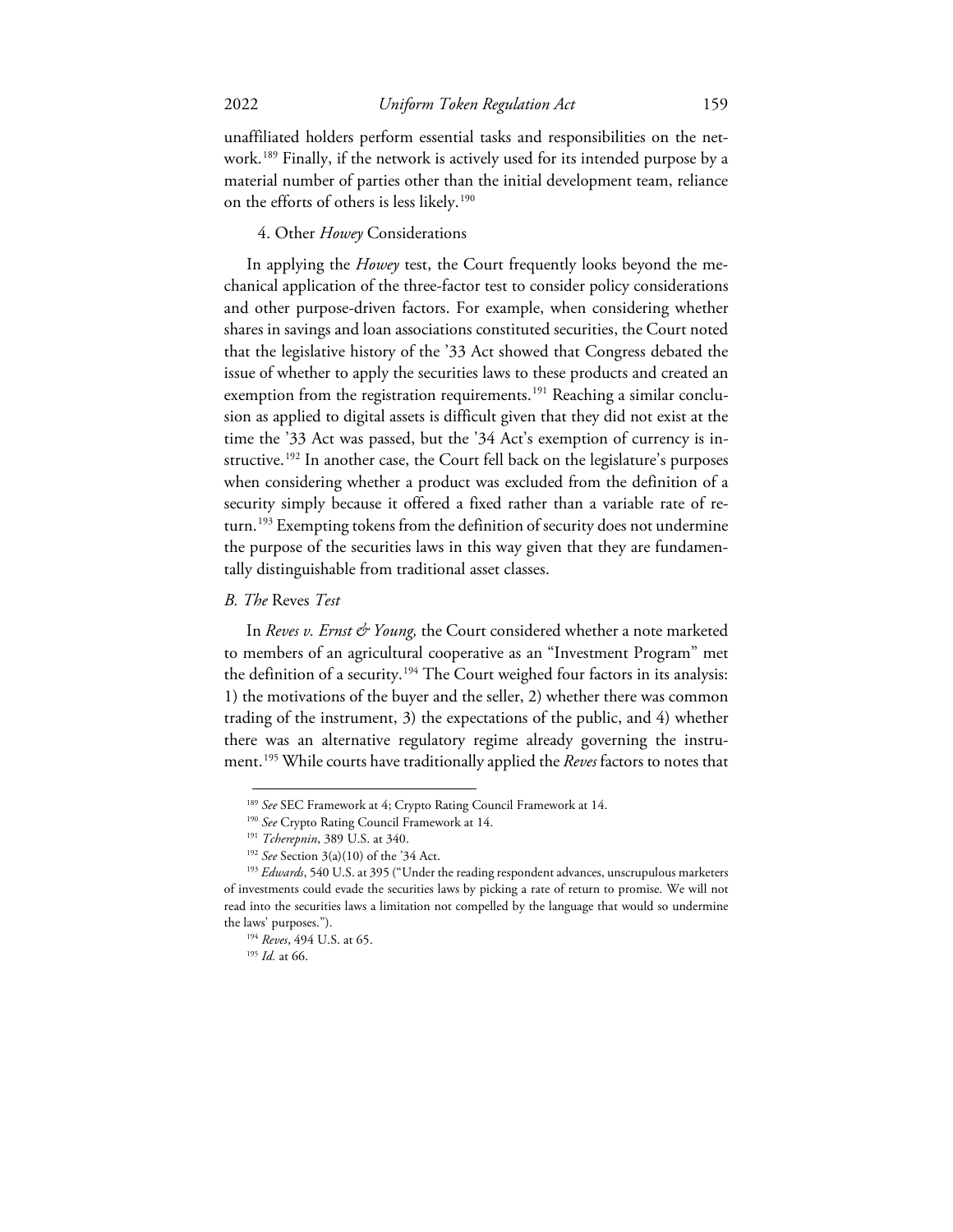do not fit squarely into the definition of a security, the SEC has recently sought to expand the scope of *Reves* by applying the test to digital assets.<sup>[196](#page-30-0)</sup> Thus, a court *may* apply the reasoning of *Reves* to supplement the *Howey*  analysis.

#### 1. Motivations of Buyer and Seller

Under the first prong, if the seller's purpose was to raise money for use in a business or to finance investments and the buyer was driven primarily by the desire to obtain a profit, the instrument is more likely to be a security.<sup>[197](#page-30-1)</sup> On the other hand, if the instrument was bought for a consumption purpose such as facilitating the sale of a consumer good, it is less likely to be a security.[198](#page-30-2) The requirement that tokens qualifying for the safe harbor cannot represent a financial interest makes it less likely that the seller is motivated by traditional business or investment intentions. Many of the same factors that were considered with respect to the expectation of profit prong of *Howey* will also be applicable here. For example, tokens with features of functionality are less likely to be a security under this factor as the purchasers in those instances are motivated by a consumption purpose. Tokens that are not marketed in ways that emphasize a profit potential are also less likely to be a security under this factor.

#### 2. Common Trading

Under the second prong, the instrument is more likely to be a security if the plan of distribution involves common trading or speculation.<sup>[199](#page-30-3)</sup> Even if the instrument is not traded on an exchange, if it is offered and sold to a broad segment of the public, this factor is likely met.<sup>[200](#page-30-4)</sup> Courts have found instruments were sold to a broad segment of the public where there were no limitations on who could purchase the instruments.<sup>[201](#page-30-5)</sup> The finding on this factor will vary based on how extensive the reach of the marketing of the token is.

<span id="page-30-0"></span><sup>&</sup>lt;sup>196</sup> *See In the Matter of Blockchain Credit Partners dlbla DeFi Money Market*, AP File No. 3-20453 (Aug. 6, 2021); *In the Matter of BlockFi Lending LLC*, AP File No. 3-20758 (Feb. 14, 2022).

<span id="page-30-1"></span><sup>&</sup>lt;sup>197</sup> See Reves, 494 U.S. at 66. *See also In the Matter of Blockchain Credit Partners, supra* note 196 (finding the motivation of the company in selling tokens was to "raise funds for the general use of its business"). 198 *See Reves*, 494 U.S. at 66. 199 *See id*. 200 *See id.* at 68. *See also In the Matter of Blockchain Credit Partners*, *supra* note 196 (noting that

<span id="page-30-5"></span><span id="page-30-4"></span><span id="page-30-3"></span><span id="page-30-2"></span>mTokens were "offered and sold to the general public"). 201 *See* SEC v. Wallenbrock, 313 F.3d 532, 539 (9th Cir. 2002).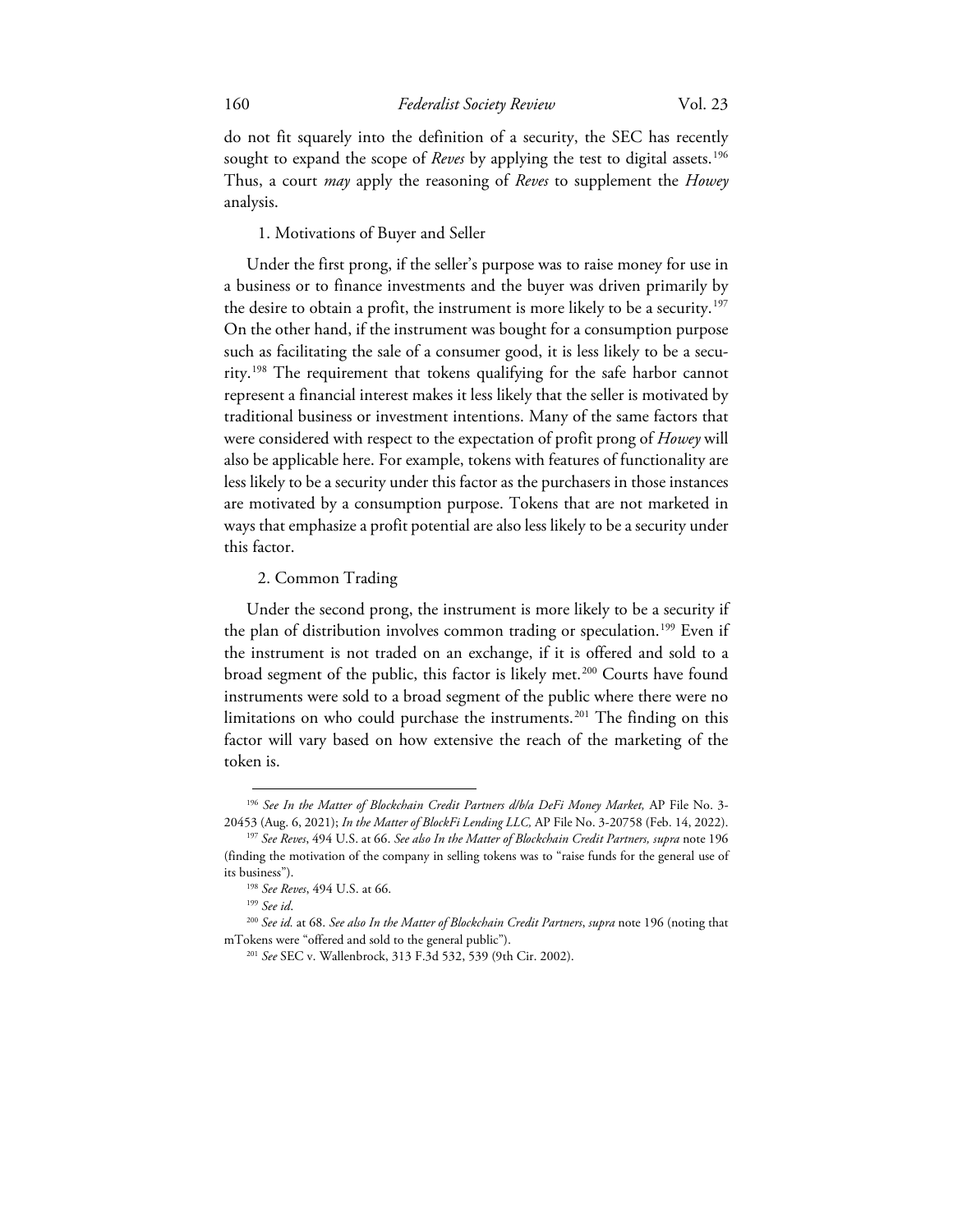3. Reasonable Expectations of the Public

The third prong of the *Reves* test considers whether the public would have a reasonable expectation that the instrument is classified as a security and subject to the federal securities laws.<sup>[202](#page-31-0)</sup> Courts will again consider many of the same factors that were applicable to the reasonable expectation of profit prong of the *Howey* test.[203](#page-31-1) As in the *Howey* test, the relevant consideration is the objective expectations of a reasonable investor, not the subjective expec-tation of any one individual.<sup>[204](#page-31-2)</sup> For example, courts have found that the sale of a business to a single informed purchaser constituted the sale of a security because the public's expectations are that common stock is always a security.[205](#page-31-3) Tokens, on the other hand, represent an entirely new area of financial products that the public may not bring traditional expectations to. Furthermore, if a token project expressly disclaims status as an investment, it is reasonable to conclude that the public does not expect it to be treated as a security.[206](#page-31-4) Thus, this factor likely weighs against treatment as a security for most token projects.

4. Alternative Regulatory Regime

The fourth and final prong assesses whether there is a risk-reducing factor, such as the existence of another regulatory scheme, that renders the application of the federal securities laws unnecessary.[207](#page-31-5) The *Reves* Court was especially concerned with instruments that "would escape federal regulation en-tirely" if the federal securities laws did not apply.<sup>[208](#page-31-6)</sup> Courts have typically recognized regulatory schemes at the federal level for this category, [209](#page-31-7) but they have not ruled out the recognition of a state regulatory regime. A state regulatory regime was deemed inadequate where the defendant did not discuss the nature of the state enforcement mechanisms, how they interact with

<span id="page-31-1"></span><span id="page-31-0"></span><sup>202</sup> *See Reves*, 494 U.S. at 66. 203 *See In the Matter of Blockchain Credit Partners*, *supra* note 196 (finding significant the fact that the company promoted mTokens as a "way to earn a consistent return of 6.25%"). 204 *See Wallenbrock*, 313 F.3d at 539.

<sup>205</sup> *See Landreth Timber*, 471 U.S. 681 (1985).

<span id="page-31-4"></span><span id="page-31-3"></span><span id="page-31-2"></span><sup>206</sup> *See* Stoiber v. SEC, 161 F.3d 745, 751 (D.C. Cir. 1998) ("When note purchasers are expressly put on notice that a note is not an investment, it is usually reasonable to conclude that the 'investing public' would not expect the notes to be securities."). 207 *See Reves*, 494 U.S. at 67.

<span id="page-31-7"></span><span id="page-31-6"></span><span id="page-31-5"></span><sup>&</sup>lt;sup>209</sup> See Marine Bank, 455 U.S. 551 (finding a bank certificate of deposit was subject to an alternative regulatory regime through regulation as a federally regulated bank); *Daniel,* 439 U.S. 551 (finding a pension plan was subject to an alternative regulatory regime through federal ERISA law).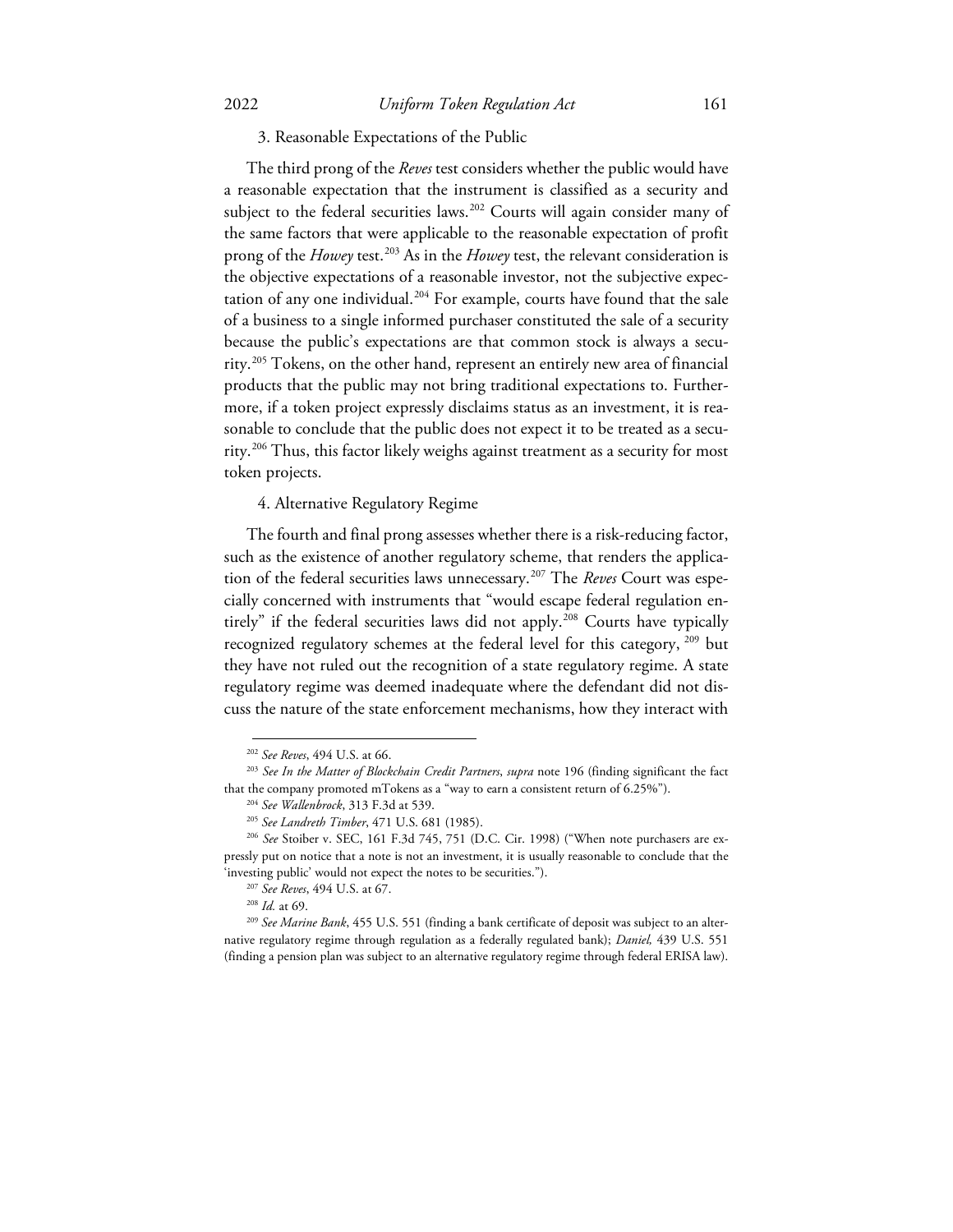the federal securities acts, and how they protect out of state holders.<sup>[210](#page-32-0)</sup> Additionally, courts have held that collateralization and insurance can serve as a risk-reducing factor.<sup>211</sup>

Tokens regulated under the safe harbor are subject to a complex web of federal and state regulatory schemes. Federal regulation includes FinCEN anti-money laundering and countering the financing of terrorism regulations, potentially CFPB or FTC authority, CFTC anti-fraud and anti-manipulation authority, and oversight by the Office of the Comptroller of the Currency with respect to certain digital assets that have sought national trust charters. State regulation includes state money transmission laws, state attorney general unfair or deceptive acts or practices authority, and the additional regulatory regime established by the safe harbor and administered by the states. This regime is much more comprehensive than the state-only regulatory regimes that have previously been rejected as alternative regulatory regimes by the courts, and token projects certainly do not "escape federal regulation entirely.["212](#page-32-2) State regulation also exists in multiple states, unlike the single-state regulatory regimes that courts have found inadequate.<sup>[213](#page-32-3)</sup> Furthermore, as discussed in section V below, the disclosure regime established by the safe harbor is superior to the existing disclosure regime under the federal securities laws, as applied to digital assets. To the extent that the token is backed by reserves or covered by insurance, courts will find a further risk-reducing factor. Therefore, this factor weighs heavily against classifying a token regulated under the safe harbor as a security.

#### 5. Conclusion

The *Reves* test is an alternative test that may be appropriate to apply to tokens under certain circumstances. When applied, it is a balancing test that should be applied to the facts and circumstances of each token. However, its overall reasoning—particularly the risk reduction factor—provides further

<span id="page-32-0"></span><sup>210</sup> *See* SEC v. Thompson, 732 F.3d 1151 (10th Cir. 2013). *See also Wallenbrock*, 313 F.3d 532 (finding California Department of Corporation's Desist and Refrain order authority insufficient); Holloway v. Peat Marwick, Mitchell & Co, 900 F.2d 1485 (10th Cir. 1990) (finding state regulation by the Oklahoma Banking Department and the Oklahoma Securities Commission insufficient).<br><sup>211</sup> See Stone, 998 F.2d 1534.

<sup>&</sup>lt;sup>212</sup> *Reves*, 494 U.S. at 69.

<span id="page-32-3"></span><span id="page-32-2"></span><span id="page-32-1"></span><sup>213</sup> *See Wallenbrock*, 313 F.3d at 540 ("The fact that a company is subject to regulation by a single state is not nearly enough to remove the company from the umbrella of the federal securities laws.").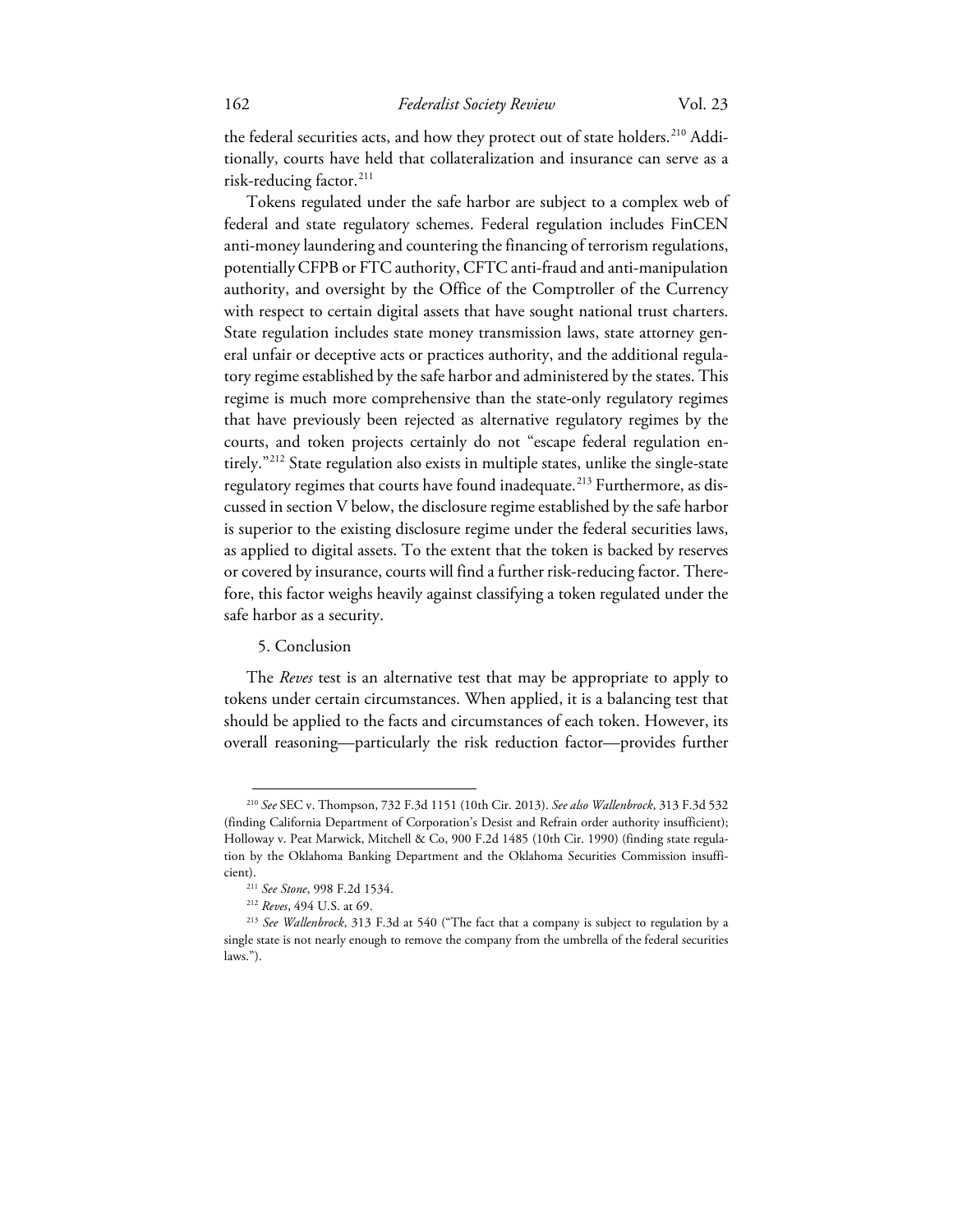support for the conclusion that tokens regulated under the safe harbor are not securities.<sup>[214](#page-33-0)</sup>

# V. APPLYING THE FEDERAL SECURITIES LAWS TO TOKENS REGULATED BY THE SAFE HARBOR WOULD NOT BENEFIT CONSUMERS

The primary aim of the federal securities laws is full and fair disclosure. This is evident in the legislative history of the '33 Act, which represents the origin of federal securities laws. In a message to Congress accompanying his proposal, President Franklin Roosevelt stated that recent events created an obligation for the government to ensure that "every issue of new securities sold in interstate commerce shall be accompanied by full publicity and information, and that no essentially important element attending the issue shall be concealed from the buying public."<sup>[215](#page-33-1)</sup> The congressional report later describes the effect of the Act as "clos[ing] the channels of [interstate] commerce to security issues unless and until a full disclosure of the character of such securities has been made."<sup>[216](#page-33-2)</sup> *Howey* itself acknowledges disclosure was the primary purpose of the statute.<sup>[217](#page-33-3)</sup> The SEC has also consistently cited full and fair disclosure and the problem of information asymmetry as its reason for bringing enforcement actions against tokens.<sup>218</sup>

The safe harbor's disclosure regime dispenses with the SEC's information asymmetry argument altogether. Not only does the safe harbor require sufficient disclosure to replace the federal securities regime, it requires disclosure

<span id="page-33-0"></span><sup>214</sup> In addition to the benefit that the regulatory regime safe harbor provides under the *Reves*  test, the SEC may need to consider the effects of a state regulatory regime when making a rule through adjudication, to ensure that any such rule is rationally drawn to address a real problem. *Cf.*  American Equity Inv. Life Ins. Co. v. SEC, 613 F.3d 166, 179 (2010) (holding, in the rulemaking context, that the SEC was obligated to consider the state regulatory regime against the background of which it acted).

<sup>215</sup> *Federal Supervision of Traffic in Investment Securities in Interstate Commerce*, House Report

<span id="page-33-3"></span><span id="page-33-2"></span><span id="page-33-1"></span>No. 85, 2 (73d Congress, 1933). 216 *Id.* at 3. 217 *See Howey*, 328 U.S. at 299 ("The [*Howey* test] permits the fulfillment of the statutory purpose of compelling full and fair disclosure relative to the issuance of 'the many types of instruments that in our commercial world fall within the ordinary concept of a security.'"). 218 *See, e.g.,* Complaint at 2, *Ripple,* No. 1:20-cv-10832 (S.D.N.Y. December 22, 2020) ("Rip-

<span id="page-33-4"></span>ple created an information vacuum . . . [Defendants] can continue to monetize their XRP while using the information asymmetry they created in the market for their own gain, creating substantial risk to investors."); Press Release, SEC Charges Decentralized Finance Lender and Top Executives for Raising \$30 Million Through Fraudulent Offerings, SEC (Aug. 6, 2021) (Director Grewal stating "[f]ull and honest disclosure remains the cornerstone of our securities laws—no matter what technologies are used to offer and sell those securities").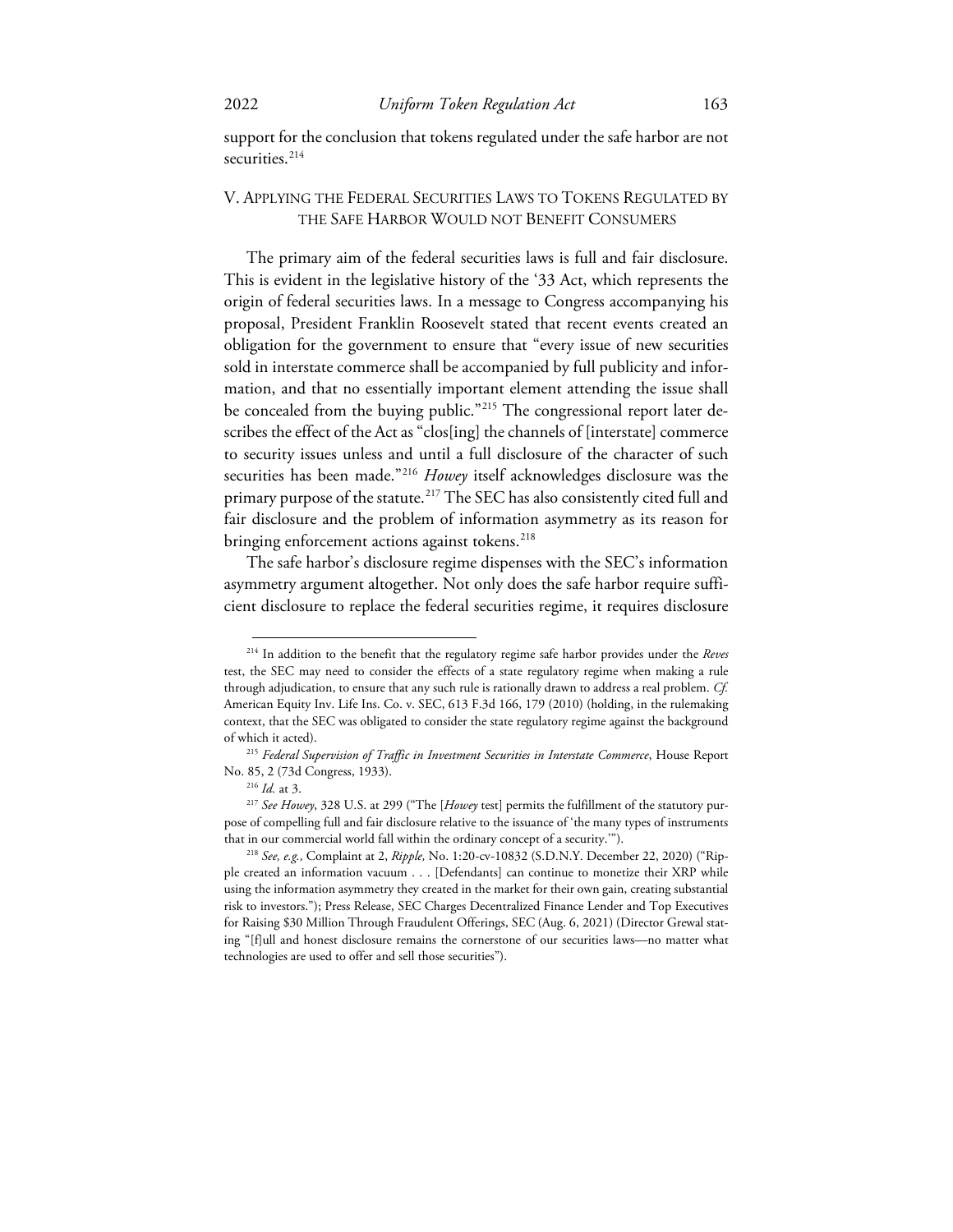# 164 *Federalist Society Review* Vol. 23

that is superior to what would be required under the federal securities laws. While the federal securities laws apply disclosures to the issuer of the token, the safe harbor applies disclosure to the token itself. For example, Regulation S-K requires issuers to provide information on dividends and stockholders' equity,<sup>[219](#page-34-0)</sup> executive compensation,<sup>[220](#page-34-1)</sup> and corporate governance.<sup>[221](#page-34-2)</sup> Given that token purchasers are purchasing the underlying digital asset and not an interest in the issuer, this information is irrelevant and potentially misleading to token holders. For some token projects, particularly decentralized ones, certain disclosure items may not be applicable at all.<sup>[222](#page-34-3)</sup> Disclosure about an issuer's financial condition, the central focus of existing securities law disclosures, are not helpful for most tokens because the token projects themselves are often not businesses or engaged in business activities related to the generation of the token.

As some commentators have stated regarding tokens, "reliance on Securities Act disclosure forms would prove not only potentially burdensome, but also inadequate for investor protection."[223](#page-34-4) Furthermore, providing these irrelevant disclosures may mislead purchasers into believing that the financial information regarding the company affects the value of the token.

The disclosures required under the safe harbor, on the other hand, relate to the asset that is being purchased and are tailored to the unique characteristics of tokens.<sup>224</sup> The value of a token depends on its underlying technology, user base, and potential uses, and the disclosures are tailored to these considerations. This is the information that purchasers need to make informed

<span id="page-34-4"></span>Securities Act is one based on pricing assumptions that, though well suited to the industrial age, do not map neatly onto the developing field of digital assets"). *See also* Chris Brummer, *Disclosure, Dapps and Defi* (Mar. 24, 2022), https://papers.ssrn.com/sol3/papers.cfm?abstract\_id=4065143 (proposing a framework for disclosure to apply to DeFi). 224 *See* Uniform Token Regulation Act Section 3(d) (requiring disclosure of source code, token

<span id="page-34-5"></span>economics, plan of development, and more).

<span id="page-34-3"></span><span id="page-34-2"></span><span id="page-34-1"></span><span id="page-34-0"></span><sup>&</sup>lt;sup>219</sup> Regulation S-K, Item 102, 17 C.F.R. § 229.102.<br><sup>220</sup> Regulation S-K, Item 402, 17 C.F.R. § 229.402.<br><sup>221</sup> Regulation S-K, Item 407, 17 C.F.R. § 229.407.<br><sup>222</sup> Specifically, the requirement that the issuer disclose i pensation would be inapplicable. *See* Mengqi Sun, *SEC Halts Registration of 2 Digital Tokens Over Allegedly Misleading and Missing Information,* WALL STREET J. (Nov. 10, 2021), https://www.wsj.com/articles/sec-halts-registration-of-2-digital-tokens-over-allegedly-misleadingand-missing-information-11636588273 (American CryptoFed CEO commenting on SEC enforcement action: "The purported 'deficiencies' the SEC referred to were the lack of attributes inherent to securities. These are attributes that the two tokens . . . of a decentralized blockchain-based CryptoFed DAO monetary system will never have."). 223 Brummer, *supra* note 21 at 34 (further stating, "The disclosure regime embodied in the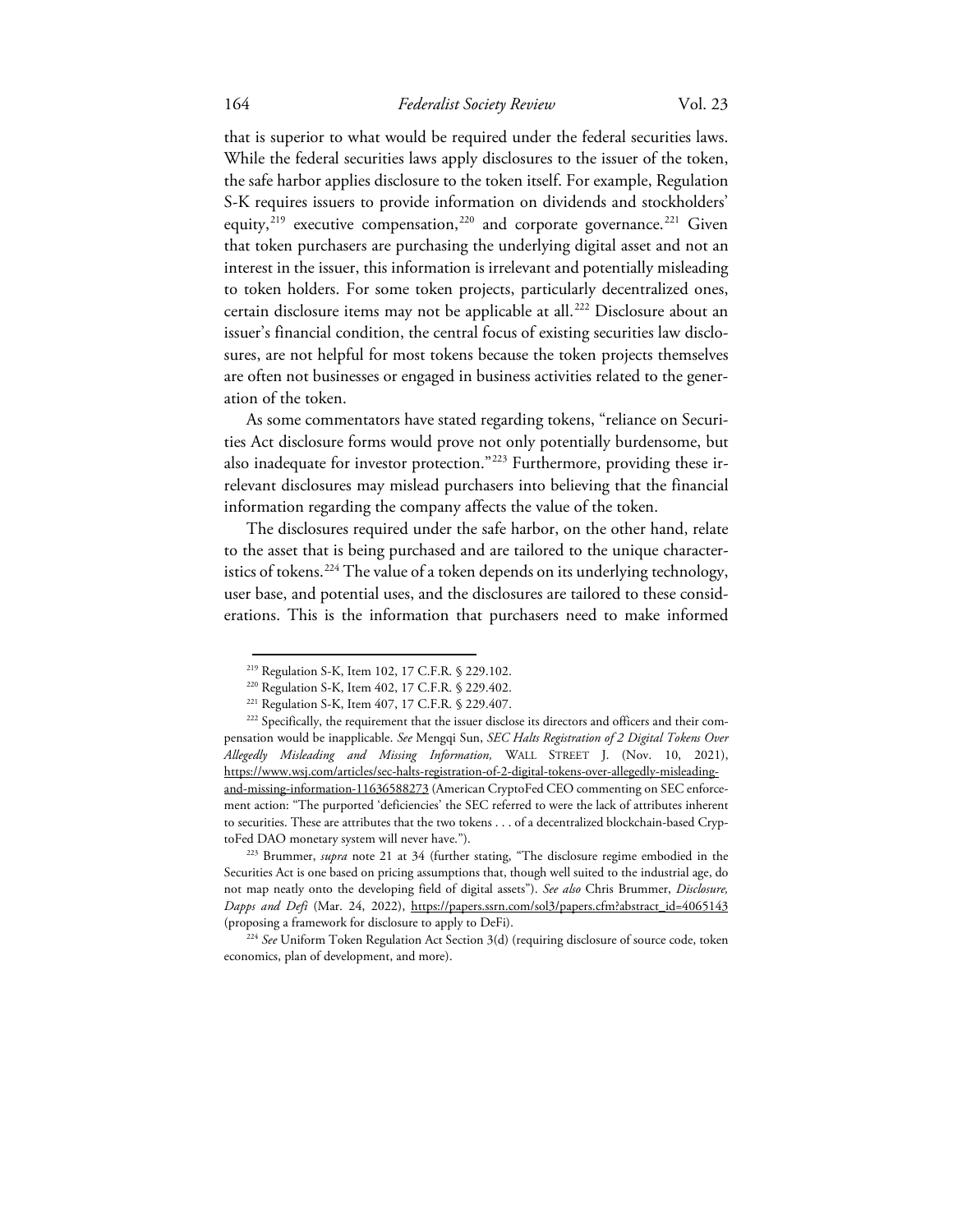decisions about whether to purchase the token and is thus a more suitable way to serve the investor protection goals the SEC asserts.<sup>[225](#page-35-0)</sup> The disclosures under the safe harbor are also superior tools of investor protection in that the disclosures are available on a publicly accessible, user friendly website that token purchasers are already familiar with, as opposed to the bureaucratic and often unfamiliar EDGAR system used for SEC filings.

## VI. CONCLUSION

The actions of the current SEC have created an unworkable environment for token projects creating the next generation of financial technology and the consumers wishing to take advantage of those innovations. States can take action to remedy this situation by enacting their own regulatory frameworks that provide regulatory certainty to token projects while also protecting consumers. This legislation would ensure that the U.S. remains the leading jurisdiction for cryptocurrency in the world, while benefitting the economies of the states that choose to enact it.

Other Views:

- Chair Gary Gensler, *Remarks Before Aspen Security Forum* (Aug. 3, 2021), https://www.sec.gov/news/public-statement/gensler-aspen-security-forum-2021-08-03.
- Commissioner Caroline Crenshaw, *Remarks at SEC Speaks: Digital Asset Securities – Common Goals and a Bridge to Better Outcomes* (Oct. 12, 2021), https://www.sec.gov/news/speech/crenshaw-sec-speaks-20211012.
- Chris Brummer, *Disclosure, Dapps and Defi* (Mar. 24, 2022), *available at* https://papers.ssrn.com/sol3/papers.cfm?abstract\_id=4065143.

<span id="page-35-0"></span><sup>225</sup> *See* SEC, *Office Hours with Gary Gensler: The SEC & Cryptocurrencies* (Aug. 16, 2021), youtube.com/watch?v=-kKGkbrwCT0 (Gary Gensler stating, "that's what the SEC has to do with crypto . . . investor protection").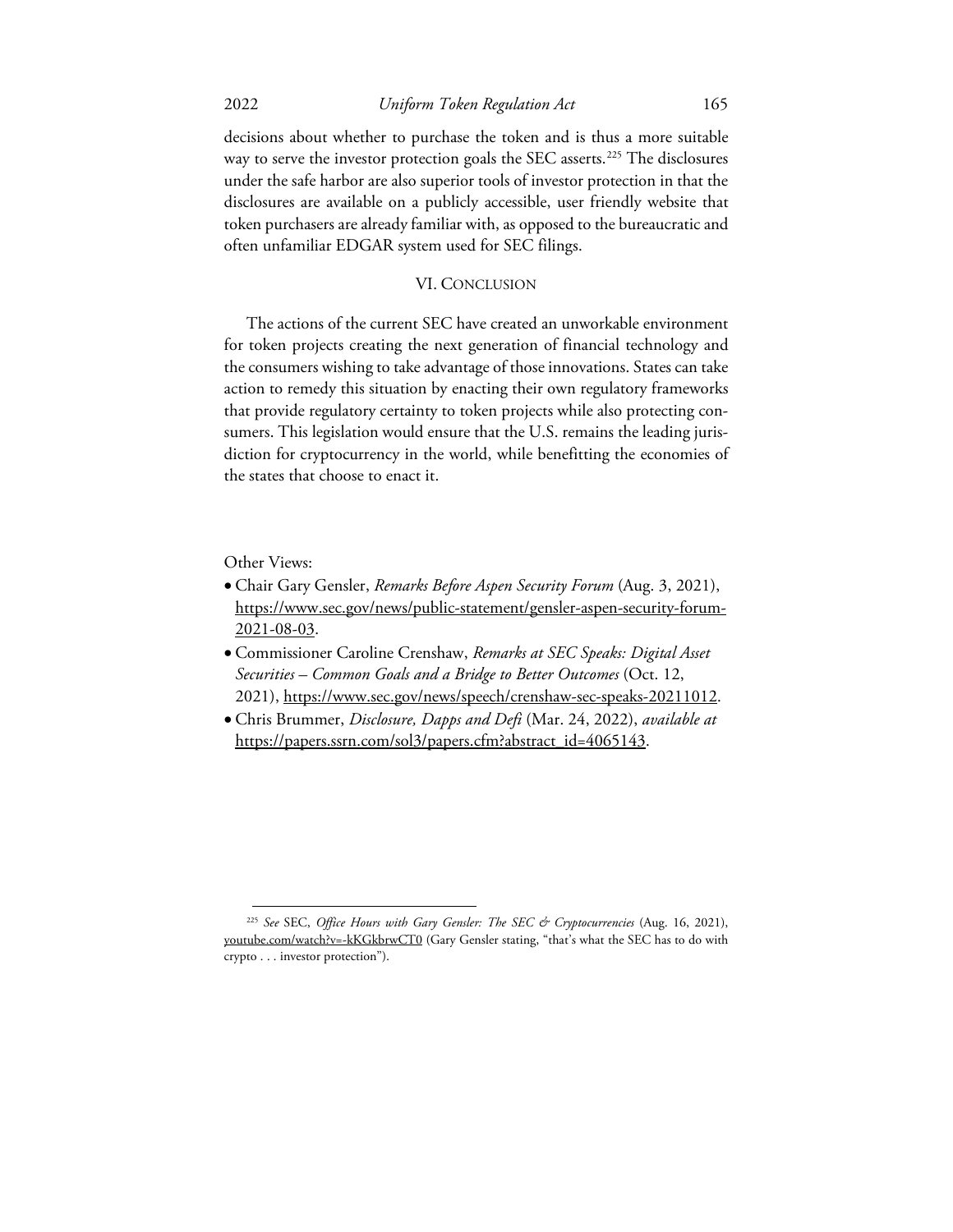# Appendix: Uniform Token Regulation Act

Legislative Note: *The purpose of this act is to act jointly with other enacting states to provide certainty to the treatment of Token projects under the securities laws while preventing fraud, protecting consumers, fostering innovation, and promoting competition in the financial services industry.*

# Section 1. Title

This act may be cited as the "Uniform Token Regulation Act."

# Section 2. Definitions

In this act:

(1) A "Decentralized Network" is a network that is not economically or operationally controlled and is not reasonably likely to be economically or operationally controlled or unilaterally changed by any single person, entity, or group of persons or entities under common control, except that networks for which the Initial Development Team owns more than 20% of Tokens or owns more than 20% of the means of determining network consensus cannot satisfy this condition.

(2) A "Functional Network" is a network on which Token holders use Tokens for the transmission and storage of value on the network, the participation in an application running on the network, or otherwise in a manner consistent with the utility of the network.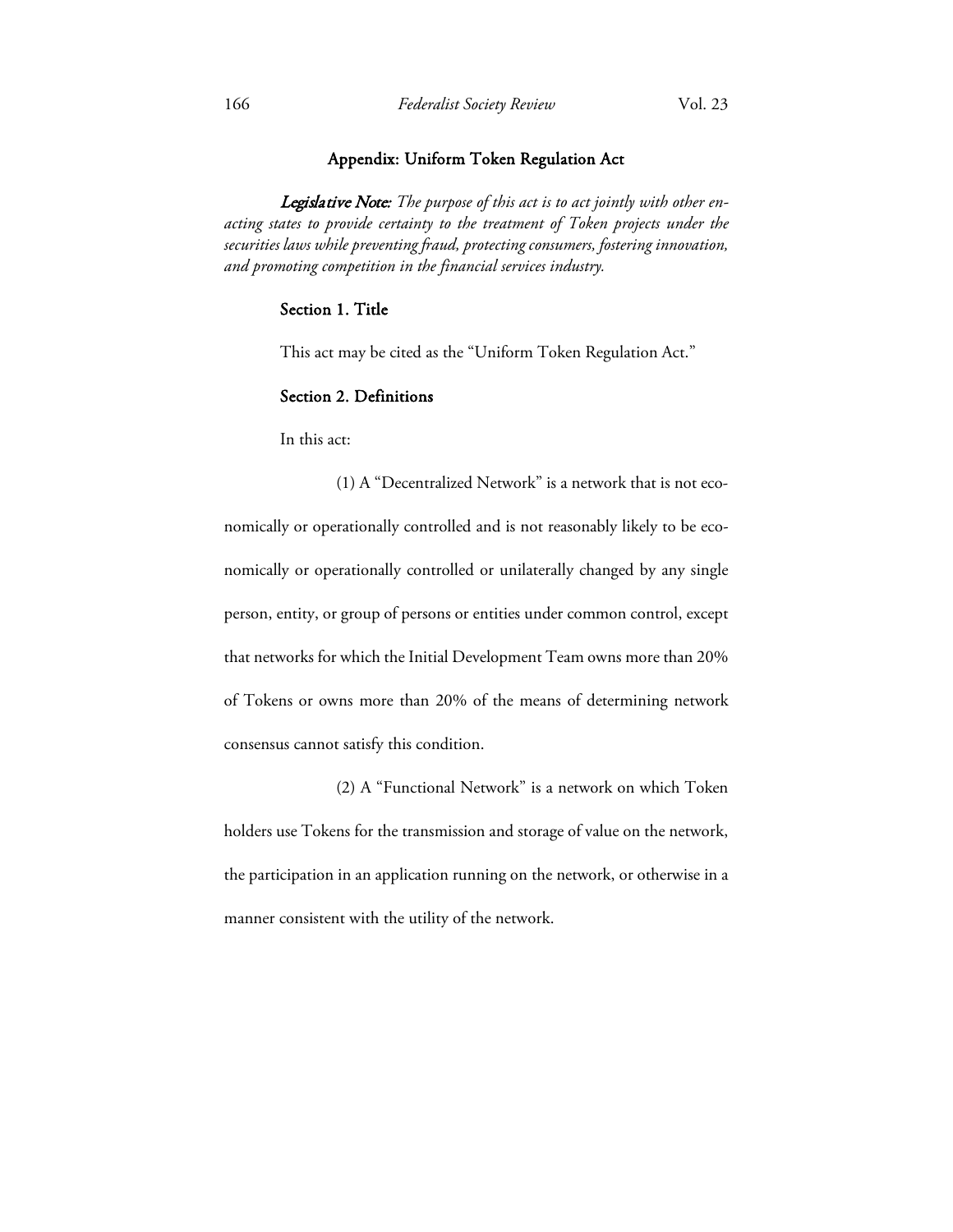(3) "Initial Development Team" means any person, group of persons, or entity that provides the essential managerial efforts for the development of the network prior to reaching status as a Decentralized Network.

(4) "Related Person" means the Initial Development Team, directors or advisors to the Initial Development Team, and any immediate family member of such persons.

(5) "State" means a state of the United States, the District of Columbia, Puerto Rico, the United States Virgin Islands, or any other territory or possession subject to the jurisdiction of the United States.

(6) "State Official" means an official of the State designated by the Governor to administer this Act.

(7) A "Token" is a digital representation of value or rights

(A) that has a transaction history that:

(i) is recorded on a distributed ledger,

blockchain, or other digital data structure;

(ii) has transactions confirmed through an

independently verifiable process; and

(iii) cannot be modified;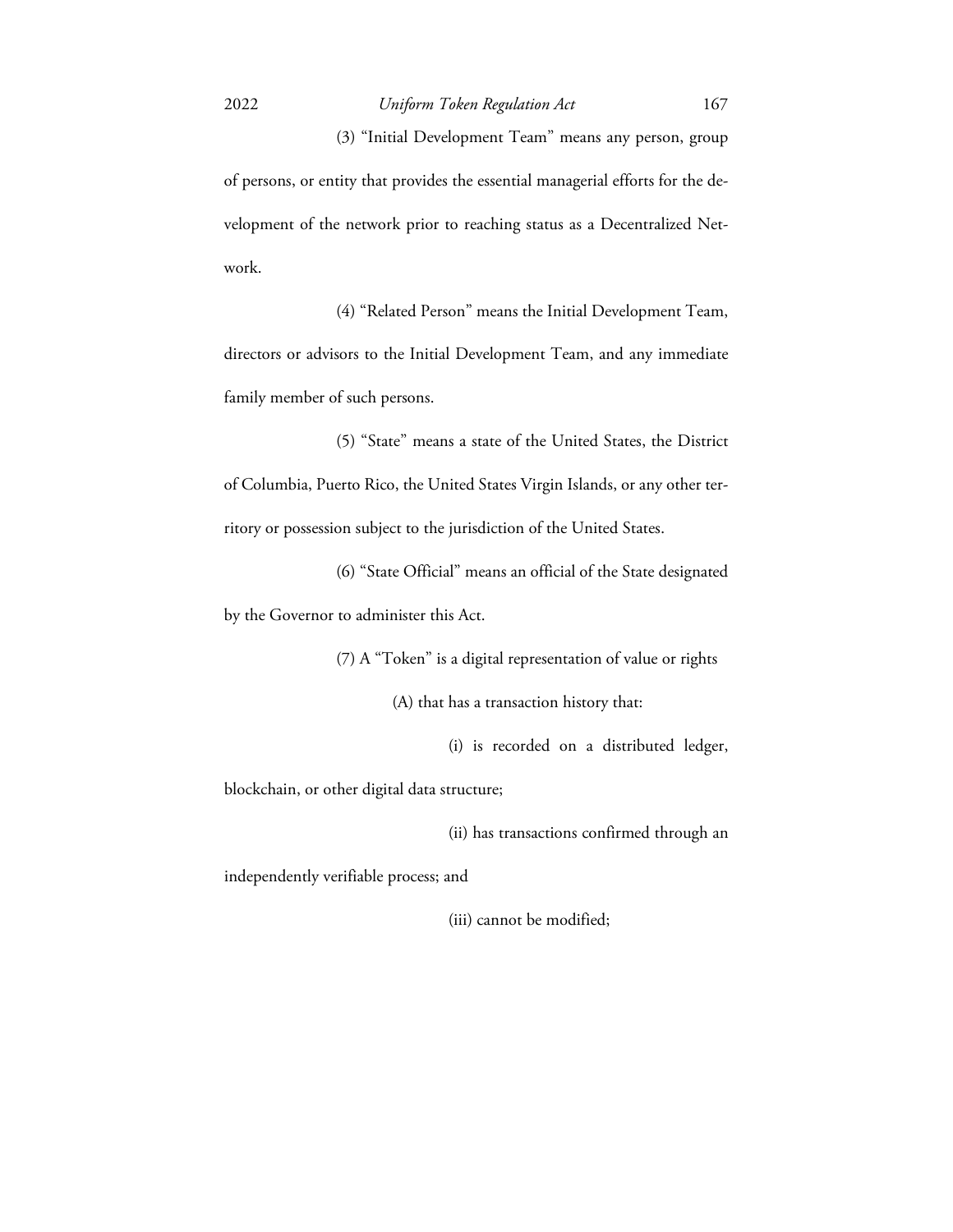(B) that is capable of being transferred between per-

sons without an intermediary party; and

 (C) that does not represent a financial interest in a company, partnership, or fund, including a debt interest, revenue share, or entitlement to any interest or dividend payment.

 (8) "Uniform Securities Act" means the Uniform Securities Act of 2002.

# Section 3. Exemption for Qualifying Tokens

(a) The term "security" as defined by the Uniform Securities Act does not apply to a Token involved in an offer, sale, transaction, or distribution if all of the following are satisfied:

(1) The Token project:

(A) Satisfies one of the conditions of subsection (b);

or

(B) Obtains a ruling from the State Official under

subsection (c).

(2) The Token project provides initial disclosures under

subsection (d).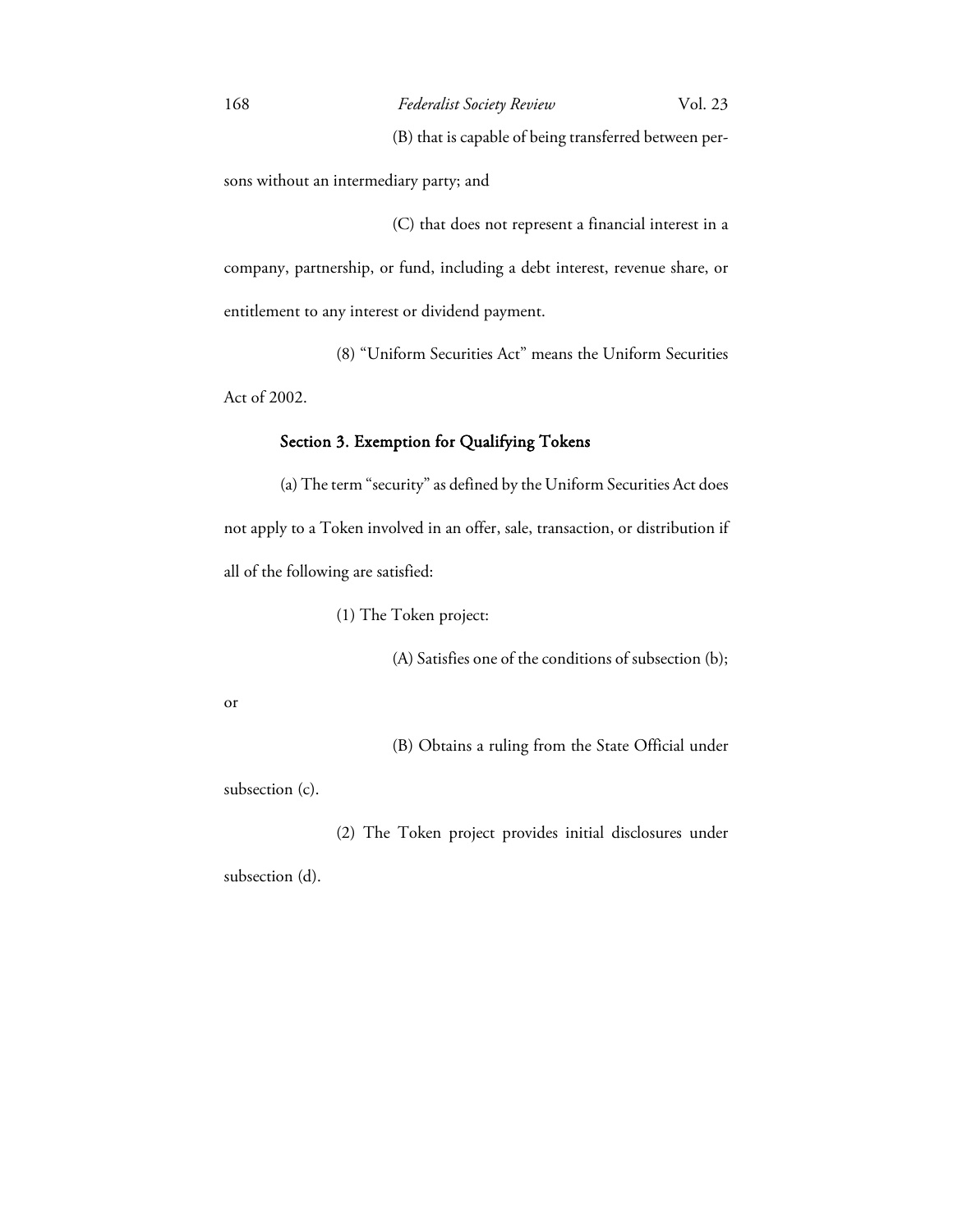(3) The Token project files a notice of reliance under sub-

section (e).

(4) The Token project pays a fee under subsection (f).

(b) A Token project satisfying one or more of the following conditions is eligible for the exemption under subsection (a):

 (1) The Token is provided without any exchange of consideration, whether monetary or another type of tangible and definable consideration.

(2) The value of the Token is pegged to a fiat currency.

 (3) The Token operates on a Functional Network and the Initial Development Team's marketing efforts are focused on the Token's consumptive use, not on speculative activity. Efforts to support listing a Token on a trading platform shall not constitute speculative activity.

 (4) The Initial Development Team intends for the network on which the Token operates to become a Functional Network not later than three years after the date of the first sale of Tokens, and:

(A) The Initial Development Team's marketing ef-

forts are focused on the Token's consumptive use, not on speculative activity,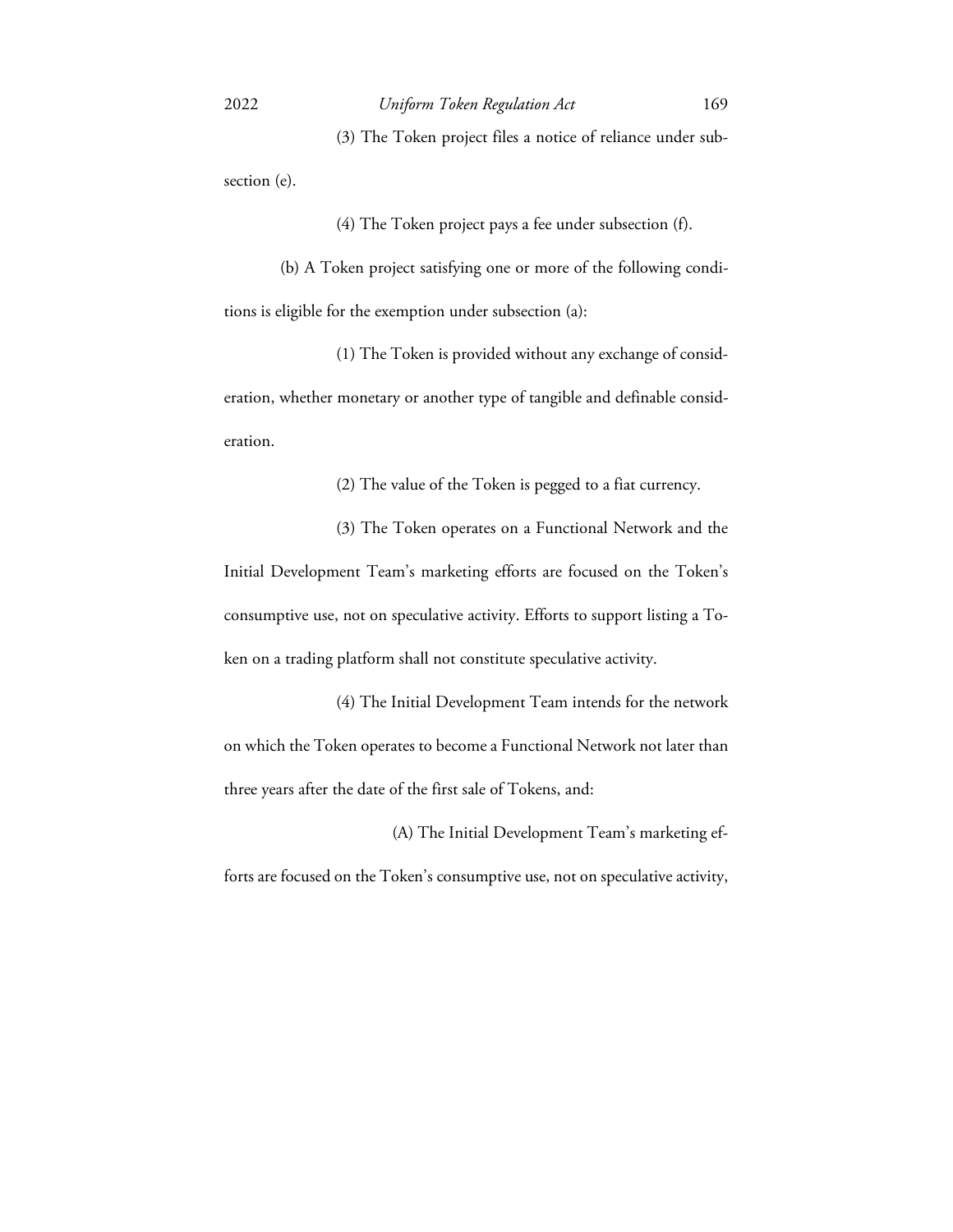but efforts to support listing a Token on a trading platform shall not constitute speculative activity;

 (B) The Initial Development Team's marketing efforts are focused on those who are likely to utilize the Token for its consumption purpose; and

(C) The Initial Development Team does not adver-

tise to purchasers the potential for a secondary market for trading the Token.

 (5) Holders of the Token other than the Initial Development Team and Related Persons actively contribute to the network in a way that increases the Token's value.

 (6) The Token operates on a Decentralized Network, and each of the following are satisfied:

 (A) The Initial Development Team's continuing activities cannot reasonably be expected uniquely to drive an increase in the value of the Token; and

 (B) The Initial Development Team has no material information about the network that is not publicly available.

(c) The Token project obtains a ruling from the State Official granting an exemption.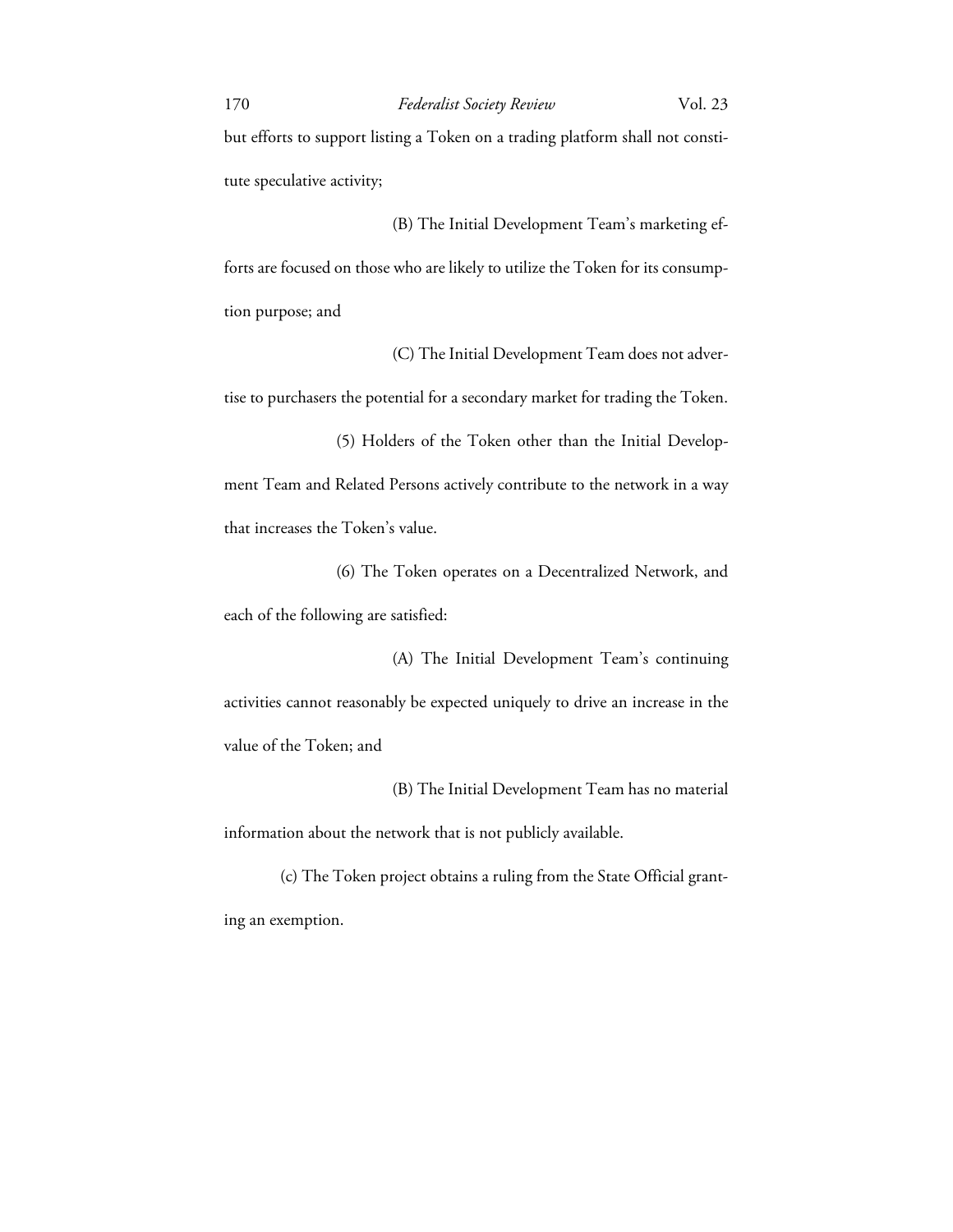(1) The Token project must file a request for a ruling with the State Official under procedures to be determined by the State Official. The request must include an analysis from outside counsel or the initial development team listing the factors that distinguish the Token from a security under federal law.

 (2) The State Official shall grant an exemption to Tokens that the State Official determines are not likely to meet the definition of a security under federal law.

 (3) The State Official shall issue a ruling not later than 45 calendar days after the date the request is filed, unless both parties agree to an extension of the time period.

 (4) A confidential preliminary ruling shall be verbally communicated to the Token project, after which the Token project may withdraw its application and a ruling shall not be issued.

 (5) If the State Official grants an exemption, the ruling shall be made publicly available on a state website.

(d) Prior to filing a notice of reliance, the Token project must provide initial disclosures on a freely accessible public website. Any material changes to the information required below must be provided on the same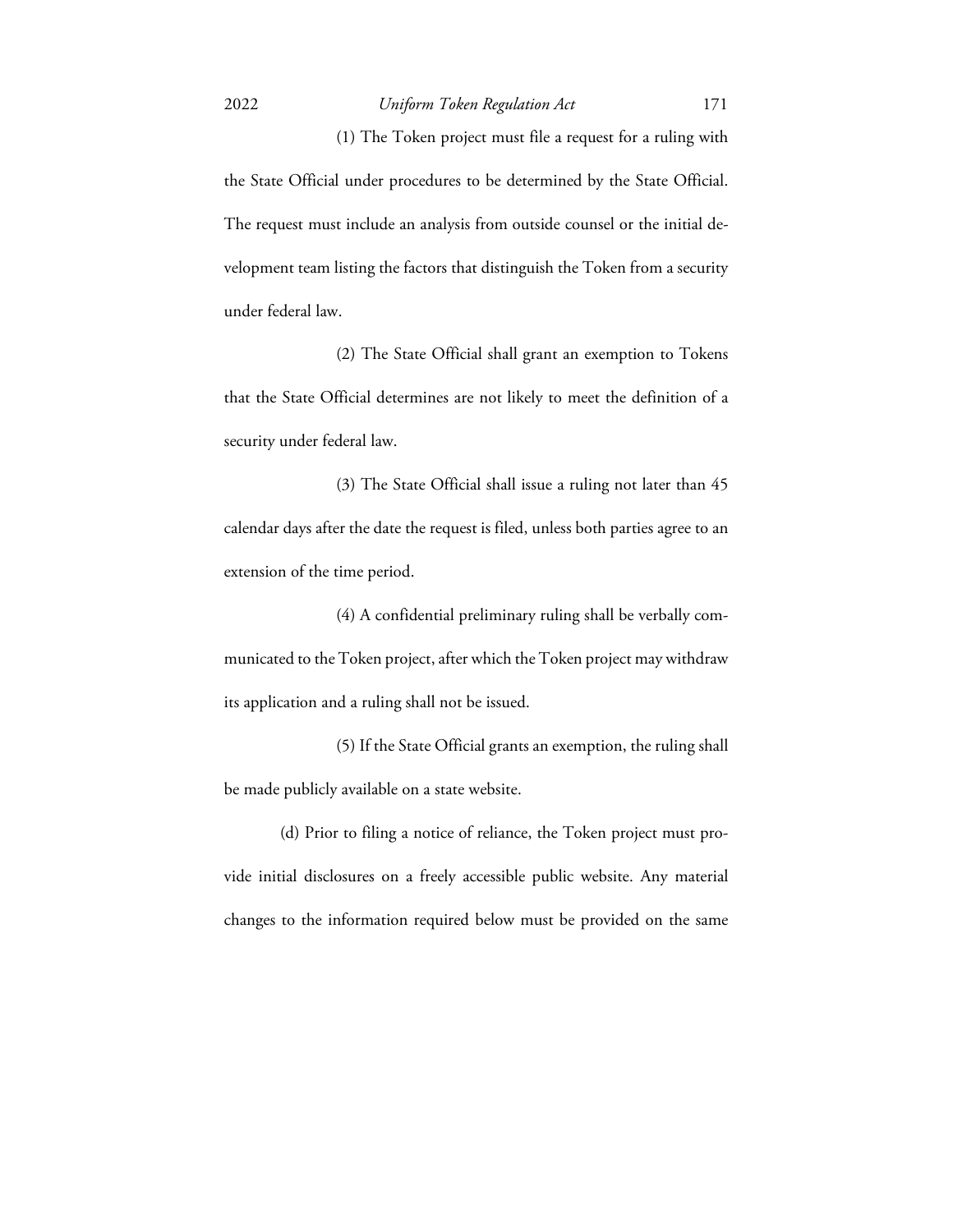freely accessible public website as soon as practicable after the change. Initial disclosures must include all of the following:

 (1) A text listing of commands to be compiled or assembled into an executable computer program used by network participants to access the network, amend the code, and confirm transactions.

 (2) A narrative description of the steps necessary to independently access, search, and verify the transaction history of the network.

 (3) A narrative description of the purpose of the network, the protocol, and its operation. At a minimum, such disclosures must include the following:

 (A) Information explaining the launch and supply process, including the number of Tokens to be issued in an initial allocation, the total number of Tokens to be created, the release schedule for the Tokens, and the total number of Tokens outstanding;

 (B) Information detailing the method of generating or mining Tokens, the process for taking Tokens out of circulation, the process for validating transactions, and the consensus mechanism;

 (C) An explanation of governance mechanisms for implementing changes to the protocol;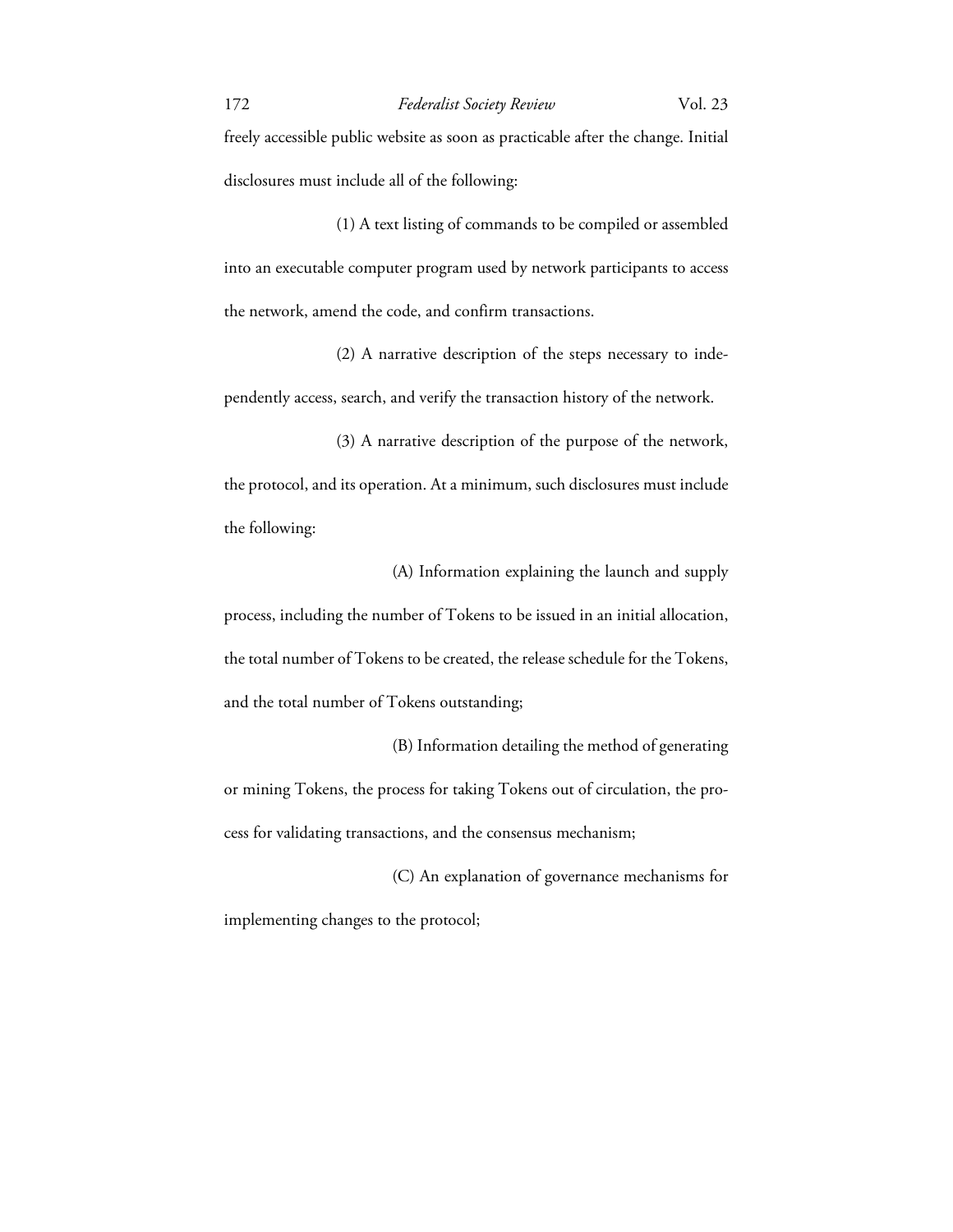(D) Sufficient information for a third party to cre-

ate a tool for verifying the transaction history of the Token (e.g., the blockchain or distributed ledger); and

(E) A hyperlink to a block explorer.

 (4) If the Token project is seeking qualification under subsection (b)(4), the current state and timeline for the development of the network to show how and when the Token project intends to achieve a Functional Network. While the Token project continues to rely on subsection (b)(4), the Token project must update this disclosure every six months. These updates must be made within 30 calendar days after the end of the semiannual period.

 (5) The date of sale, number of Tokens sold prior to filing a notice of reliance, any limitations or restrictions on the transferability of Tokens sold, and the type and amount of consideration received.

 (6) If the Token does not operate on a Decentralized Network, the following information related to the Initial Development Team:

 (A) The names and relevant experience, qualifications, attributes, and skills of each person who is a member of the Initial Development Team;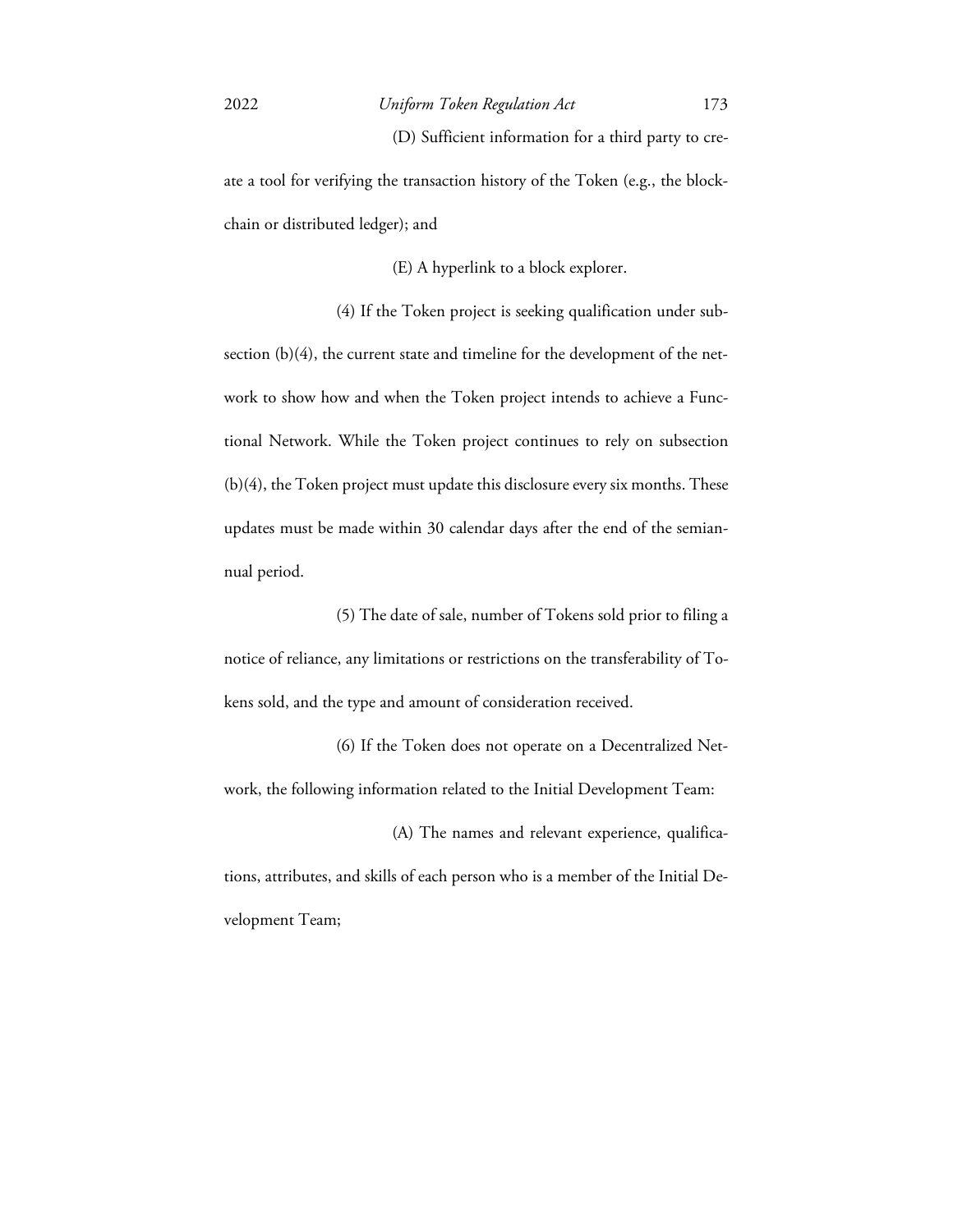(B) The number of Tokens or rights to Tokens owned by each member of the Initial Development Team and a description of any limitations or restrictions on the transferability of Tokens held by such persons; and

 (C) If any member of the Initial Development Team or Related Person has a right to obtain Tokens in the future, in a manner that is distinct from how any third party could obtain Tokens, identify such person and describe how such Tokens may be obtained.

 (D) Each time a member of the Initial Development Team sells five percent of his or her Tokens as disclosed pursuant to subparagraph (B) over any period of time, state the date(s) of the sale, the number of Tokens sold, and the identity of the seller.

 (E) A description of any material transaction, or any proposed material transaction, in which the Initial Development Team is a participant and in which any Related Person had or will have a direct or indirect material interest. The description should identify the nature of the transaction, the Related Person, the basis on which the person is a Related Person, and the approximate value of the amount involved in the transaction.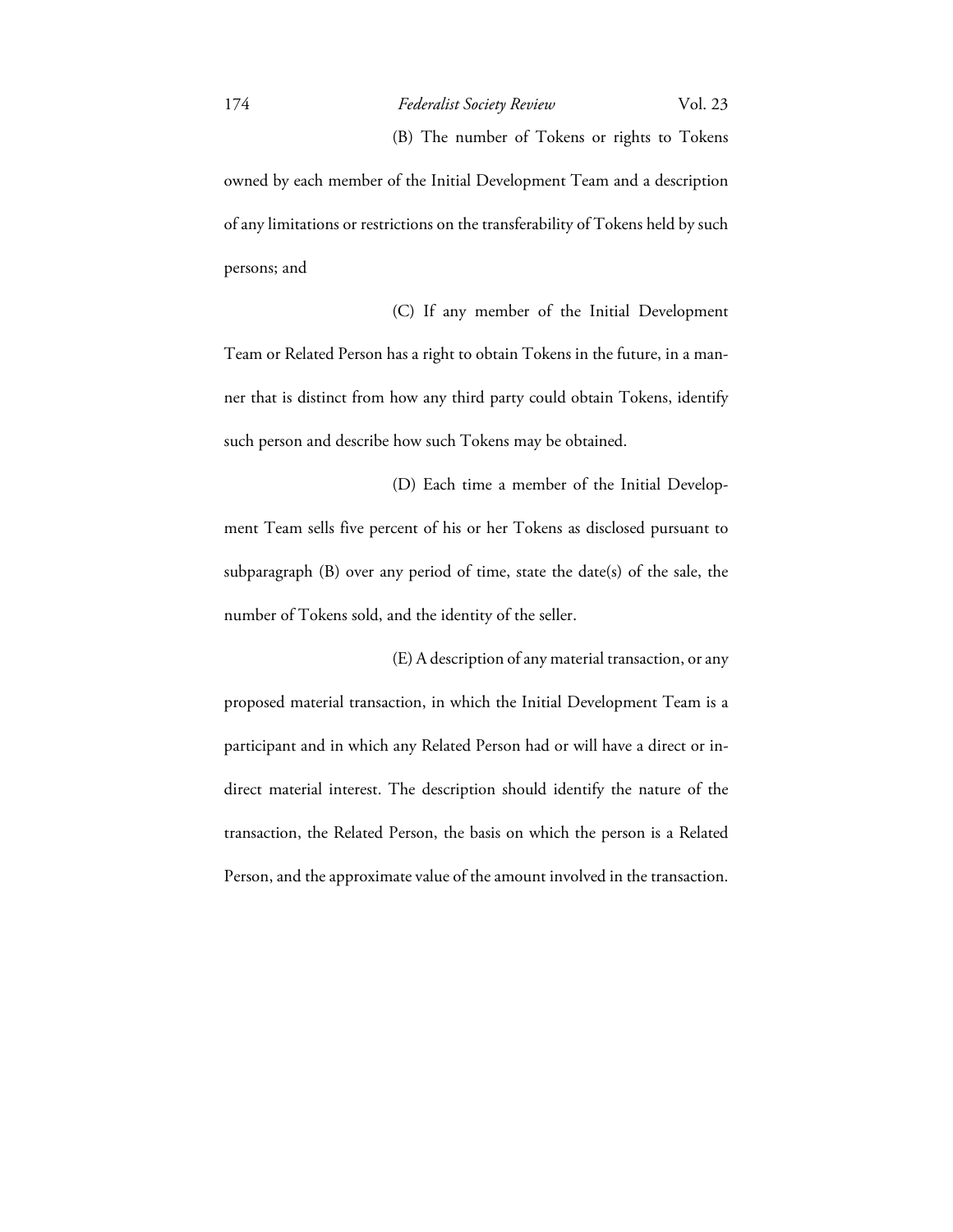(7) Identify secondary trading platforms on which the Token trades, to the extent known.

 (8) A statement that the purchase of Tokens involves a high degree of risk and the potential loss of money.

(e) The Token project must file a notice of reliance prior to the date of the first Token sold or distributed in reliance on subsection (a).

(1) The notice of reliance for a Token that satisfies a condi-

tion under subsection (b), other than subsection (b)(6), must contain:

(A) The name of each individual on the Initial De-

velopment Team;

(B) An email address at which the Initial Develop-

ment Team can be contacted;

(C) The website where disclosures required under

subsection (d) may be accessed; and

 (D) An analysis by outside counsel that identifies the condition that the Token is claiming and describes the facts that support the Token's satisfaction of that condition or an attestation from an individual authorized by the initial development team that the Token project satisfies the condition it is claiming.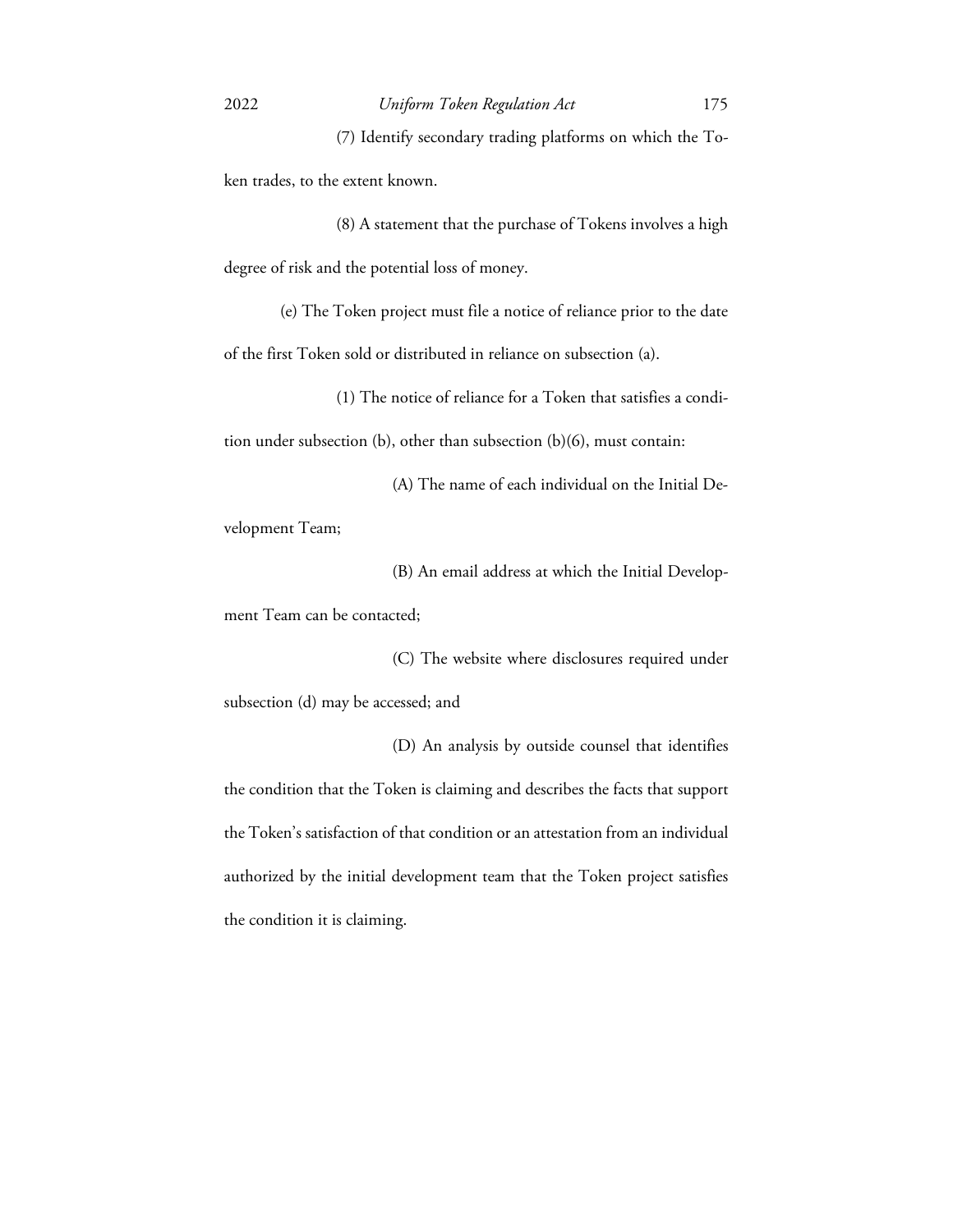(2) The notice of reliance for a Token that satisfies the con-

dition under subsection (b)(6) must contain:

 (A) The website where disclosure required under subsection (d) may be accessed; and

 (B) An analysis by outside counsel that identifies subsection (b)(6) as the condition that the Token is claiming and describes the facts that support the Token's satisfaction of that condition or an attestation from a person or entity described in paragraph (4) that the Token projects satisfies the condition.

 (3) The notice of reliance for a Token that obtains a ruling from the State Official under subsection (c) must contain:

(A) A copy of the ruling provided by the State Of-

ficial;

(B) The name of each individual on the Initial De-

velopment Team;

(C) An email address at which the Initial Develop-

ment Team can be contacted; and

 (D) The website where disclosure required under subsection (d) may be accessed.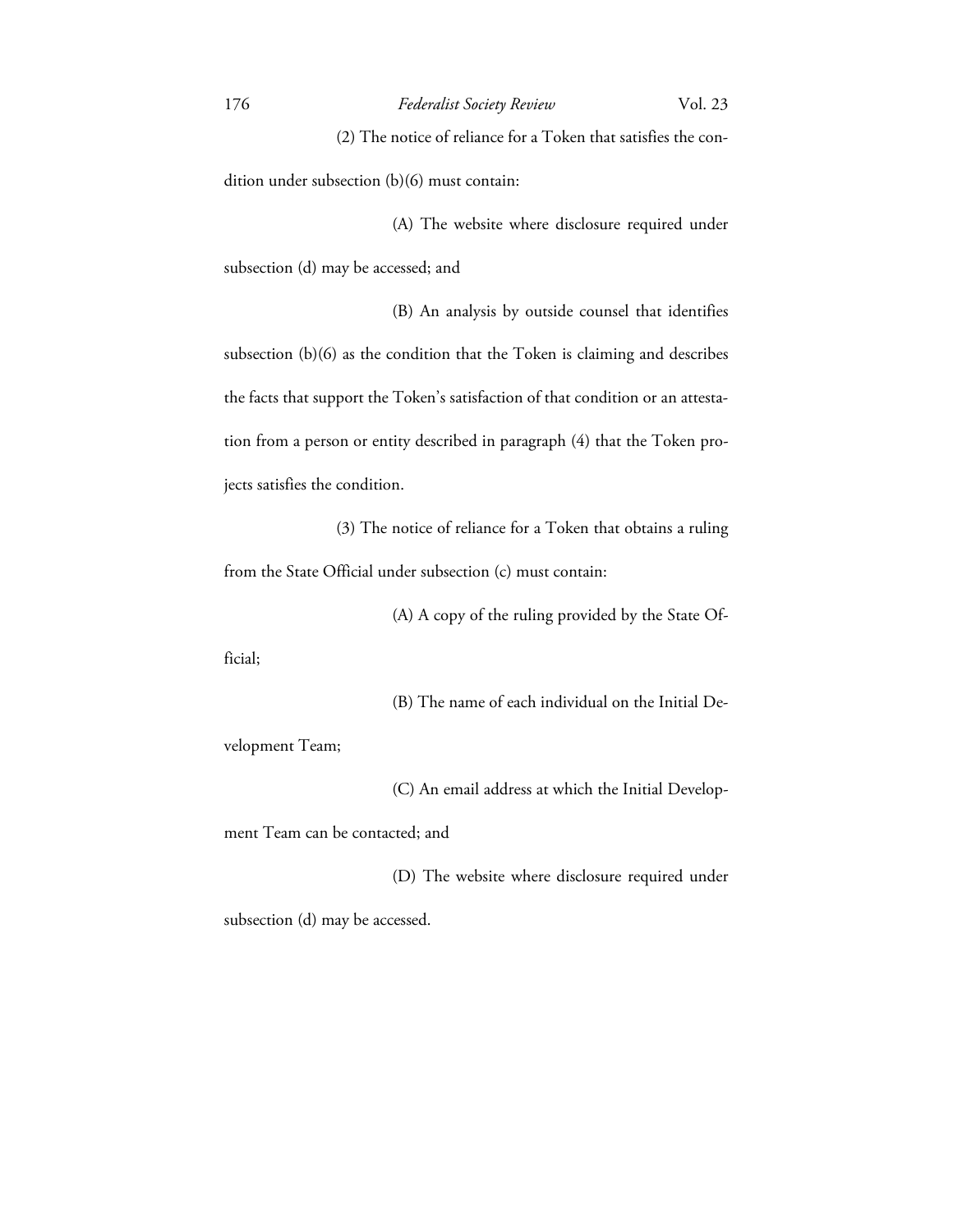(4) If a Token operates on a Decentralized Network, the notice of reliance may be filed by, and the fee under subsection (f) may be paid by, any of the following:

(A) A Token holder or group of Token holders au-

thorized by the Token's governance process;

(B) A Foundation affiliated with the Token project;

or

(C) A platform on which the Token is available or

accepted as a method of payment.

(5) The notice of reliance must be filed with the State Offi-

cial under procedures to be determined by the State Official. The notice of

reliance must be made publicly available on a state website, except an analysis

by outside counsel shall not be made publicly available.

Legislative Note: *Each state may designate the official that it best suited to administer the regulation. Possible officials include the State Banking Commissioner, Securities Commissioner, Attorney General, or Director of the Department of Commerce.* 

(f) The Token project must pay a fee to the State Official at the time

the notice of reliance under subsection (e) is filed. The fee must be:

(1) Equal to [\$250]; and